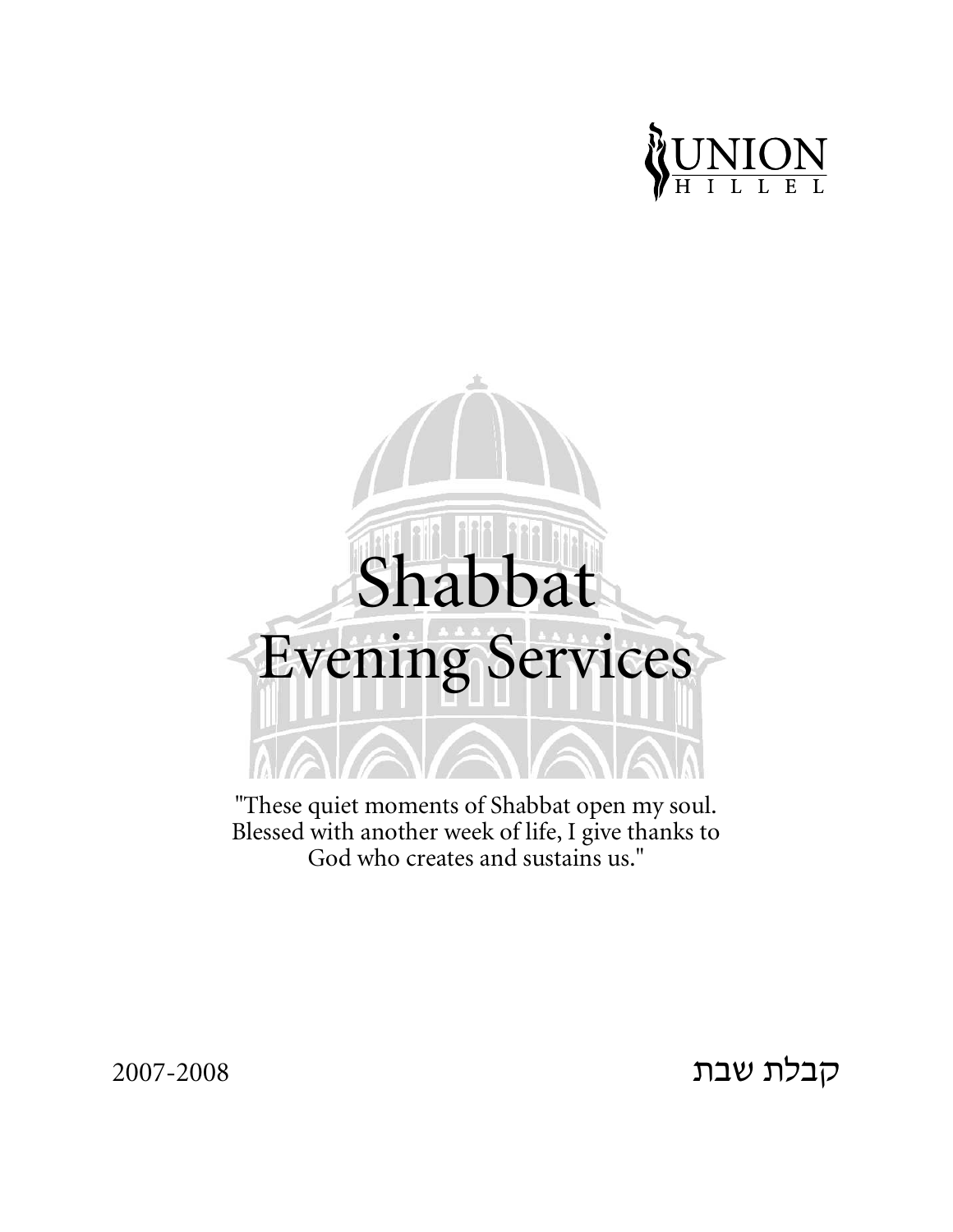Good Shabbos. If this is your first time here, welcome! At Union Hillel Friday night services, it is customary for guests or newcomers to light the Shabbat candles and/or participate in the Sedra Scenes readings about midway through the service. So please---make yourself known; we are happy to have you as our guest.

The service normally begins around 5:30-5:45pm. At around 6:00-6:15pm, we gather in the Kosher Kitchen for a nice Shabbat dinner.

We have tried to construct a service which appeals to as many people as possible, accounting for a variety of backgrounds. Historically, our service has been informal, egalitarian, and oriented towards a mix of Conservative- and Reform-style customs. However, we consider ourselves a dynamic group willing to meet the needs of all our members. For example, in recent years we have experimented with customs found in Jewish overnight summer camps (such as the inclusion of musical aides), sephardi and kabbalistically-based traditions, and ideas from individuals looking to bring a bit of home with them to college.

Therefore, if you come from a very observant background, it is unlikely that this service will be similar to what you're used to. On the other hand, if you don't normally attend services at home, we hope that you will be comfortable here with us; many prayers are transliterated for those unfamiliar with Hebrew. Some portions of the service are also in English. And some parts are improvised---a way of bringing us closer together as a Jewish community in a secular environment.

This service is free for download at http://www.vu.union.edu/~hillel and is based off of material from the following sources:

- Keshercollege.org: Friday Night Liturgy, Havdalah Blessings, Songbook
- Free Siddur Project (siddur.arielbenjamin.com)
- http://www.mp3music.co.il/lyrics
- Rabbi Jonathan Klein's Birkat Ha'mazon: http://www.hillel.org/jewish/rituals/birkathamazon/default
- The 2004-2005 Union Hillel Shabbat Evening Services packet To reproduce this document, you will need Microsoft Word 2003, and the fonts: Minion, Ezra SIL Unicode font package, DavidD, David, Dor, Hebrew, Shebrew.

We would appreciate any questions or comments you have about our service. If you would like certain things added, changed or removed, please let us know.

Again---welcome to the Friday night evening service; we hope to see you again next week.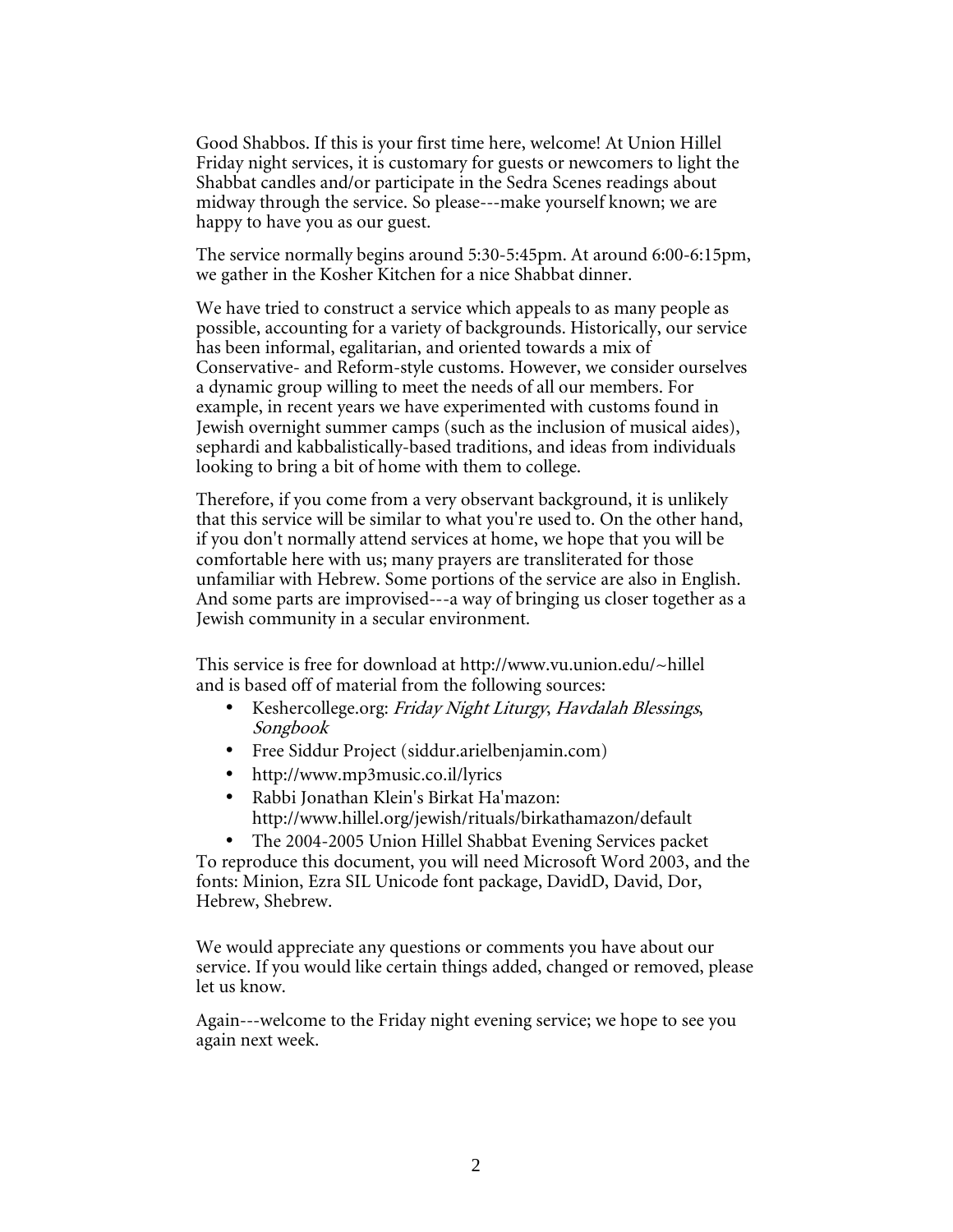Traditionally.

Kabbalat Shabbat begins with six

Psalms (ancient

service, serve to spiritually prepare us for prayer. Here, we

same purpose.

have inserted some modern songs for the

We light candles to

candles on Shabbat,

symbolic of the two

commandments to

remember and to

observe Shabbat.

L'chah Dodi, a

Shlomo Halevi

sixteenth-century

mystical poem by

Sabbath Bride. It

links the ordinary

weekday with the holy Sabbath. We welcome the Sabbath,

described here as a

bride, into our lives

as if we, the Jewish people, are her

Alkabetz of Safed, is sung to welcome the

usher in most

holidays. It is traditional to use two

chapters (95 -99 and

29) from the book of

songs recited in the

Temple) followed by L'chah Dodi, and two more psalms. These songs, which precede the basic evening

Opening songs begin here. This week's guest musician may substitute his or her own melodies.

#### **Bim Bam**

Bim, bam, bim bim-bim bam, Bim bim-bim-bim bim bam. Shabbat shalom, Shabbat shalom, Shabbat Shabbat Shabbat Shabbat shalom.

#### **Hineih Mah Tov**

How good it is and how pleasant when we dwell together in unity. (Psalms 133:1)

Hineih mah-tov umah-na-im, Shevet achim gam yachad.

#### הנה מה־טוב ומה־נעים. שבת אחים גם־יחד.

The services begin with the lighting of the candles. The community recites the prayers along with the leader. If you have not led it before, please volunteer!

### **Candle Blessing**

Praised be our Eternal God, Ruler of the universe, who hallows us with mitzvoth and commands us to kindle the light of Shabbat.

Baruch Atah Adonai, Eloheinu Melech ha-olam, asher kid'shanu b'mitz'votav v'tzivanu l'hadlik neir shel Shabbat.

אֲשֶׁר קִדְּשָׂנוּ בִּמְצְוֹתָיוּ וְצְוָנוּ להדליק נר של שבת.

We sing the following in Hebrew.

### **L'chah Dodi**

My beloved, come to greet the bride; let us receive the Sabbath. The only God caused us to hear "keep" and "remember" in one utterance; the Eternal is One and God's name is One, for honor and glory and praise. Come, let us go to greet the Sabbath, which is the source of blessing. From its opening it is pouring as from the beginning; the end of Creation from the beginning of thought. Wake up! Wake up! For your light has come! Rise up my light! Awake! Awake! Sing! The Eternal's glory is revealed to you!

Enter in peace, O Crown of Your husband; enter in joy and exultation. Come, O Bride! Come, O Bride! To the faithful people of the treasured nation.

L'chah dodi likrat kalah,

p'nei Shabbat n'kab'lah.

לִכַה דוֹדִי לִקְרַאת כַּלַּה. פּּנֵי שַׁבַּת נִקַבְּלַה.

לרה דודי

ברוד אַתַּה יִי אֱלֹהֶינוּ מֶלֶךְ הַעוֹלַם.

הדלקת הנרות

הנה מה-טוב

בים בם

בם בם בם בם בם בם. בם בם בם בם בם בם. שבת שלום. שבת שלום. שַׁבַּת שַׁבַּת שַׁבַּת שַׁבַּת שַׁלוֹם.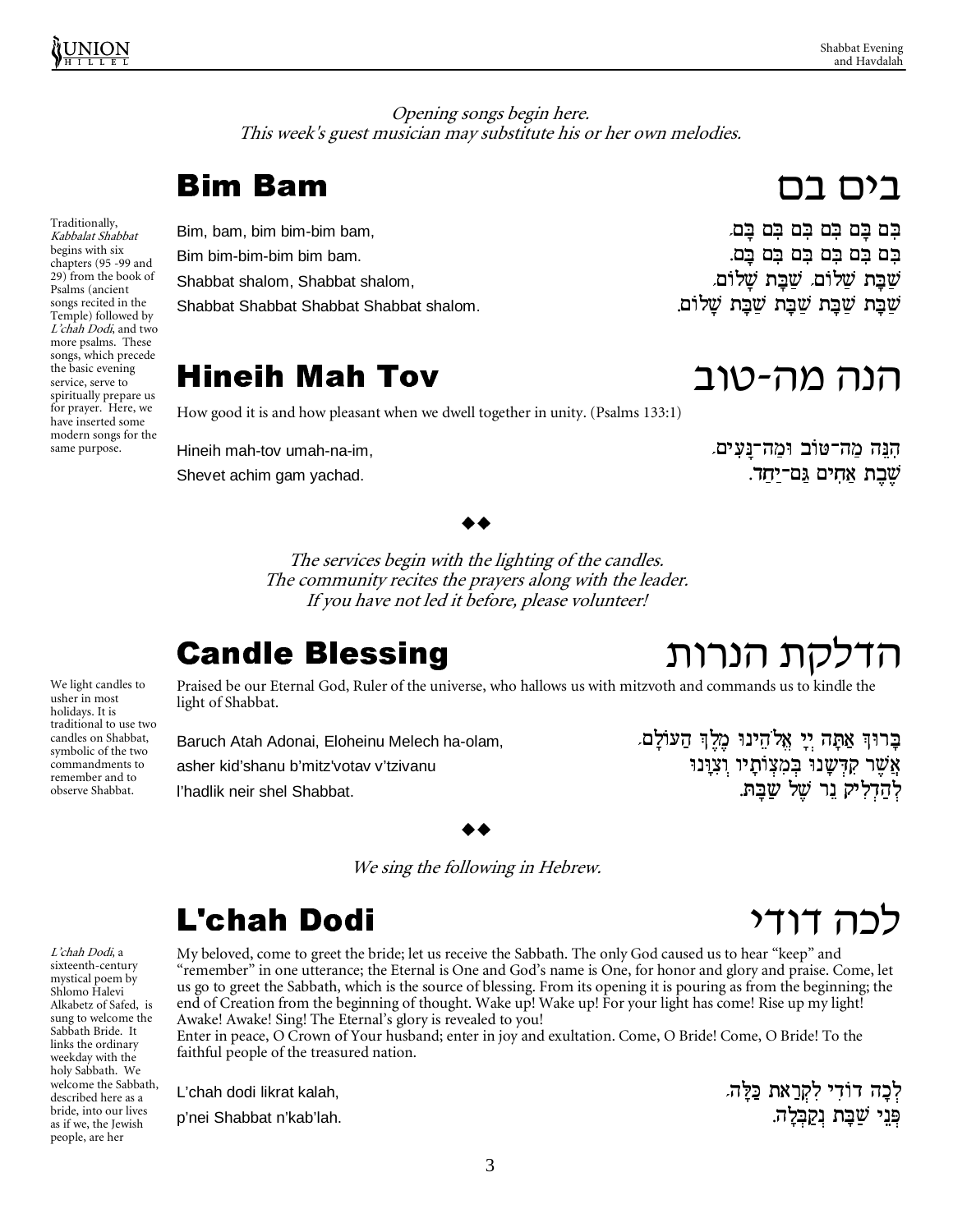

groom on her

Shamor v'zachor b'dibur echad. Hish'mi-anu El ham'yuchad, Adonai echad, ush'mo echad, L'sheim ul'tif'eret v'lit'hilah.

Lik'rat Shabbat l'chu v'neil'chah, Ki hi m'kor hab'rachah, Meirosh mikedem n'suchah, Sof ma-aseh b'machashavah t'chilah.

Hitor'ri, hitor'ri, Ki va oreich! Kumi ori Uri uri, shir dabeiri; K'vod Adonai alayich nig'lah.

All rise and face the entrance to welcome the Sabbath Bride.

On the last line, bow left, bow right, then bow to the center.

Bo-i v'shalom, ateret ba'lah; Gam b'simchah uv'tzoholah Toch emunei am s'gulah, Bo-i chalah! Bo-i chalah!

שמור וזכור בדבור אחד. ו אל המיחד. השמיענו אל יי אחד ושמו אחד. לְשֶׁם וּלְתִפְאֶרֶת וְלְתְהִלָּה.

לקראת שבת לכו ונלכה. כי היא מקור הברכה. <sup>q</sup> io מר אש מסדם ותורה סוֹף מַצֲשֶׂה בִּמַּחֲשָׁבָה תְּחִלַּה.  $\blacksquare$ 

> התעוררי. התעוררי. כי בא אורה קומי אורי. עוּרִי עוּרִי, שִׁיר דַּבֵרִי, בור יי עליך נגלה. m q r s s importante de la construction de la construction de la construction de la construction de la construction de la construction de la construction de la construction de la construction de la construction de la const

. . . . . . . . רואי רשלות שטרת רעל . . . . . . . . . .  $\blacksquare$  . The contract of the contract of the contract of the contract of the contract of the contract of the contract of the contract of the contract of the contract of the contract of the contract of the contract of the גם ב $\dot{\rm w}$ מחה ובצה <sup>d</sup> <sup>e</sup> <sup>f</sup> t die seine gebied in die Stadt von die Stadt ואי כלהו:  $\blacksquare$ ואי כלהו בואי כ' g has been also as a second to the second the second term of the second term of the second term of the second term of the second term of the second term of the second term of the second term of the second term of the secon

You may be seated. Depending on time, we may omit the following. If so, please remain standing.

Psalm 92 praises God in reference to Shabbat.

#### **Mizmor Shir**

A song for the Sabbath. It is good to give thanks to the Eternal One, to sing hymns to Your name, O Most High! To tell of Your love in the morning and Your faithfulness in the night; to pluck the string and to sound the lute; to make the harp vibrate (Psalm 92:1-4).

Miz'mor shir l'yom HaShabbat tov l'hodot L'Adonai, Ul'zamer l'shim'cha el'yon. L'hagid baboker chas'de'cha ve'emunat'cha baleilot. Alei asor va'alei-navel alei higayon b'chinor.

מזמור שיר ליום השבת טוֹב לְהדוֹת לִיי*ִי.* וּלְזַמֵּר לְשָׁמְךָ עֲלְיוֹן. <sup>&</sup>gt; <sup>&</sup>lt; <sup>B</sup> C/ D) <sup>1</sup> <sup>&</sup>lt; <sup>E</sup> 8 ( () <sup>7</sup> . F2 +) / <sup>0</sup> ונתך בלילות. <sup>R</sup> <sup>S</sup> <sup>T</sup> VU XW ועלי־נבל.  $\mathbf{r}$  and  $\mathbf{r}$  and  $\mathbf{r}$  $\blacksquare$   $\blacksquare$   $\blacksquare$   $\blacksquare$   $\blacksquare$   $\blacksquare$ المتعارف المتحدث المتحدث  $\sim$   $\sim$   $\sim$   $\sim$   $\sim$ . . . . . .  $\blacksquare$ ] צֲלֵי הִגַּיוֹן בִּכְנּוֹר. ]

מזמור שיר

#### $f(x) = f(x)$

Sh'ma and its blessings are next. Please rise for the Bar'chu.

In Hebrew, the leader recites the first line, and the congregation responds with the second.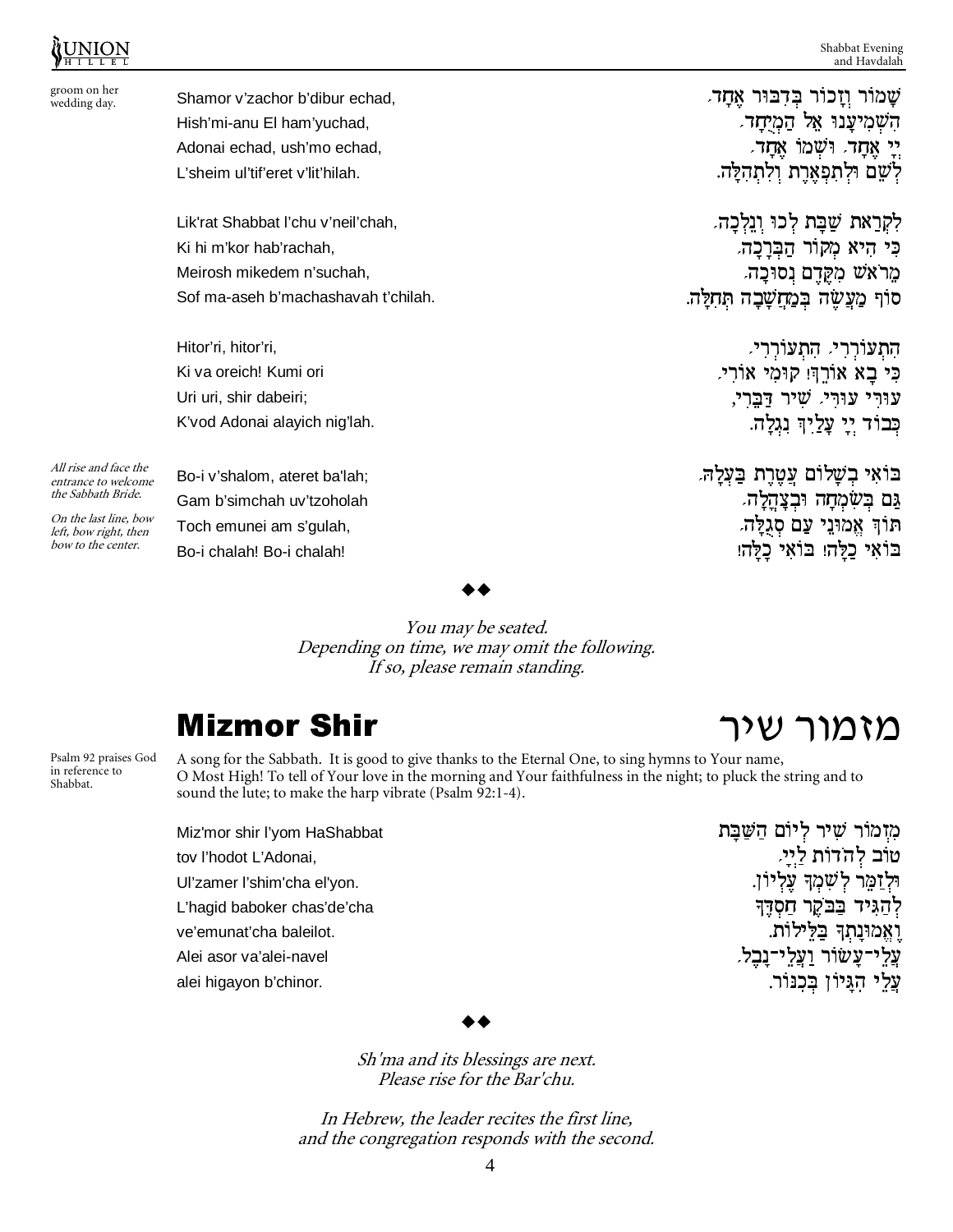The Bar'chu is the "call to worship" and is formally the first part of the evening service. It requires a minyan (ten people), calling everyone together for prayer.

Please be seated.

English.

This prayer we say in

God assigns structure and order to the night. Our fear of darkness is allayed by knowing that God ordains it; night must be as safe as the day. Thus we do not connect darkness to chaos, but rather understand it as part of God's plan.

רררו

בַּרְכוּ אֶת־יִי הַמְבֹרַךְ!

בּרוּךְ יִי הַמְבֹרַךְ לְעוֹלָם וַעֲד!

מעריב ערבים

The leader then repeats the second line. Bend your knees and bow while saying the first words of your line, and stand back up after saying the last word.

Praised be the Eternal One to whom our praise is due! Praised be the Eternal One, to whom our praise is due now and forever!

Bar'chu et Adonai ham'vorach!

Baruch Adonai ham'vorach l'olam va-ed!

#### **Ma-ariv Aravim**

Praised be our Eternal God, Ruler of the universe, whose word brings on the evening twilight. With wisdom You open heaven's gates, and with understanding You make the ages pass and the seasons alternate. Your will controls the stars as they travel through the skies. You are the Creator of day and night, rolling light away from darkness and darkness from light. You cause day to pass and bring on the night, separating day from night. You command the hosts of Heaven! May the living and eternal God rule us always, to the end of time! Blessed are You Eternal One, whose word makes evening fall.

Baruch Atah Adonai, Eloheinu Melech ha-olam, Asher bid'varo ma-ariv aravim, B'choch'mah potei-ach sh'arim, Uvit'vunah m'shaneh itim, Umachalif et-haz'manim, um'sadeir et-hakochavim, B'mishm'roteihem baraki-a kir'tzono.

Borei yom valai'lah, Goleil or mip'nei choshech v'choshech mip'nei or, Uma-avir yom umeivi lai'lah, umav'dil bein yom uvein lail'ah, Adonai tz'va-ot sh'mo. El chai v'kayam, tamid yim'loch aleinu l'olam va-ed. Baruch Atah, Adonai, hama-ariv aravim.

ו מלד העולם. ברוה אתה יי. אלהינו מלה ה אשר בדברו מעריב ערבים. בחכמה פותח שערים. ובתבונה משנה עתים. ומחליף את־הזמנים. ומסדר את־הכוכבים. \* <sup>F</sup> בִּמִשְׁמְרוֹתֵיהֶם בַּרָקִיע כִּרְצוֹנוֹ.

ם ולילה יום וליל  $\blacksquare$ בורא יום ו גוֹלל אוֹר מפוי ה*וֹעוּר וחוֹעוּר מפּוי אוֹר* מביא לילה. ומעביר יום ומביא ל וּבִין לִילַה, יִי צִבָאוֹת שָׁמוֹ. ומבדיל ביז יום וביז ל מלוד עלינו לעולם ועד. אל חי וקים. תמיד ימלוד ע בְּרוּדְּ אַתָּה יִיַּ, הַמַּעֲרִיב עֲרָבִים.

אהבת עולם

You've loved Israel Your people with an eternal love. You have taught us Torah and Commandments, laws and judgments. Therefore, O God, when we lie down and rise up, we will discuss Your laws and rejoice in the words of Your Torah and commandments forever and ever. For they are our life and length of our days; we will meditate on them day and night. Do not remove Your love from us ever! Blessed are You Eternal One, lover of the people Israel.

Ahavat olam beit Yisrael am'cha ahav'ta: Torah umitzvot, chukim umish'patim otanu limad'ta. Al ken Adonai Eloheinu, beshoch'beinu uv'kumeinu Nasiach b'chukecha, v'nis'mach b'divrei toratecha Uv'mitz'votecha l'olam vaed. Ki heim chayeinu

עררת נוולת רות ווירעל נוגד עררת. תּוֹרָה וּמִצְוֹת. חָקִים וּמִשְׁפַּטִים אוֹתָנוּ לִמַּדְתָּ. יול כי של כיום ביוורבים ברכבולי יווות רתכור ויווואת ררררו הירהר  $\blacksquare$ ַ וּבְמִצְוֹתֻיּךְ לְעוֹלַם וַעֲד. כִּי הֵם חַיֵּינוּ

God, like a parent, showers us with love, in part by teaching us right from wrong through Torah.

We sing this prayer in<br>Hebrew

5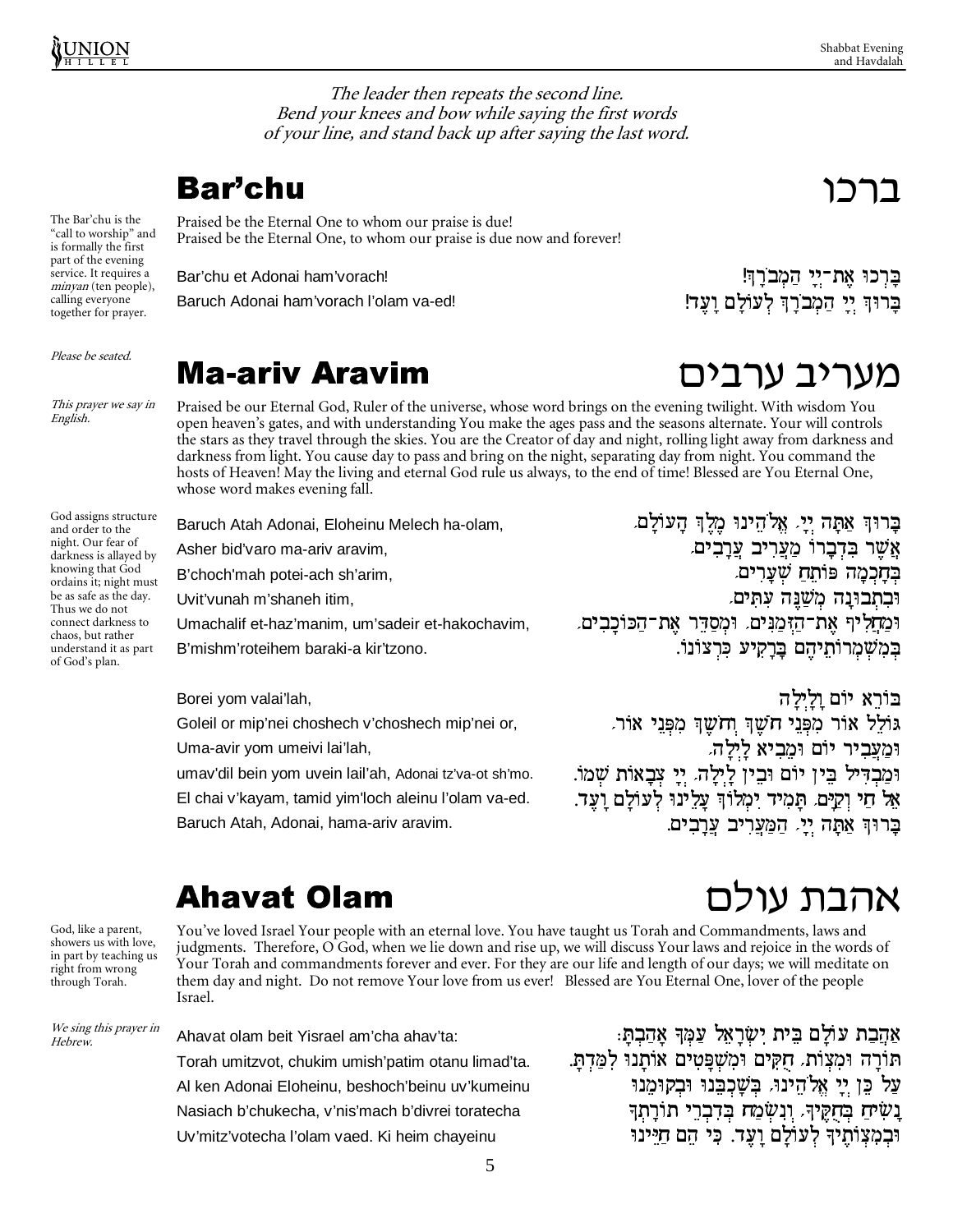V'orech yameinu, uvahem neh'geh yomam valai'lah.

V'ahavat'cha al-tasir mimenu l'olamim!

Baruch Atah Adonai, ohev amo Yisrael.

# Sh'ma òîù

Hear, O Israel: the Eternal One is our God, the Eternal One alone. (Deuteronomy 6:4) Blessed is God's glorious majesty forever and ever.

Sh'ma Yisrael: Adonai Eloheinu, Adonai echad.

Baruch sheim k'vod mal'chuto l'olam va-ed.

בּרוּךְ אַתָּה יִי. אוֹהֵב עַמּוֹ יִשְׂרָאֵל.

וארֶךְ יִמֵינוּ. וּבָהֶם נֻהְגֵּה יוֹמָם וַלַיִלַּה. רערכת על-מסיר ממנג ליולמים

ואהבת

.וּ. יִי אֶחָ \_\_\_\_\_\_\_ . . . . . . . . . . . . . . . . \_\_\_\_\_\_\_  $\overline{\phantom{a}}$ the contract of the contract of the contract of the contract of the contract of the contract of the contract of נבוד מַלִכוּתוֹ לְעוֹלָם וָעֵד.  $\ddotsc$  . The second contract of the second contract of the second contract of the second contract of the second contract of the second contract of the second contract of the second contract of the second contract of the s י ב')<br>שו

### V'ahavta

And thou shalt love the Lord, thy God, with all thy heart, with all thy soul and with all thy might And these words which I command thee on this day, shall be upon thy heart.

And thou shalt teach them diligently unto thy children And thou shalt speak of them when thou sittest in thy house

When thou walkest by the way and when thou liest down and when thou risest up.

And thou shalt bind them for a sign upon thy hand

And they shall be for frontlets between thine eyes And thou shalt write them on the doorposts of thy house, and upon thy gates. That ye may remember and do all of my commandments, and be holy unto your God. (Deuteronomy 6:5-9).

It shall come to pass, if ye shall hearken diligently unto they commandments which I command you this day, to love the Lord your God, and to serve Him with all your heart, and with all your soul, that I will give the rain of your land in its season, the former rain and the latter rain, that thou mayest gather in thy corn, and thy wine, and thine oil. And I will give grass in thy fields for thy cattle, and thou shalt eat and be satisfied. Take heed to yourselves, lest your heart be deceived and yet turn aside, and serve other gods, and worship them; and the displeasure of the Lord will be aroused against you, and He shut up the heaven, so that there shall be no rain, and the ground shall not yield her fruit; and ye perish quickly from off the good land which the Lord giveth you. Therefore shall ye lay up these My words in your heart and in your soul; and ye shall bind them for a sign upon your hand, and they shall be frontlets between your eyes. And ye shall teach them to your children, talking of them, when thou sittest in thy house, and when thou walkest by the way, and when thou liest down, and when thou risest up. And thou shalt write them upon the doorposts of thy house, and upon thy gates; that your days may be multiplied, and the days of your children, upon the land which the Lord promised unto your fathers to give them, as the days of the heavens above the earth (Deuteronomy 11:13-21). The Lord spoke unto Moses, saying: Speak unto the children of Israel, and bid them make fringes in the corners of their garments throughout their generations, putting upon the fringe of each corner a thread of blue. And it shall be unto you for a fringe, that ye may look upon it and remember all the commandments of the Lord, and do them; and that ye go not about after your own heart and your own eyes, after which ye use to go astray. (Numbers 15:37-39)

So that you will remember and do all My commandments and be holy to your God. I am your Eternal God who led you out of Egypt to be your God. I am your Eternal God. (Numbers 15:40-41).

| V'ahavta eit Adonai Elohecha                           | וְאֲהַבְתָּ אֶת יְיָ אֱלֹהֱיִךָּ                    |
|--------------------------------------------------------|-----------------------------------------------------|
| b'chol l'vav'cha uv'chol naf'sh'cha, uv'chol m'odecha. | בְּכָל־לְבָבְךְ וּבְכָל־נַפְשָׁךָ וּבְכַל־מִאֹדֵךָ. |
| V'hayu had'varim ha-eileh                              | וִהָיוֹ הַדְּבָרִים הָאֵלֶּה                        |
| Asher Anochi m'tzav'cha hayom al-l'vavecha.            | אֲשֶׂר אֲנֹכֶי מְצַוּּךָ הַיָוֹם עַל־לְבָבֵךְ.      |
| V'shinantam l'vanecha v'dibarta bam                    | וְשְׁנַּנְתָּם לְּבָנֶיךָ וְדִבַּרְתָּ בָּם.        |
| B'shiv't'cha b'veitecha uv'lecht'cha vaderech          | בְּשִׁבְתְּךָ בְּבֵיהָן וּבְלֶכְתְּךָ בַדֶּרֶךְ     |
| Uv'shoch'b'cha uv'kumecha.                             | ּוּבְשַׁכְבְּךָ וּבְקוּמֶךָ.                        |
| Uk'shartam l'ot al yadecha                             | וּקְשַׁרְתָּם לְאָוֹת עַל־יָדֶךָ                    |
| V'hayu l'totafot bein einecha.                         | וְהָיִוּ לְטְטָפְת בֵין עֵיְנֵיךָ.                  |
| Uch'tav'tam al m'zuzot beitecha uvish'arecha.          | וּכְתַבְתֶם עַל־מְזָזְוֹת בֵּיתֶךְ                  |

The premier declaration of faith in Judaism, Sh'ma proclaims God's unity and eternality.

For the Sh'ma, we sing the first line aloud and recite the second one silently. It is customary to cover one's eyes to help concentrate, and annunciate the "daled" sound at the end of "echad". We then continue with V'ahavta.

If there is a musical guest, we may sing the first part of V'ahavta ("And Thou Shalt Love") in English. Otherwise, we will sing the first part in Hebrew and read the remainder silently.

In V'ahavta, we declare our loyalty and love for God with this Torah text, a concrete example of God's love for us as mentioned in Ahavat Olam. We love God with everything heart, soul, body, good and bad inclinations, and with more strength than we think we possess. We pray that there not be a moment in our lives that we do not show God this love. We also hearken to our experience as slaves in Egypt and remember that God helped us find freedom.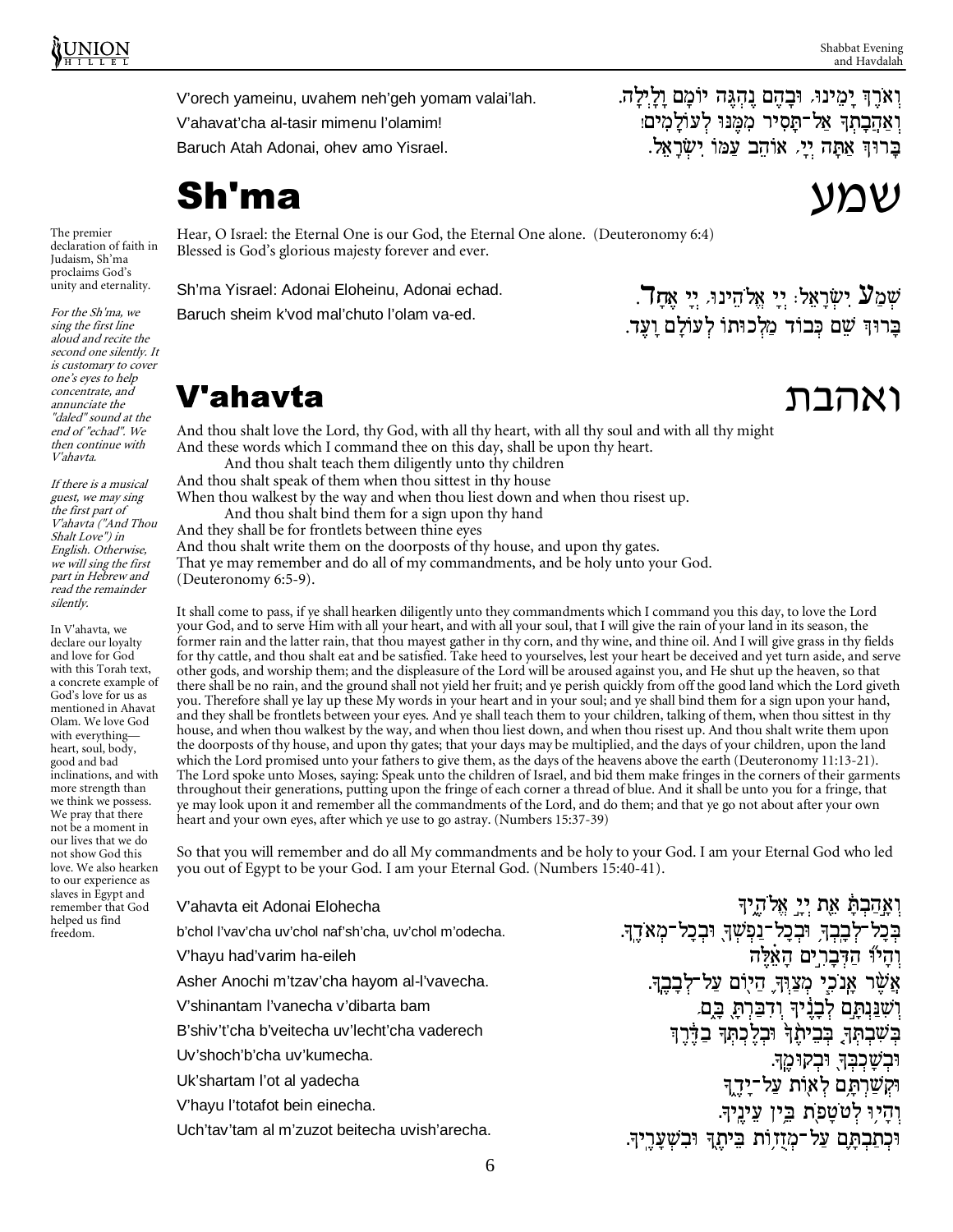Continue now silently in Hebrew

וְהָיָה, אִם־שָׁמָע תִּשְׁמְעוֹ אֶל־מִצְוֹתָי. אֲשֶׁר אָנֹכִי מְצַוֶּה אֶתְכֶם הַיָּוֹם. לְאַהֲבָר אֶת־יהוָה אֶל הֵיכֶם וּלְעָבְדֹו. בְּכָל־לְבָבְבֶם, וּבְכָל־נַפְשָּׁבֶם: וְנֵתַתִּי מִטַּר־אַרְצָּבֶם בְּעִתְּוֹ, יוֹרֱה וּמַלְקוֹשׁ, וְאֵסְפְתָּ דְנֶנֶדְּ וְתִירִשְׁךָ וְיִצְהָרֱךָ: וְנֵתְתִּי עֵשֶׁב בְּשֶׂרְךָ לְבְהֶמְתֶךְ, וְאָכִלְתְ וְשָׂבְעִתְ: הִשְּׁמְרוּ לְכֶם, פֶּן־יִפְהֶה לְבִבְכֶם, וְסַרְתֶּם וַעֲבִדְתֶּם אֱלֹהִים אֲחֵרִים, וְהִשְׁתְּחֲוִיהֶם לְהֶם: וְחָרָה אַף־יהוֹה בָּכֶם וְעָצָר אֶת־הַשָּׁמַ֫יִם וְלֹא־יֶהְיֶה מְטָּר. וְהָאֲדָמָה לֹא תִתֵּן אֶת־יְבוּלֶה. וַאֲבִדְתֶם מְהֵרָה מֵעַל הָאָרֶץ הַטּבָה אֲשֶׁר יהוָה נֹתֵן לְכֶם: וְשַׂמְתֶם אֶת־דְבְרֵי אֵלֶּה, עַל־לְבַבְכֶם וְעַל־נִפְשָׁכֶם. וּקְשַׁרְתֶּם אֹתֶם לְאוֹת עַל־יֶדְכֶם, וְהָיִוּ לְטִוֹטְפְת בֵין עֵינֵיכֶם: וְלִמַּדְתֶּם אֹתֶם אֶת־בְּנֵיכֶם, לְדַבֵּר בָם, בְּשִׁבְתְּדְ בִּבִיתֶ֫ךֹּ, וּבִלֶּכְתַּךְ בַדֶּ֫רֶךָ, וּבִשְׁכִבְּךָ וּבִקוּמֱךָ: וּכְתַבְתֶּם עַל־מְזוּזְוֹת בֵיתֵךְ, וּבִשְׁעָרֵיךָ: לְמַעַן יִרְבִּוּ יִמֵיכֶם וְימֵי בניכֶם, עַל הָאֲרָמָה אֲשֶׁר וִשְׁבֵע יהוָה לַאֲבְתֵיכֶם לָתֵת לְהֶם, כִּימֵי הַשָּׁמָיִם עַל־הָאָרֵץ:

The leader may guide the congregation to sing this part aloud, though normally at Hillel we read it silently. In that case, the leader will indicate its completion by chanting the very last line.

After freedom from

slavery, our people

sang these words at

the Sea of Reeds (Red Sea) to celebrate their

freedom (Exodus 15)

Today, we sing them to conjure images of

freedom. We imagine a day when the world will be perfected.

Yisrael.

our own future redemption and

Va-yo-mer a-do-nai el mo-she ley-mor. Da-ber el b'ney yis-ra-el v'-a-mar-ta a-ley-hem v'-a-su la-hem tsi-tsit al kan-fey vig-dey-hem l'-do-ro-tam v'-nat-nu al tsi-tsit ha-ka-naf p'-til t'-khe-let. V'-ha-ya la-khem l'-tsi-tsit u-r'-i-tem o-to uz-khar-tem et kol mi-tsot ado-nai va-a-si-tem o-tam v'-lo ta-tu-ru ah-cha-rei levav-chem ve-ah-cha-rei ei-nay-chem ah-sher ahtem zo-neem a-kha-rey-hem.

L'-ma-an tiz-kru va-a-si-tem et kol mits-vo-tai vi-hyitem k'-do-shim ley-lo-hey-khem. A-ni a-do-nai a-lohey-khem a-sher ho-tsey-ti et-khem me-e-rets mitsra-yim li-hyot la-khem ley-lo-him a-ni a-do-nai e-lohey-khem. (E-met.)

וַיֹּאמר יהוה אל־משה לֹאמר: דַבר אל־בִּנִי יִשְׂרָאל. ואמרת אלהם. ועשו להם ציצת. על־כּוּפֵי בוּדֵיהֵם לדרתם. ונתנו על־ציצת הכנף. פתיל תכלת: והיה לכם לציצת וראיתם אתו. וזכרתם את־כָּל־מַצְוֹת יהוֹה, וַעֲשִׂיתֵם אֹתָם, וְלֹא תָתוּרוּ אַחֲרֵי לבבכם ואחרי עיניכם אשר־אתם זנים אחריהם:

למען תּוְכּרוּ, וַעֲשִׂיתֵם אֶת־כָּל־מִצְוֹתָי, וֶהִיִיתֵם קרֹשִים לַאלְהֵיכֶם: אֲנִי יהוָה אֲלְהֵיכֶם, אֲשֶּׁר הוֹצֵאתִי אתכם מארץ מצרים. להיות לכם לאלהים. אני יהוה אלהיכם: (אמת) יהוה אלהיכם אמת:

We remain seated and sing Mi Chamocha in Hebrew.

### Mi Chamocha

Who is like You, Eternal One, among the gods? Who is like You, majestic in Holiness, awesome in splendor, doing wonders? Your children witnessed Your sovereignty, splitting the sea before Moses. "This is my God!" They spoke up and said, "The Eternal One will rule forever and ever!" It is said: the Eternal One rescued Jacob and redeemed him from the hand of one stronger than ourselves. Blessed are You Eternal One, redeemer of Israel. (Exodus 15:11,18 and Jeremiah 31:11).

| Mi chamochah ba-eilim Adonai? Mi-kamochah,          | מי־כמכה באלם, יין מי כמכה.                                 |
|-----------------------------------------------------|------------------------------------------------------------|
| Ne'dar bakodesh, nora t'hilot, oseh feleh?          | נְאִדָּר בַּקְדָשׁ. נוֹרָא תְהִלֹּת. עֹשׂה פַּלֵאיִ        |
| Malchutcha ra'u vanecha, bokei'a yam lifnei Mosheh; | מַלְכוּתִךְ רָאוּ בָנֵיךְ, בּוֹקֶעַ יָם לְפְנֵי מַשֶׁה;    |
| Zeh Eili! anu v'am'ru:                              | זָה אֵלִי! עֲנוּ וְאֲמְרוּ:                                |
| Adonai yim'loch l'olam va'ed!                       | יי ימלך לעולם ועד!                                         |
| V'ne-emar: Ki-fadah Adonai et-Ya-akov, ug'alo       | וְנָאֱמַר≔ פִּי־פַּדָה יְיָ אֶת־יַעֲקִב, וְּגְאַלוֹ מִיַּד |
| miyad chazak mimenu." Baruch Atah, Adonai, ga-al    | חָזַק מִמֶּנּוּ. בָּרוּוְ אַתָּה יְיַ גַּאַל יִשְׂרָאֵל.   |

We read Hashkivenu in English.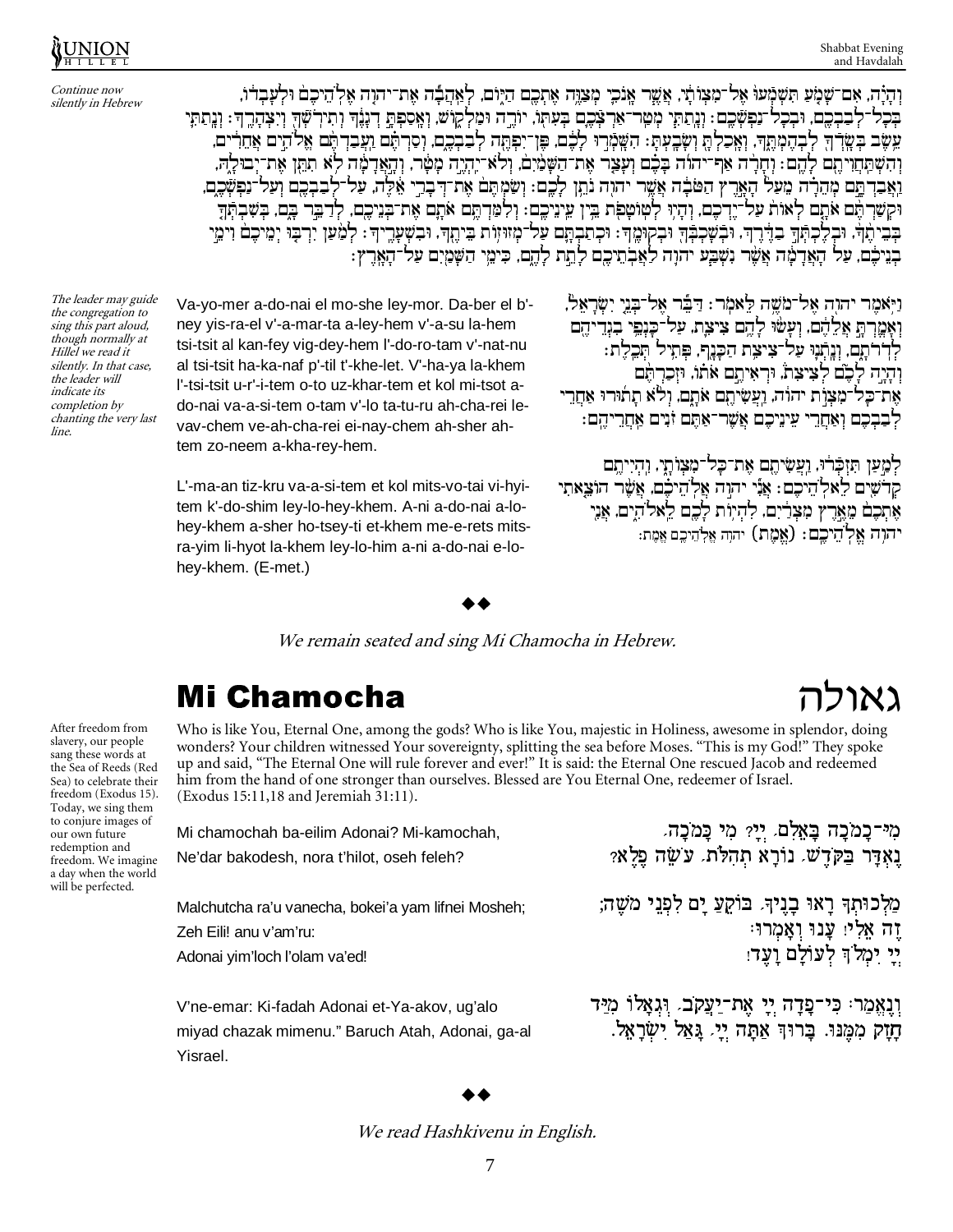השכיבנו

ושמרו

### **Hashkiveinu**

We ask God to protect us while we sleep. Sleep is "1/60 of death" (Brachot 57b), our most fragile state. Like a sukkah shelters a field worker at night, we ask God to "shelter" us at night.

Grant that we may lie down Eternal God, in peace, and raise us up, O Sovereign, to life renewed. Spread over us a shelter of Your peace; guide us with Your good counsel; and for Your name's sake, be our help. Shield us from hatred and plague; keep us from war and famine and anguish; subdue our inclination to evil. O God, our Guardian and Helper, our gracious and merciful Sovereign, give us refuge in the shadow of Your wings. O guard our coming

Uf'ros aleinu sukkat sh'Iomecha.

Baruch Atah Adonai, haporeis sukkat shalom aleinu,

v'al-kol-amo-Yisrael v'al Yerushalayim.

peace over us, over all Israel, and over Jerusalem.

בְּרוּךְ אַתָּה, יְיַ, הַפּוֹרֵשׁ סְכַתּ שָׁלוֹם עלינו, ועל־כל־עמוֹ־ישראל, ועל ירושלים.

Please rise for V'shamru in Hebrew.

### **V'shamru**

The children of Israel shall keep the Shabbat, observing Shabbat as an eternal covenant for all generations. It is a sign forever between Me and the people of Israel, for the Eternal One made the heavens and earth in six days, but on the seventh day, God rested and was refreshed. (Exodus 31:16 -17)

V'sham'ru v'nei-Yisrael et haShabbat.

La-asot et-haShabbat l'dorotam b'rit olam.

Beini uvein b'nei Yisrael ot hi l'olam,

Ki sheishet yamim asah Adonai

Et-hashamayim v'et-ha-aretz,

Uvayom hash'vi-i shavat vayinafash.

Remain standing for Chatzi Kaddish.

### **Chatzi Kaddish**

May God's great name be extolled and sanctified in the world that God created at will. May God's authority rule in our lives and days and in the life of all Israel, now and in coming times, and let us say: Amen. May God's great name be praised forever and ever. May the name of the Holy One, Blessed be God, be blessed, praised, honored, elevated, carried high, glorified, raised, and rejoiced, who is above all the blessings and songs, praises and adorations that we utter in the world. And let us say: Amen.

Yit'gadal v'yit'kadash sh'meih raba: (Amen.) B'alma di-v'ra chi'rutei, V'yam'lich mal'chutei, b'chayeichon Uv'yomeichon uv'chayei d'chol-beit Yisrael, Ba-agala uviz'man kariv, v'im'ru: Amen.

Y'hei sh'meih raba m'varach l'alam ul'al'mei al'maya.

יתגַדַּל וִיתְקַדַּשׁ שְׁמֶהּ רַבָּא: (אַמֶן.) בִּעֲלִמַא דִי־בְרָא כְרְעוּתָהּ, וימליד מלכותה. בחייכון וּבִיוֹמֵיכוֹן וּבְחַיֵּי דְכָל־בֵּית יִשְׂרָאֵל. בַּעֲגַלַא וּבְזִמַן קַרִיב וְאִמְרוּ: אַמֵן.

יהא שמה רבא מברד

We seek to emulate God, who rested on the seventh day, by making Shabbat a holy day of rest.

Serving to break up

service, the Chatzi

Kaddish declares

God's sovereignty and authority over

(Chatzi) Kaddish because it is shorter

than other Kaddish prayers, it is usually

led responsively by the praver leader.

hence its name. Every Kaddish is a

doxology, or a statement of praise to

Bolded words are to

be read by both the

God.

the world. Sometimes called the Half

sections of the

חצי קדיש

and our going, that now and always we have life and peace. You are praised, O Eternal, who spreads a shelter of

וּפְרוֹשׂ עַלֵינוּ סֻכּת שְׁלוֹמֶךָ.

וְשָׁמְרוּ בְנֵי־יִשְׂרָאֵל אֶת־הַשַּׁבַּת. לעשות את־השבת לדרתם ברית עולם. בֵּינִי וּבֵין בְּנֵי יִשְׂרָאֵל אוֹת הִיא לְעֹלֵם, כּי־שָׁשֶׁת יַמִים עַשָּׂה יִי אַת־הַשַּׁמַיִם וְאֵת־הַאַרִץ. וּבִיּוֹם הַשָּׁבִיעִי שַׁבַת וַיִּנּפַשׁ.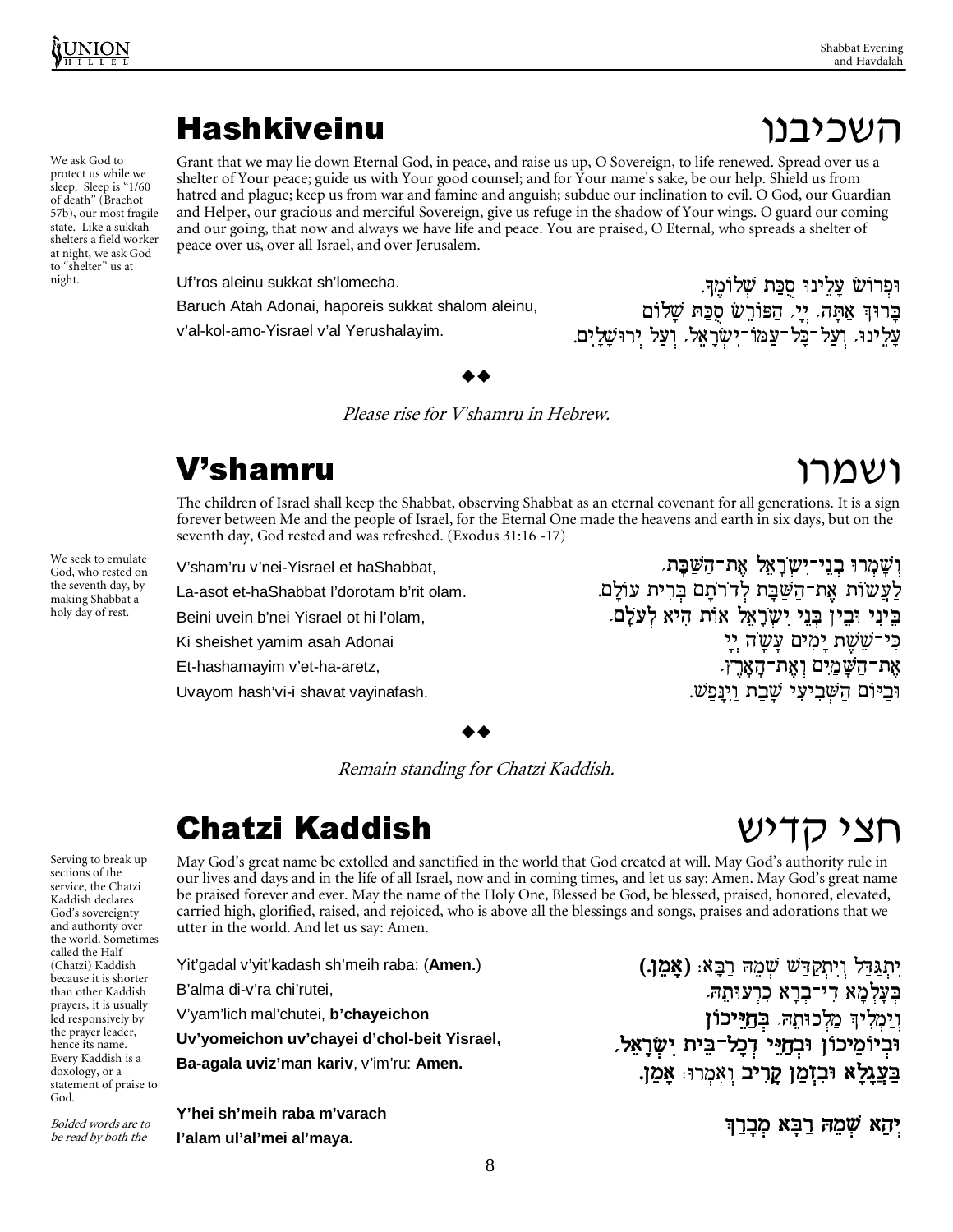



leader and the congregation.

> Yit'barach v'yish'tabach v'yit'pa-ar V'yit'romam v'yit'nasei, V'yit'hadar v'yitaleh v'yit'halal sh'meih d'kud'sha, **B'rich hu**, l'eila min-kol-bir'chata v'shirata, **Tush'b'chata v'nechemata da-amiran b'al'ma**  V'imru: **Amen**.

לִעָּלַם וּלִעָּלְמֵי עָלְמַיָּא. | { { { } } } } } } { { } } } { } } { } } { } { } } { } { } { } { } { } { } { } { } { } { } { } { } { } { } { } { } { } { } { } { } { } { } { } { } { } { } { } { } { } { } { } { } { } { } { } { } { } { } { } { } { } { } { <u>. . .</u> . . . . . - z{ { |{ \_\_\_\_ <sup>z</sup>  $\kappa$  ויתרומם ויתנשא ויתהדר ויתעלה ויתהלל שמה דקודשא <sup>x</sup> <sup>y</sup> . . . . . . . . , , , , <sup>|</sup>  $\sim$   $\sim$   $\sim$   $\sim$ . . . . . . . . . . . . . . . . . . <sup>y</sup> . . . .  $\sim$   $\sim$   $\sim$ כריה הוא לטל הַשְׁבְּחָתָא וְנֵחֱמָתָא דַּאֲמִירָן בִּעֲלְמָא. **ָ יְא**מְרוּ: **אָמֵן.** 

The Amidah begins here. This group of prayers is read silently, continuing through "Oseh Shalom". If you are able, please stand throughout the Amidah. As an alternative, you can use this as personal meditative time. When you are finished, you may be seated.

## Amidah äãéîò

Take three steps Eternal God, open my lips, that my mouth may declare Your glory (Psalms 51:17).

Adonai, s'fatai tiftach, ufi yagid t'hilatecha. .

אדני, שפתי תפתח, ופי יגיד תהלת

אבות ואמהות

### 1. Avot v'Imahot

Blessed are You, Eternal our God and God of our forefathers and foremothers: God of Abraham, God of Isaac, and God of Jacob; God of Sarah, God of Rebekah, God of Leah and God of Rachel; the great, powerful, and awesome God, God exalted, who bestows good and kindness and controls everything, Who remembers the kindnesses of our forefathers and foremothers, and who with love brings redemption to their children's children for the sake of Your name; Ruler, Helper, Savior, and Protector. Blessed are You, Eternal One, Shield of Abraham and Protector of Sarah.

Baruch Atah Adonai, Eloheinu v'Elohei avoteinu V'Imoteinu, Elohei Avraham, Elohei Yitzchak, V'Elohei Ya-akov. Elohei Sarah, Elohei Rivkah, Elohei Leah, v'Elohei Rachel. Ha-El hagadol Hagibor v'hanora, El elyon. Gomeil chasadim Tovim, v'koneih hakol, v'zocheir chasdei avot V'imahot, umeivi g'ulah liv'nei v'neihem, l'ma-an Sh'mo b'ahava.

Melech ozeir umoshia umagein.

**Baruch Atah Adonai, magen Avraham v'ezrat Sarah.** 

### 2. G'vurot

You are eternally mighty, O God; You give life to everything, great is Your ability to save! With kindness You sustain the living, with great compassion give life to all, helping the fallen and healing the sick; bringing freedom to the restrained and keeping faith with those who sleep in the dust. Who is like You, Master of Might, and Who is like You, O Ruler who causes death and life and the birth of salvation? You faithfully give life to all. Blessed are You Eternal One, giving life to all.

בְּרוּךְ אַתָּה יִיַּ. אֱלֹהֵינוּ וֵאלֹהִי אֲבוֹתִינוּ ואמּוֹתֵינוּ אֱלֹהֵי אֲבְרָהָם. אֱלֹהֵי יִצְחָק. וֵאלֹהֵי יַעֲקִב. אֱלֹהֵי שָׂרָה. אֱלֹהֵי רִ אֱלֹהֶי לֵאָה. וֵאלֹהֵי רָחֱל. הָאֵל הַגֲדוֹל הגבור והנורא. אל עליון. גומל חסדים טובים וקונה הכל. וזוכר חסדי אבות . . . . . . .  $\mathbf{S} \cdot \mathbf{S} \cdot \mathbf{S}$  :  $\mathbf{S} \cdot \mathbf{S}$  :  $\mathbf{S} \cdot \mathbf{S}$  :  $\mathbf{S} \cdot \mathbf{S}$  ,  $\mathbf{S} \cdot \mathbf{S}$  ,  $\mathbf{S} \cdot \mathbf{S}$  ,  $\mathbf{S} \cdot \mathbf{S}$  ,  $\mathbf{S} \cdot \mathbf{S}$  ,  $\mathbf{S} \cdot \mathbf{S}$  ,  $\mathbf{S} \cdot \mathbf{S}$  ,  $\mathbf{S} \cdot \mathbf{S}$  ,  $\mathbf$ למען שמו באהבה. כֵּלֵךְ עוֹזֵר וּמוֹשִיעַ וּמַגֵן. and the contract of the contract of the contract of the contract of the contract of the contract of the contract of the contract of the contract of the contract of the contract of the contract of the contract of the contra בִּרוּדְ אַתָּה*. יַי. מָגֵן אַבְרָהָם* ועֵזִרַת שָׂרָה.

## גבורות

backward, and then three steps forward, corresponding to each of the words here.

Keep your feet together throughout the Amidah. If you're in a hurry, focus on the bolded prayer "signatures".

Bend your knees at "Baruch", bow at "Atah", and straighten up at "Adonai".

The Amidah (Standing Prayer), begins with three blessings of praise. Avot v'Imahot, the first, extols God's greatness and reminds God of our z'chut avot, the merit of our ancestors, through whom we hope to be seen as worthy of good things as well. Traditionally, the evening Amidah is recited silently.

The second Amidah blessing gives examples of the wondrous daily acts of loving-kindness bestowed upon us.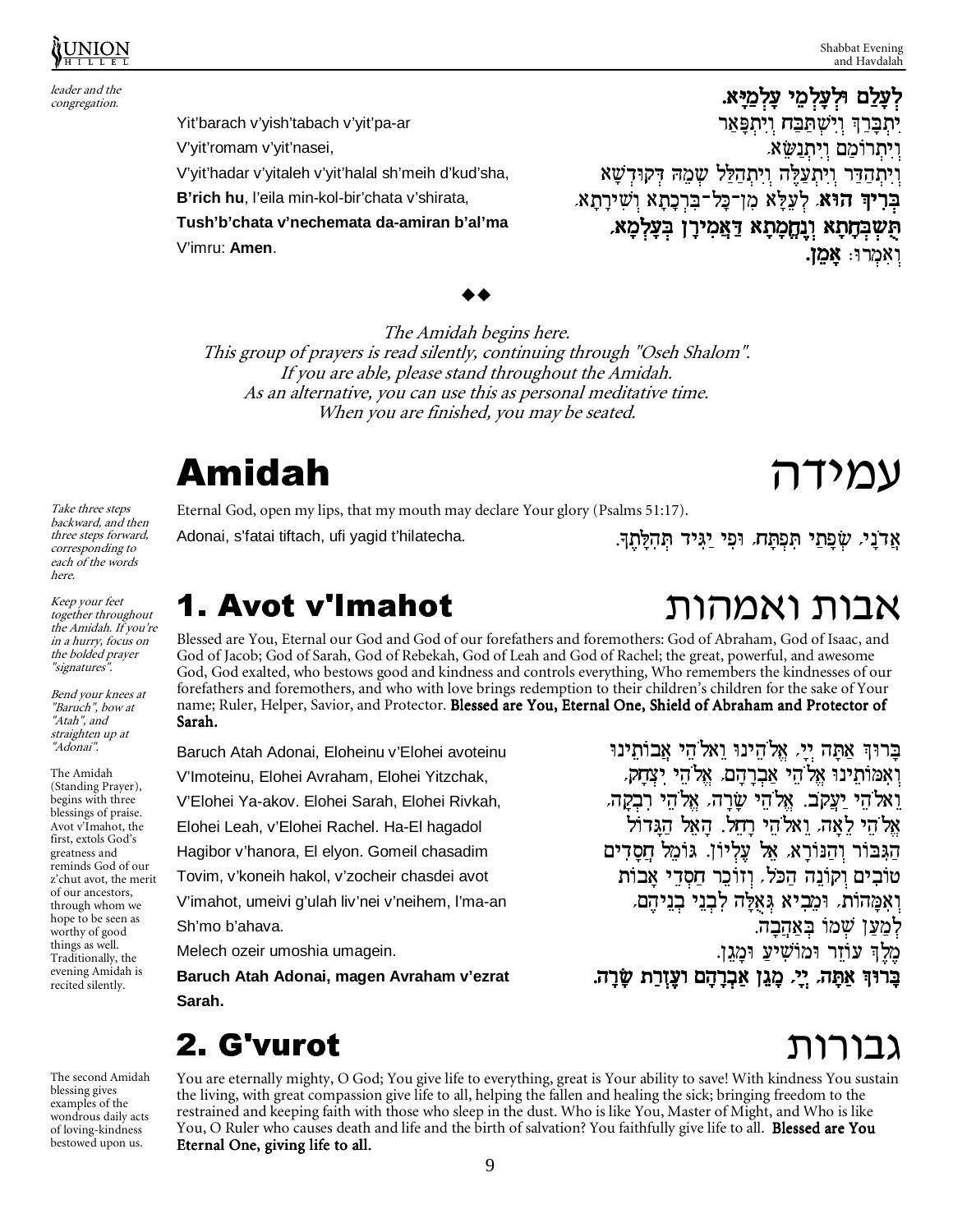

God helps those crushed in spirit and

- Atah gibor l'olam, Adonai, m'chayeih hakol atah, Rav l'hoshi-a. M'chalkel chayim b'chesed, M'chayeih hakol b'rachamim rabim. Somech noflim, v'rofe cholim, umatir asurim, Um'kayeim emunato lisheinei afar. Mi chamocha ba-al g'vurot, umi domeh lach, Melech meimit um'chayeh umatzmiach y'shuah? V'ne-eman atah l'hachayot hakol. **Baruch Atah Adonai, m'chayeh hakol.**
- אתה גבור לעולם. אדני, מחיה הכל אתה. רַב לְהוֹשִׁיעַ. מִכַלְבֵּל חַיִּים בְּחֶסֶד, מְחַיֶּה הַכֹּל בְּרַחֲמִים רַבִּים. סוֹמֵךְ וותליה ורותא הוליה ומהיר אחוריה וּמִקַיֵּם אֱמוּנַתוֹ לִישֶׁנֵי עֲפָר. מי כמוד בעל גבורות, ומי דומה לד. מלד ממיח ומחיה ומצמיח ישויגה? וְנָאֱמַן אַתָּה לְהַחֲיוֹת הַכּל. בַּרוּדְ אַתַּה יִיַ. מִחַיָּּה הַכּל.

קדושת השם

. יי. האל הקדוש

אתה קדוש ושמר קדוש N IS ON IS DE LA DE LA CERTA DE LA PORTUGAL DE LA PORTUGAL DE LA PORTUGAL DE LA PORTUGAL DE LA PORTUGAL DE LA

 $\ddot{\phantom{a}}$  be a bounded by  $\ddot{\phantom{a}}$  be a bounded by  $\ddot{\phantom{a}}$ 

קדושת היום

<sup>D</sup> <sup>O</sup> <sup>F</sup> ?E Nn <sup>S</sup> oG <sup>S</sup> pn qE IK <sup>T</sup> @ <sup>S</sup> <sup>U</sup> <sup>r</sup> <sup>O</sup> <sup>L</sup> JB ?E sK tn <sup>I</sup> JB LK

. . . . . . [ e and ghall and ghall and ghall and ghall and ghall and ghall and ghall and ghall and ghall and ghall and ghall and

in the contract of the contract of the contract of the contract of the contract of the contract of the contract of the contract of the contract of the contract of the contract of the contract of the contract of the contrac

## 3. K'dushat HaShem

The third blessing focuses on God's holiness and our desire to act in a<br>"holy" manner.

On Shabbat and holidays, a fourth blessing replaces the thirteen intermediary prayers found in the weekday Amidah, and is called K'dushat Hayom, or "The holiness of the day." Unlike the weekdays, we refrain from petitioning God on Shabbat, both as a recognition that it is God's day of rest and because Shabbat is a taste of the world to come (olam ha-ba), the utopian future, when our needs will all be met and we will no longer need to ask God to fulfill them.

You are holy, Your name is holy, and those who strive to be holy declare Your glory day by day. We praise You, Eternal One, the holy God.

Atah kadosh v'shimcha kadosh

Uk'doshim b'chol-yom y'hal'lucha, Selah!

**Baruch Atah Adonai, ha-El hakadosh.** 

## 4. K'dushat Hayom

You sanctified the seventh day for Your Name; the completion of the acts of creating the heavens and earth. You blessed it more than other days, sanctified it more than other times. Thus is read in Your Torah: The heavens, the earth, and all their hosts were finished. God finished the work on the seventh day which was done, and rested on the seventh day from all the work done. God blessed the seventh day and sanctified it, for on it God rested from all the work that God had created to do (Gen. 2:1-3). Our God and God of our ancestors, may our rest be acceptable. Sanctify us with Your mitzvot and place our share in Your Torah. Satisfy us with Your goodness, and make us joyous with Your salvation, and purify our hearts to serve You truthfully. O Adonai our God, give us a heritage of Your holy Sabbath out of love and divine will, that Israel, the sanctifiers of Your name, will rest. Blessed are You, Eternal One, who sanctifies the Sabbath.

Atah kidash'ta et-yom hash'vi-i lish'mecha: Tach'lit ma-aseih shamayim va-aretz, Uveirach'to mikol hayamim v'kidash'to Mikol-haz'manim, v'chein katuv b'Toratecha: Vay'chulu hashamayim v'ha-aretz v'chol tz'va'am. Vay'chal E-lohim bayom hash'vi-i, M'lachto asher asah. Vayish'bot bayom hash'vi-i Mikol m'lachto asher asah. Vay'vareich Elohim et yom hash'vi-i vay'kadeish oto. Ki vo shavat mikol m'lach'to Asher-bara Elohim la-asot. Eloheinu v'Elohei avoteinu v'imoteinu, R'tzeih vim'nuchateinu. Kad'sheinu b'mitz'votecha, V'tein chel'keinu b'Toratecha. Sabeinu mituvecha,

V'sam'cheinu bishu-atecha, v'taheir libeinu

v LB HB T S GFK ?B I xw own FK r S GFK ?B I xw own T S GFK ?B I xw own T S GFK ?B I xw own T S GFK r S GFK 7 G . We also find the skill of the skill of the skill of the skill of the skill of the skill of the skill of the skill of the skill of the skill of the skill of the skill of the skill of the skill of the skill of the skill of <sup>D</sup> <sup>O</sup> <sup>r</sup> vB @ <sup>r</sup> WE <sup>p</sup> <sup>R</sup> <sup>r</sup> {B <sup>|</sup> Vw <sup>H</sup> <sup>E</sup> <sup>Q</sup> <sup>T</sup> <sup>S</sup> } <sup>G</sup> FK <sup>~</sup> <sup>E</sup> IK <sup>U</sup> <sup>N</sup> {B FG <u>ּל־צִבאַם.</u> . . . . . . - - - - -. . . . . . . . . . . . . . ויכלו השמים וה ולהים ביום השביעי. ויכל אלהי אֲשֶׁר צַשָּׂה**.**  . . . . . . . . . <u>.</u> וישבת ביום השביעי אֲשֶר צַשָ<del>ׂה</del>. ¡ . . . . . . . . . . . . . . . . . . . ¢ ת־יוֹם הַשָּׁבִיעִי וַיִּקַדָּשׁ אתוֹ**.** . . . . . . . . \_ . . . -ויברד אלהי . . . . . . . . . . כי בוֹ שבת מכ ול הים לעֲשׂות. שר־בּרא אלהי \_\_\_\_ the contract of the contract of the contract of the contract of the contract of the contract of the contract of אלהינו ואלהי אבותינו ואמותינו. במנוחתנו. קדשנו במצותיר. רצה במנוּח וִתְן חַלִּקְנוּ בִּתוֹרַתֵּךְ. שַׂבִּעֲנוּ מִטּוּבֵךְ, בישועתר, וטהר לבנו ושמחנו בישוע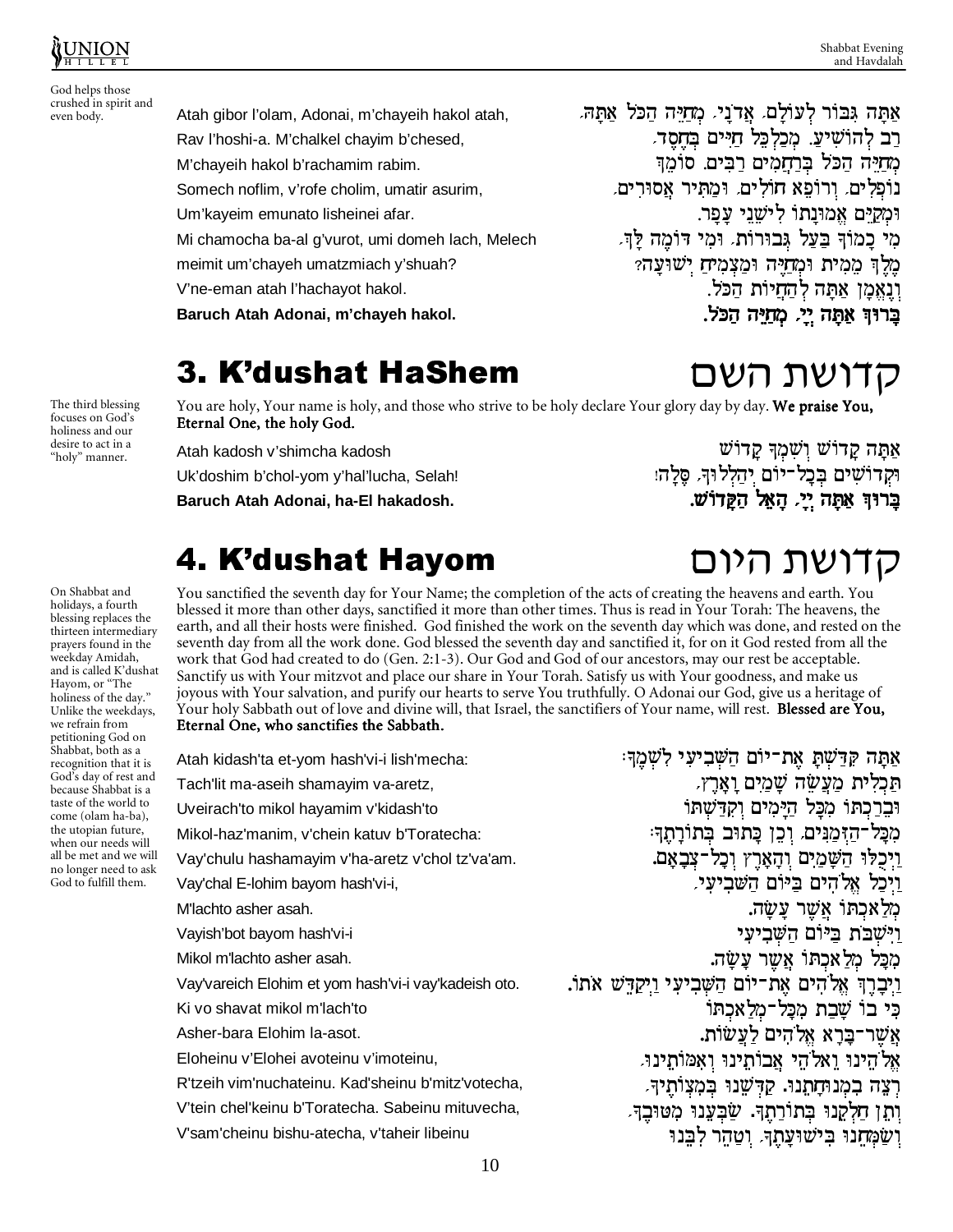Blessings  $5 - 7$  are found in every Amidah. Avodah shows how our prayer replaced the sacrificial system in the Temple. Priests at the end of their sacrifice would ask God to accept their labors; so too we pray for acceptance of our

prayer.

וינוחו בה ישר

 

 $\blacksquare$  . The contract of the contract of the contract of the contract of the contract of the contract of the contract of the contract of the contract of the contract of the contract of the contract of the contract of the

לִעֲבִדּךְ בֵאֵמֶת. וִהַנְחִילֵנוּ, יִי

נאהבה וברצוו שבת ק:

ו אתה יי. מקדש השב

L'ov'd'cha be-emet. V'han'chileinu, Adonai Eloheinu,

B'ahavah uv'ratzon Shabbat kod'shecha

v'yanuchu vah Yisrael m'kad'shei sh'mecha.

**Baruch Atah Adonai, m'kadeish haShabbat.**

### 5. Avodah

עבודה Be favorable, Adonai our God, toward Your people Israel, and receive their prayers with love. May the worship of Israel Your people always be acceptable. God is near to all who call out. Turn to Your servants and be gracious to us. Pour out Your spirit upon us.

R'tzeih, Adonai Elohienu, b'am'cha Yisrael, ut'filatam B'ahavah t'kabeil, ut'hi l'ratzon tamid avodat Yisrael amecha. Eil karov l'chol-kor'av p'neih el Avadecha v'chaneinu. Sh'foch ruchacha aleinu.

. . . . . זר ישראל. ותפל נעמד ישר**:** רצה, יי אלהינו, בע ריציה יי באהבה תקבל. ותהי לרצון תמיד עבודת §£ . . . . . . ¥ 'אל עמר. אל קרוב לכ £ ישר רוּחָד עַלֵינוּ. צְבָדֵיךְ וִחַנֵּנוּ. שִׁפוֹךְ רוּחֲךְ עַ

§ £

שבת קדשר

.שכַּת **ש** 

.ה ישראל מ<u>קדשי שמ</u>ך

| Include this part only<br><i>during Rosh</i><br>Chodesh.                                                                                                                                                                                        | Our God and God of our ancestors, may our existence be raised, come up and be remembered, along with the memory of all Your<br>people Israel, for goodness, grace, kindness and compassion, for life and for peace on this New Moon.<br>Remember us today, Adonai our God, for well-being.<br>Visit us on this day with blessing.<br>Save us on this day with life. |                | Amen.<br>Amen.<br>Amen. |                                                                                                                                                                                                                                                                                                                                    |
|-------------------------------------------------------------------------------------------------------------------------------------------------------------------------------------------------------------------------------------------------|---------------------------------------------------------------------------------------------------------------------------------------------------------------------------------------------------------------------------------------------------------------------------------------------------------------------------------------------------------------------|----------------|-------------------------|------------------------------------------------------------------------------------------------------------------------------------------------------------------------------------------------------------------------------------------------------------------------------------------------------------------------------------|
| Rosh Chodesh is the<br>beginning of the<br>month and is marked<br>by a new moon. We<br>offer a special prayer<br>that just as the moon<br>reappears out of the<br>darkness, so may God<br>reappear in our lives<br>during our darkest<br>times. | Eloheinu v'Elohei avoteinu v'imoteinu, ya-aleh, v'yavo, V'yizacher<br>zich'roneinu v'zich'ron kol-am'cha beit Yisrael L'fanecha, l'tovah<br>l'chein, l'chesed ul'rachamim, l'chayim Ul'shalom b'yom Rosh<br>HaChodesh hazeh.<br>Zoch'reinu, Adonai Eloheinu, bo l'tovah. Amen.<br>Ufok'deinu vo liv'rachah.<br>V'hoshiyeinu vo l'chayim.                            | Amen.<br>Amen. | אמן.<br>אמן.<br>אמן.    | אֱלֹהֵינוּ וֵאלֹהֵי אֲבוֹתֵינוּ וְאִמּוֹתֵינוּ. יַעֲלֶה. וְיָבֹא.<br>וִיזַכֵר זִכְרוֹנֵנוּ וְזִכְרוֹן כָּל־עַמֶּךְ בֵּית<br>ישְׁרָאֵל לְפָנִיךְ לְטוֹבָה לְחָן לְחָסֶד וּלְרַחָמִים.<br>לחיים ולשלום כיום ראש החדש הזה.<br>זָכְרֵנוּ, יִי אֱלֹהֶינוּ, בּוֹ לְטוֹבַה.<br>וּפַקְדָנוּ בוֹ לִבְרַכַה.<br>והוֹשִׁיעָנוּ בוֹ לְחַיִּים. |

May our eyes gaze upon your return to Zion with mercy. Blessed are You, Eternal One, whose Presence returns to Zion.

V'techezenah eineinu b'shuv'cha l'Tzion b'rachamim.

**Baruch Atah Adonai, hamachazir sh'chinato l'tzion.** 

<u>ותחזינה עינינו בשובר לציון ברח</u>מים. בָּרוּךְ אַתָּה יִיַ. הַמַּחַזִיר שִׁכִי<u>נ</u>תו לִצְיּוֹן.

### 6. Hoda'ah

natin We acknowledge You, for You are our God and the God of our ancestors forever and ever. You are the Rock of our life, the Protector of our salvation for each and every generation. We are thankful to You and sing Your praises: for our lives, which are delivered into Your hands, and for our souls, which are under Your auspices, and for Your miraculous activities, which are with us daily, and for Your wonders and acts of goodness of every time, evening morning and afternoon. The Good One, for Your compassion never ceases. The Compassionate One, for your kindness never fails. We have hoped for You eternally.

For all these things, may Your name be praised and exalted, O Ruler, always and forever. Let all who live thank you, Selah, and praise your name in truth, O God, our Savior and Helper, Selah. Blessed are You Eternal one, whose name is good, and to whom it is befitting to give thanks.

| Modim anach'nu lach, sha'atah hu Adonai Eloheinu   | זינו |
|----------------------------------------------------|------|
| v'Elohei avoteinu v'imoteinu l'olam va-ed.         | J.   |
| Tzur chayeinu, magein yish'einu, Atah hu           |      |
| L'dor vador. Nodeh l'cha un'sapeir t'hilatecha,    |      |
| Al-chayeinu ham'surim b'yadecha, v'al-nish'moteinu | תינו |

 ראלהי אבותינו ואמותינו לעו<u>לם וע</u>ד צוּר חיינוּ. מגן ישׁענוּ. אתה הוא לדור ודור. נודה לך ונספר תהלתך. ¢ ® ¡ ª ¯ ¨ £ § ®

We express our gratefulness here for our lives, daily miracles, and all the gifts bestowed upon us. Just as a subject bows to a ruler before taking leave of his or her presence, so do we bow in reverence, once at the beginning and once at the end of this blessing.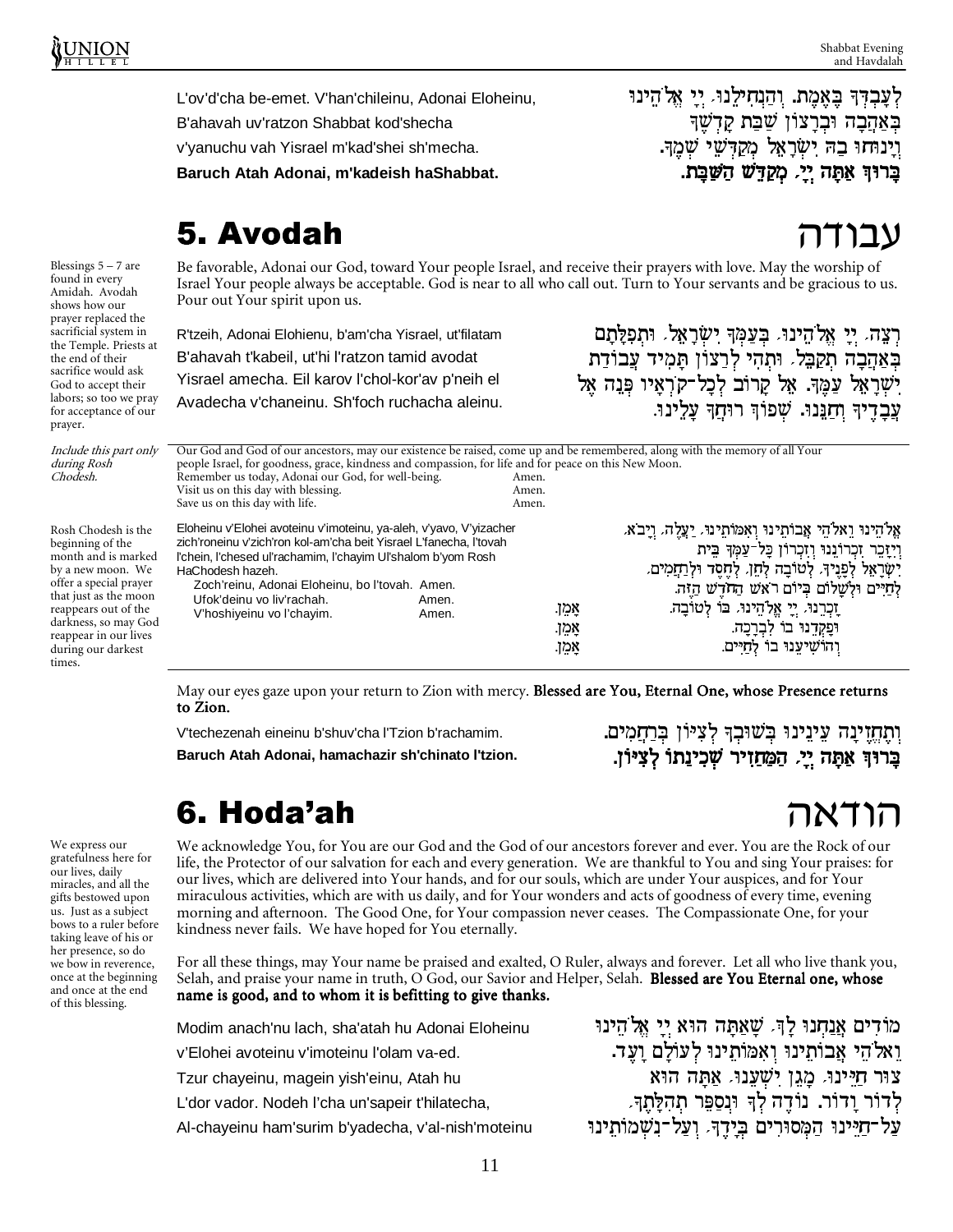Hap'kudot lach, v'al-nisecha sheb'chol-yom imanu, V'al-nif'l'otecha v'tovotecha sheb'chol-eit, Erev vavoker v'tzoharayim. Hatov: Ki lo-chalu rachamecha v'ham'racheim: Ki-lo tamu chasadecha, mei-olam kivinu lach.

V'al kulam yit'barach v'yit'romam shim'cha, Mal'keinu, tamid l'olam va-ed. V'chol hachayim Yoducha Selah, vihal'lu et shim'cha be-emet, Ha-El y'shuateinu v'ezrateinu Selah. **Baruch Atah Adonai, hatov shim'cha ul'cha na-eh l'hodot.** 

מַלְכֵּנוּ. תַּמִיד לְעוֹלָם וַעֲד**.** וִכֹל הַחַיִּים ¢ ¯ <sup>ª</sup> ¢ ¡ <sup>ª</sup> **ִרְעֲזְרָתְנוּ סֵלָה. בָּרוּדְ אַתָּה**  $\cdots$   $\cdots$ . . . . . . . . . . . . . . . . . . . " # \$ . ייַ. הַטּוֹב שָׁמִךְ וּלְךְ נָאֵה לְהוֹדוֹת.

 $\mathbf{a} = \mathbf{a} \cdot \mathbf{b}$  and  $\mathbf{a} = \mathbf{b} \cdot \mathbf{c}$  and  $\mathbf{a} = \mathbf{b} \cdot \mathbf{c}$  . Then  $\mathbf{b} = \mathbf{b} \cdot \mathbf{c}$ 

יֵגְרֶב וַבֹקֶר וִצָּהָרָיִם. הַטּוֹב  $...$  אי אטי-אלי אפארי יראפאר

 $\mathbf{r} = \mathbf{r} \cdot \mathbf{r}$  . The set of  $\mathbf{r} = \mathbf{r} \cdot \mathbf{r}$  ,  $\mathbf{r} = \mathbf{r} \cdot \mathbf{r}$  ,  $\mathbf{r} = \mathbf{r} \cdot \mathbf{r}$  ,  $\mathbf{r} = \mathbf{r} \cdot \mathbf{r}$ ¢ ® ¯ <sup>ª</sup> ¢ ¤ ¡ <sup>ª</sup> ¢ ®

בִּי־לֹא תַמּוּ חֵסָדֵיךָ, מֵעוֹלַם קִוִּינוּ לַדְּ.

The Talmud teaches that we end our prayers with a blessing for peace.

As with the introductory sentence to the Amidah, we now return to the singular in our prayer. While we make our prayers communal, there is a place in our prayers for individual communications with God. This can be a moment to meditate on one's own life.

Put forth an abundance of peace upon Israel, Your people; You are Ruler and Master of all the peace. May it be good in your eyes to bless Your people Israel at all times and every hour with Your peace. Blessed are You Eternal One, who blesses Israel with peace.

Shalom rav al-Yisrael am'cha tasim l'olam,

Ki Atah hu Melech Adon l'chol-hashalom.

V'tov b'einecha l'vareich et-am'cha Yisrael

B'chol-eit uv'chol-sha'ah bish'lomecha.

**Baruch Atah Adonai,** 

**Ham'varech et-amo Yisrael bashalom.** 

### Elohai N'tzor

O God, keep my tongue from evil and my lips from deceit. Help me to be silent in the face of derision, humble in the presence of all. Open my heart to Your Torah, that I may hasten to do Your mitzvot. Save me with Your power; in time of trouble be my answer, that those who love You may rejoice. (based on B'rachot 18a by Mar ben Rabina)

Elohai, n'tzor l'shoni meira, us'fatai midabeir Mir'mah. V'lim'kal'lai naf'shi tidom, V'naf'shi ke-afar lakol tih'yeh. P'tach libi b'Toratecha, uv'mitz'votecha tir'dof Nafshi.V'chol-hachosh'vim alai ra-ah, m'heirah hafar atzatam V'kal'keil machashav'tam. Aseih l'ma'an sh'mecha, Aseih l'ma-an y'minecha, aseih l'ma-an k'dushatecha, Aseh l'ma-an Toratecha. L'ma-an yechal'tzun y'didecha,

Hoshi-ah y'min'cha va-aneini.

and the contract of the contract of the contract of the contract of the contract of the contract of the contract of न राजा ज ¡ ¢ .<br>**וַנַפִּשִׁי כֵּעֲפָר לַכּל תְהִיה.** ¥ ¦ £ § ¦ £ ¨ © .<br>נפשי: וכל־החושבים עלי רעה: ¬

וַקַלְקֶל מַחֲשַׁבִתָּם. עֲשָׂה לִמַעַן שָׁמֶךָ,  $\mathbf{r} = \mathbf{r} \cdot \mathbf{r} = \mathbf{r} \cdot \mathbf{r} = \mathbf{r} \cdot \mathbf{r} = \mathbf{r} \cdot \mathbf{r} = \mathbf{r} \cdot \mathbf{r} = \mathbf{r} \cdot \mathbf{r} = \mathbf{r} \cdot \mathbf{r} = \mathbf{r} \cdot \mathbf{r} = \mathbf{r} \cdot \mathbf{r} = \mathbf{r} \cdot \mathbf{r} = \mathbf{r} \cdot \mathbf{r} = \mathbf{r} \cdot \mathbf{r} = \mathbf{r} \cdot \mathbf{r} = \mathbf{r} \cdot \mathbf{r} = \mathbf$ **.**¦ £ ± ¬ ¦ °£ ° הוֹשִׁיעַה יִמְיוַדְ רַעֲנְנִי.

# שלום רב

ה לעולה : על־ישׂראל עמד תּשׂ**י**ם שלום רב על מזלר לכל־הַשָּׁלוֹם. . . . לר אדוו לכ פי אתה הוא מלד א יניד לברד את־עמד ישראל רטוֹם בעיניד לב וּבְכַל־שַׁעַה בִּשְׁלוֹמֶךָ.  $\mathbf{A}$  and  $\mathbf{A}$  and  $\mathbf{A}$  and  $\mathbf{A}$ בל־עת וּבכ @TD^a <sup>b</sup> dc e <sup>f</sup> hg <sup>i</sup> kj ml <sup>n</sup> <sup>b</sup> oc <sup>p</sup> qlq no rl hc <sup>i</sup> sk tl

ישראל בשלום.

אלהי נצור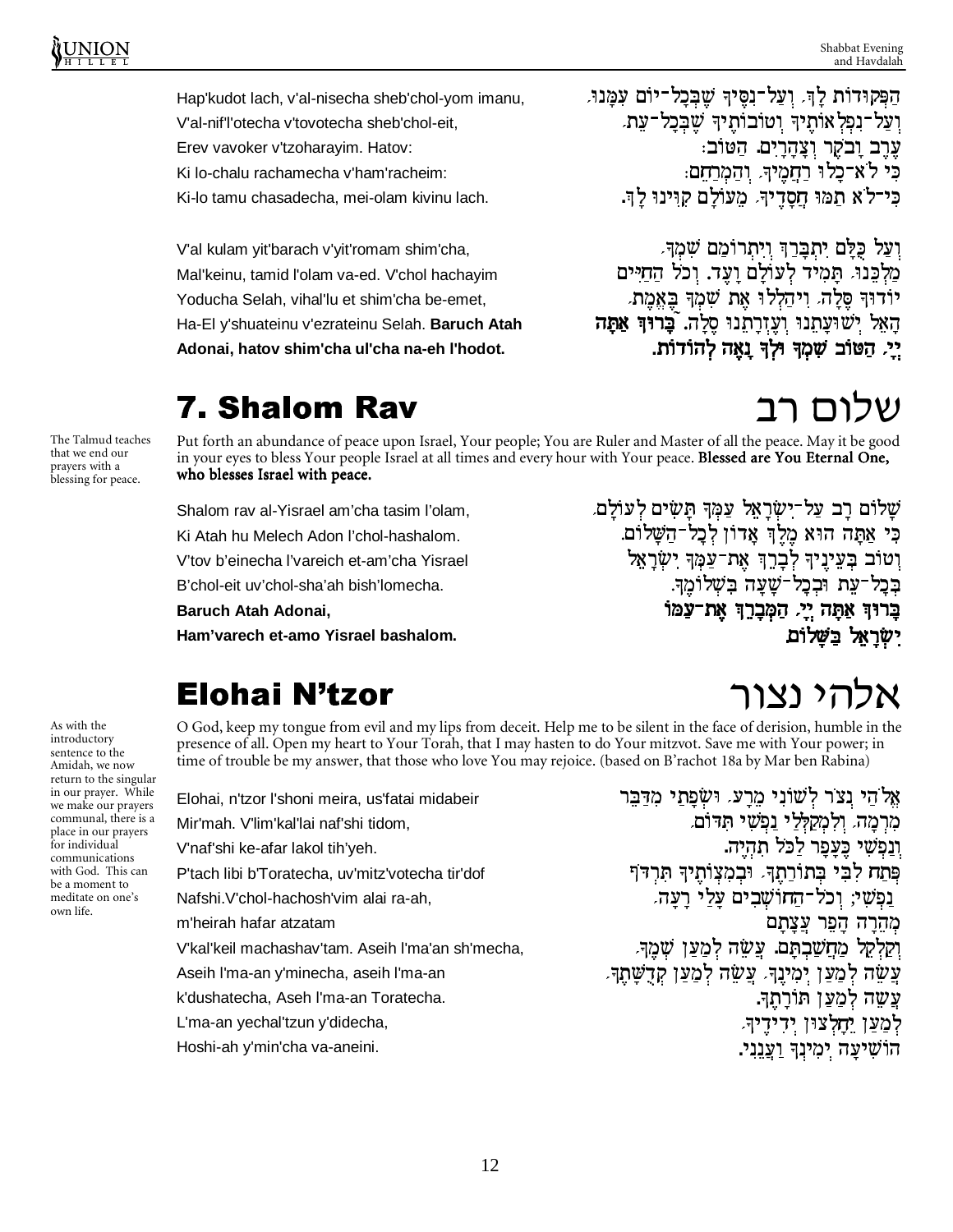Since we originally ask that God open our lips and help us to express our prayers, we now say that we hope what we have said is acceptable. Another prayer for peace

forward, turn/bow left, turn/bow right, take three steps back, raise your heels and be seated.

May the words of my mouth and the meditations of my heart be acceptable to You, O God, my Rock and my Redeemer. (Psalms 19:15)

Y'hiyu l'ratzon im'rei-fi v'hegyon libi l'fanecha, Adonai, tzuri v'go-ali.

 $\alpha$  and  $\alpha$  is the set of the set of the set of the set of the set of the set of the set of the set of the set of the set of the set of the set of the set of the set of the set of the set of the set of the set of the se יי, צורי וגאלי.

### **Oseh Shalom**

Take three steps May the Maker of peace in the high places make peace descend upon us and upon all Israel, and let us say: Amen.

Oseh shalom bim'romav, hu ya-aseh shalom Aleinu v'al-kol-Yisrael, v'imru: Amen.

# עושה שלום

 $\mathbf{r} = \mathbf{r} \cdot \mathbf{r}$  , where  $\mathbf{r} = \mathbf{r} \cdot \mathbf{r}$  , we are the set of  $\mathbf{r} = \mathbf{r} \cdot \mathbf{r}$  , we are the set of  $\mathbf{r} = \mathbf{r} \cdot \mathbf{r}$ עַלֵינוּ וְעַל־כָל־יִשְׂרָאֵל. וְאָמְרוּ: אָמֵן.

#### 

This marks the completion of the Amidah. We resume prayer aloud with a repeat of Oseh Shalom or Shalom Rav together.

#### 

Next, we continue with Mi Sheberach, a prayer for healing, using the Debbie Friedman style. We recite the first two lines together as a congregation. Then, we will pass around the room in order, saying names of those we know who need healing. Finally, we will recite the second two lines together as a congregation.

### **Mi Shebeirach**

Mi shebeirach avoteinu M'kor hab'rachah l'imoteinu. . וי שברד אבותנו מקור הברכה לאמות מי שב May the Source of strength, who blessed the ones before us, Help us find the courage to make our lives a blessing, and let us say, Amen.

Mi shebeirach imoteinu M'kor habrachah l'avoteinu. . וי שברד אמותנו מקור הברכה לאבות מי שב we include it here. Bless those in need of healing with r'fuah sh'leimah,

The renewal of body, the renewal of spirit, and let us say, Amen.

#### ▲▲

Improv! (May include: News on Israel, D'var Torah and/or Sedra Scenes)

#### 

Next, we choose to read aloud one of the following prayers:

### **Prayer for the State of Israel**

Our Father in Heaven, Rock and Redeemer of the people Israel: Bless the State of Israel, with its promise of redemption. Shield it with Your love; spread over it the shelter of Your peace. Guide its leaders and advisors with Your light and Your truth. Help them with Your good counsel. Strengthen the hands of those who defend our Holy Land. Deliver them; crown their efforts with

We ask for strength for those in need of spiritual and physical healing. This prayer is traditionally recited only when the Torah is read, but since the Friday night service is Hillel's major service,

## יהיו לרצוו

מי שברד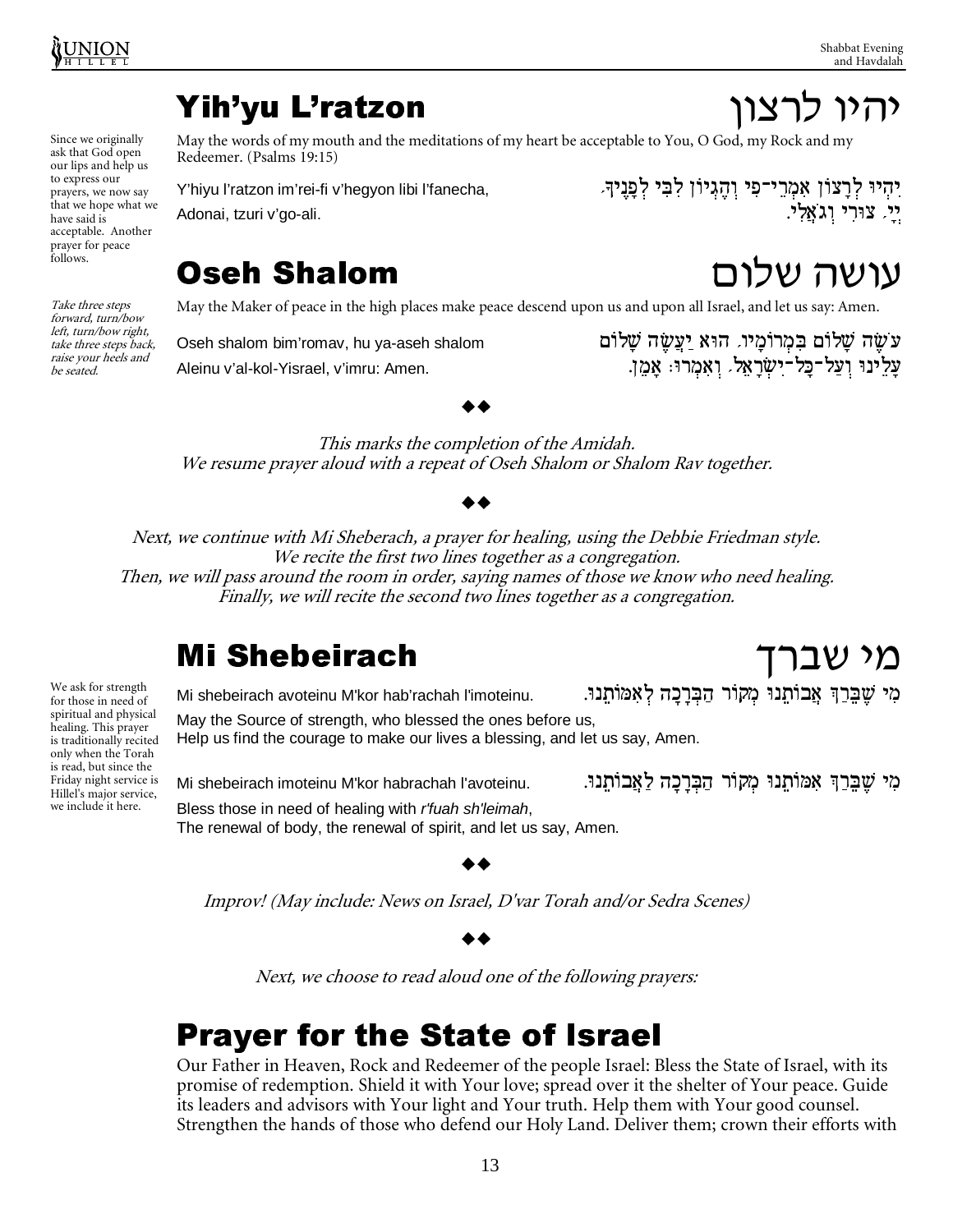

triumph. Bless the land with peace, and its inhabitants with lasting joy. And let us say: Amen.

Our God and God of our ancestors: We ask Your blessings for our country, for its government, for its leader and advisors, and for all who exercise just and rightful authority. Teach them insights of Your Torah, that they may administer all affairs of state fairly, that peace and security, happiness and prosperity, justice and freedom may forever abide in our midst.

Creator of all flesh, bless all the inhabitants of our country with Your spirit. May citizens of all races and creeds forge a common bond in true harmony to banish all hatred and bigotry and to safeguard the ideals and free institutions which are the pride and glory of our country.

May this land under Your Providence be an influence for good throughout the world, uniting all people in peace and freedom and helping them to fulfill the vision of Your prophet: "Nation shall not lift up sword against nation, neither shall they experience war any more." And let us say: Amen.

### **Prayer for Soldiers of the IDF**

May God Who blessed our ancestors Abraham, Isaac and Jacob, Sarah, Rebecca, Rachel and Leah, also bless the soldiers of the Israel Defense Forces who guard the interior and the borders of our Holy Land from the Lebanese border to the Egyptian border and from the Mediterranean ea to the Jordanian border whether on land, in the air or on the sea. May the Holy One, Blessed be god, grant our soldiers courage, composure and discernment. May God keep them from bitterness and guard them from all suffering and distress. And may God send peace soon to the land. And let us all say: Amen.

### . The contract of the contract of the contract of the contract of the contract of the contract of the contract of the contract of the contract of the contract of the contract of the contract of the contract of the contrac

May God Who blessed our ancestors Abraham, Isaac and Jacob, Sarah, Rebecca, Rachel and Leah, also bless the people of this congregation, and of all other congregations: them, their sons and daughters, their families, and all their dear ones. May God's blessings also be vouchsafed unto those who dedicate and maintain Synagogues, unto those who enter therein to worship, and unto those who provide for the wayfarer, and are charitable to the poor. May God also bless those who faithfully devote themselves to the needs of the community and to the rebuilding of Eretz Yisrael. May God remove from them all sickness, preserve them in health, forgive their sins, prosper the work of their hands and bestow blessings upon them and upon all Israel, their brethren, and let us say, Amen.

#### 

Concluding prayers begin here. Please turn the page and rise for Aleinu.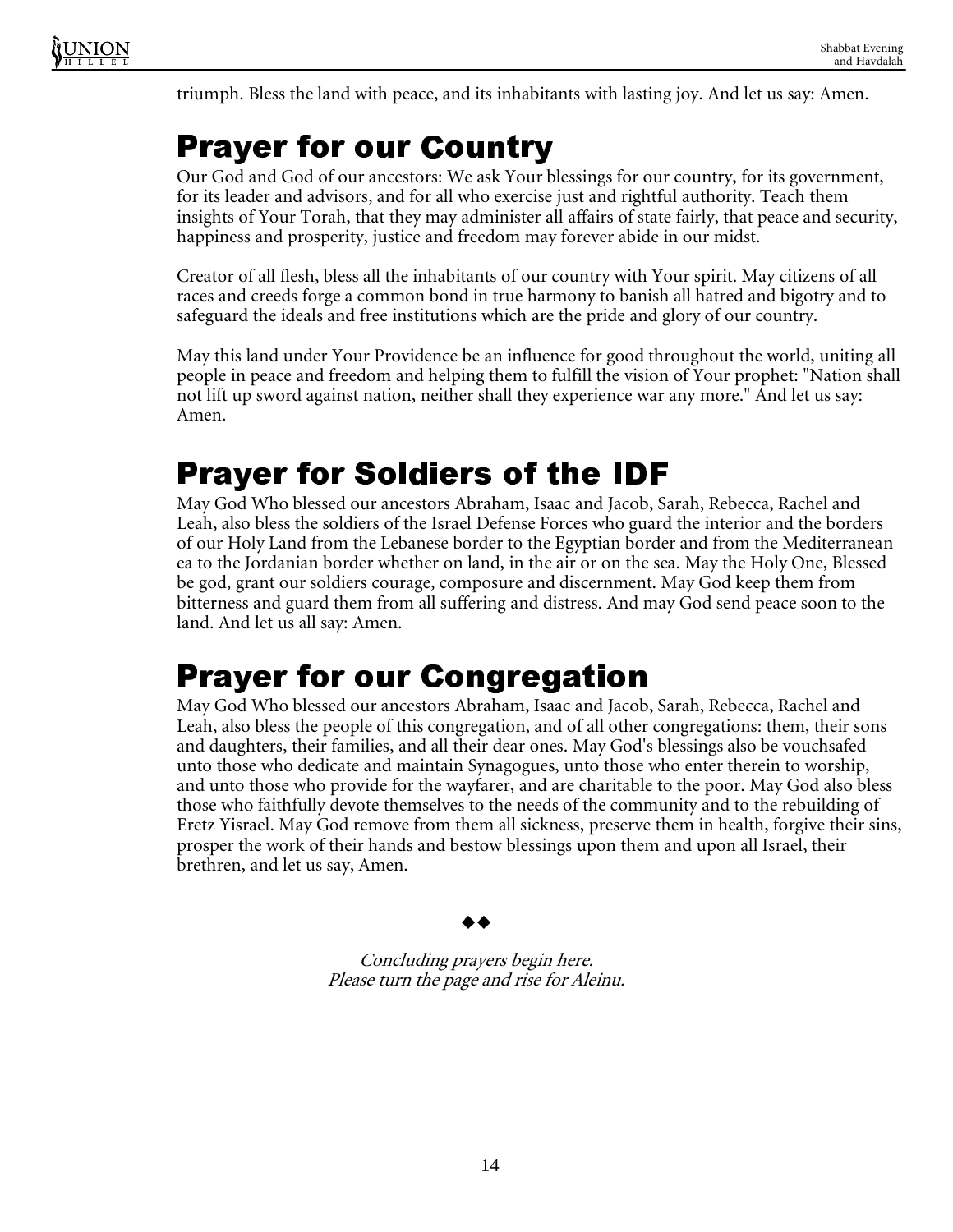H I L L E L

\$ ,%

- **Production of the State State** 

We acknowledge Israel's distinct position in the world. The Jewish people accept the one God, Creator of all. We look to share this quality with all peoples of the world who will one day recognize the redemptive qualities of believing in the one God.

At "ve-anachnu" bend the knees, at "kor'im" bow, and straighten up at "umodim"

This prayer assures mourners that death is not the end. God remains a source of strength even as one struggles through difficult times. Kaddish entails interaction between mourners and their community, reminding them not to retreat from

עלינו We must praise the God of all, the Maker of heaven and earth, who has set us apart from the other families of the earth, giving us a destiny unique among the nations. Therefore we bow in awe and thanksgiving before the One who is sovereign over all, the Holy and Blessed One.

You stretch out the heavens and establish the earth (Isaiah 51:13); You are our God; there is none else. In truth You alone are our Sovereign God, as it is written: Know this day and take it to heart: the Eternal One is God in the heavens above and on the earth below; there is none else (Deuteronomy 4:39). And it has been said: The Eternal God shall rule over all the earth; On that day You shall be One and Your name shall be One (Zechariah 14:9).

. . . . . .

- -!

Aleinu l'shabei-ach la-Adon hakol, lateit g'dulah L'yotzer b'reishit, shelo asanu k'goyei ha-aratzot, Velo samanu k'mishp'chot ha-adamah; shelo sam Chelkeinu kahem, v'goraleinu k'chol-hamonam. Va-Anachnu kor'im umish'tachavim umodim lif'nei Melech Mal'chei haM'lachim, haKadosh Baruch Hu.

Shehu noteh shamayim v'yoseid aretz, Umoshav y'karo bashamayim mima-al, Ush'chinat uzo b'gov'hei m'romim. Hu Eloheinu, ein od. Emet Mal'keinu, efes zulato, kakatuv b'Torato: V'yada'ta Hayom v'hasheivota el-l'vavecha, ki Adonai Hu Ha'Elohim bashamayim mima-al v'al ha-aretz Mitachat, ein od.

  ! # ) ! - בראשית, שלא עשנו כגוי # \$ שְׁמָנוּ כִּמְשִׁפִּחוֹת הָאֲדָמָה; שֶלֹא שָׂם $\psi$ 'לֵנוּ כִּכָל־הֲמוֹנַם. חלקנוּ כּהם. וגוֹרל & <sup>+</sup> - \_\_ \_ \_ the contract of the contract of the תחוים ומודי ואנחנו כורעים ומשתחוי ים. הַקַּדוֹשׁ בָּרוּדְ הוּא. \_\_ - " **"**  $\cdots$  " מלך מלכ

 $\mathcal{L} \subset \mathcal{L}$  . The set of  $\mathcal{L}$  is a set of  $\mathcal{L}$  , and  $\mathcal{L}$  is a set of  $\mathcal{L}$ 

 $\sim$  . The second contract of the second contract of the second contract of the second contract of the second contract of the second contract of the second contract of the second contract of the second contract of the sec \_ \_ \_ \_ . . . . . שהוא נוטה שמים ומושב יקרו בשמים ממעל. וּשָׁכִינַת עָזוֹ בְּגַבְהֵי מְרוֹמִים. - " , אַין עוד. אֱמֶת " . . . . . . ولوالد المرادي . . . . . - . . . . . . . הוא אלה מלכנו. אפס זולתו. ככתוב בתורתו: וידעת מלכ היום והשבת אל־לבבד, כי יי הוא - % הים בשמים ממעל ועל הארז' \_ . . . -- The state of the state of the state of the state of the state of the state of the state of the state of the אין עוד. " . . . . . . . . state the second control of the second control of the second control of the second control of the second control of

V'ne-emar: v'hayah Adonai l'Melech al-kol-ha-aretz; Bayom hahu yih'yeh Adonai echad, ush'mo echad!

וְנָאֱמַר: וְהָיָה יִיָ לִמֶלֶךְ עַל־כָּל־הָאָרֶץ; ַ בַּיּוֹם הַהוּא יִהְיֶה יִיָ אֶחָד. וּשָׁמוֹ אֶחָד!  $\ddotsc$   $\ddotsc$   $\ddotsc$ 

קדיש יתום

◆◆

"In solemn testimony to that unbroken faith which links the generations one to another, let those who mourn now rise to magnify and sanctify Thy holy name."

It is customary to remain standing to join those who are mourning and remember those who have no one left to mourn for them.

Let the glory of God be extolled and God's great name be hallowed in the world whose creation God willed. May God rule in our own day, in our own lives, and in the life of all Israel, and let us say: Amen. Let God's great name be praised for ever and ever. Beyond all praises, songs, and adorations that we can utter is the Holy One, the Blessed One, whom yet we glorify, honor, and exalt. And let us say: Amen. For us and for all Israel, may the blessing of peace and the promise of life come true, and let us say: Amen. May the One who causes peace to reign in the high heavens, let peace descend on us, on all Israel, and all the world, and let us say: Amen.

Yit'gadal v'yit'kadash sh'meih raba.

B'alma di-v'ra chir'uteih, v'yam'lich mal'chuteih

ו שמה רבא. יתגדל ויתקדש שמ . . . . . . ־עוּתהּ, וימלידּ מלכוּת בעלמא די־ברא כרעות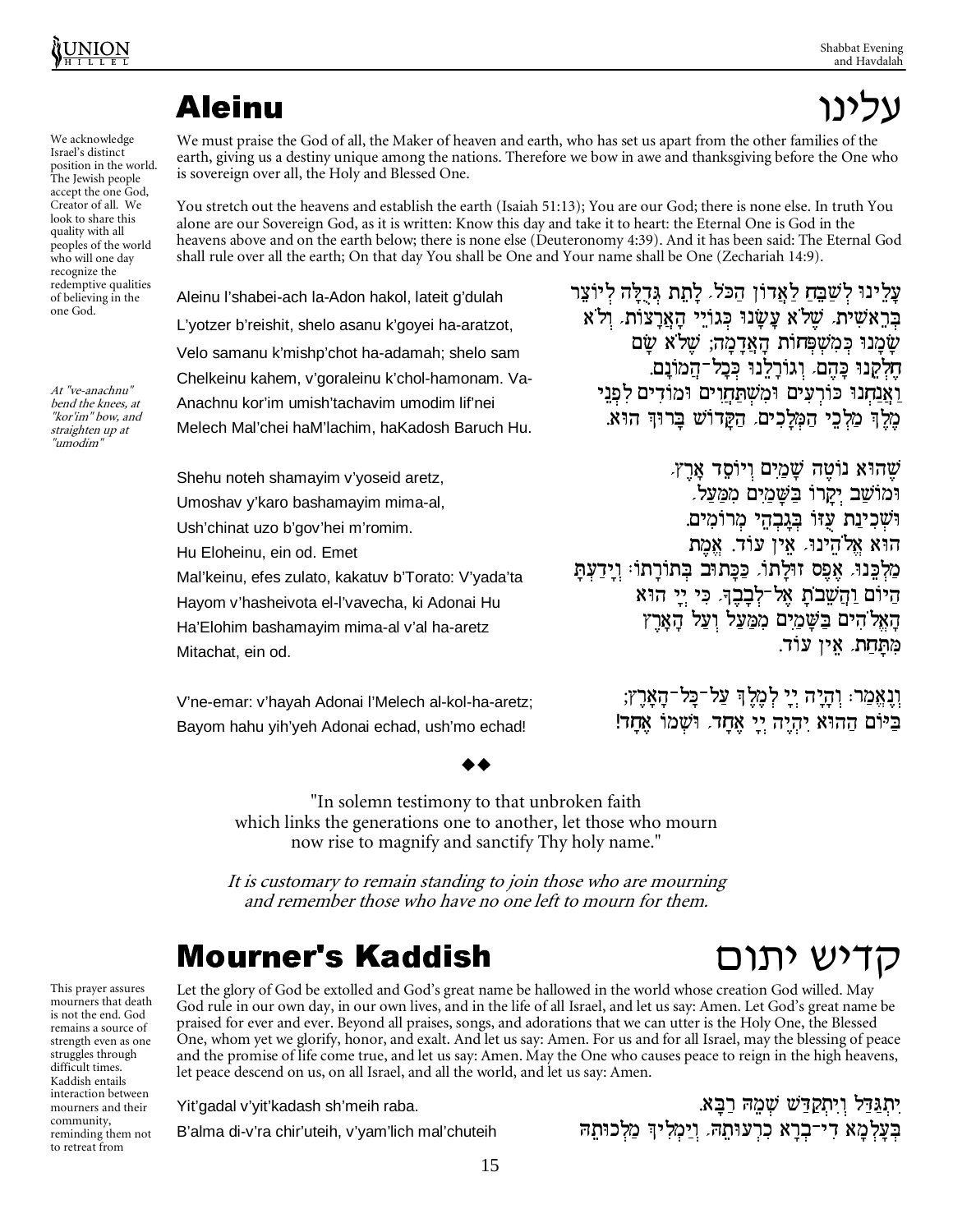

society because of emotional distress. Kaddish takes the form of a doxology, a liturgical praise of God.

B'chayeichon uv'yomeichon uv'chayei d'chol beit Yisrael, ba-agala uviz'man kariv, v'im'ru: Amen.

Y'hei sh'meih raba m'vorach l'alam ul'almei al'maya.

Yit'barach v'yish'tabach v'yit'pa-ar v'yit'romam V'yit'nasei v'yit'hadar v'yit'aleh v'yit'halal sh'meih D'kud'sha, B'rich Hu, l'eila min-kol-bir'chata V'shirata tush'b'chata v'nechemata da-amiran B'alma, v'imru: Amen.

Y'hei sh'lama raba min-sh'maya v'chayim aleinu V'al-kol-Yisrael, v'im'ru: Amen.

Oseh shalom bim'romav, Hu ya-aseh shalom Aleinu v'al-kol-Yisrael, v'imru: Amen

 - \$ ! " - . . . . . . . " - בחייכון וביומ  $\ddotsc$   $\ddotsc$ .<br>אמן טראל, בעגלא ובזמן קריב, ואמרו: אמ ! # -

ִצלִמֵי עַלְ<u>מִ</u>יּא. : שמה רבא מברד לעלם ולעלמ יהא שמ

יתִבְּרַךְ וְיִשְׁתַּבַּח וְיִתְפָּאַר וְיִתְרוֹמֵם. . . . . . . ריתנשׂא. ויתהדר ויתעלה ויתהלל שמ א. לעלא מו־כּל־בּרכתא \_ \_ \_ \_ \_ דקוּדשא, בריד הוא, לע בחתא ונחמתא דאמיר  ! ! \$ ! ! # - ,  .<br>אמן בעלמא. ואמרו: אמ

- ! יהא שלמא רבא מו־שמיא וחיי the contract of the contract of the contract of the contract of the contract of .<br>אמן טראל. ואמרו: אמ ! # - ! % 

\_ \_ \_ \_ עשה שלום במרומיו. הוא יעשה שלו .<br>אמן מראל. ואמרו: אמ**'**  ! # - ! %  - !

"May the Source of peace send peace to all who mourn and comfort to all who are bereaved. Amen."

#### 

Please be seated. Normally, we conclude with Adon Olam. Some additional songs are listed which we may also choose from.

# אדוו עולם

Adon Olam is a traditional piyut, or liturgical poem, attributed to R. Solomon ibn Gabirol (Eleventh-century Spain).

You are the Eternal God, who reigned before any being had been created; when all was done according to Your will, already then You were Sovereign. And after all has ceased to be, still You reign in solitary majesty; You were, You are, You will be in glory. And You are One; none other can compare to You or consort with You; You are without beginning, without end; You alone are power and dominion. And You are my God, my living Redeemer, my Rock in time of trouble and distress; You are my banner and my refuge, my benefactor when I call on You. Into Your hands I entrust my spirit, when I sleep and when I wake; and with my spirit, my body also: You are with me, I shall not fear.

Adon olam, asher malach, b'terem kol-y'tzir niv'ra, L'eit na-asah v'cheftzo kol, azai Melech sh'mo nik'ra.

V'acharei kich'lot hakol, l'vado yim'loch nora, V'hu hayah, v'hu hoveh, v'hu yih'yeh b'tif'arah.

V'hu echad, v'ein sheini l'ham'shil lo, l'hach'birah, B'li reisheet, b'li tach'lit, v'lo ha'oz v'hamis'ra.

V'hu Eili, v'chai go-ali, v'tzur chev'li b'eit tzarah, V'hu nisi umanos li, m'nat kosi b'yom ek'ra.

בטרם כל־יציר נברא. אדוז עולם. אשר מלד, בטר לְעֵת נַעֲשָׂה בְחֻפְּצוֹ כֹּל. אֲזַי מֵלֶךְ שְׁמֹוֹ נִקְרָא.

ואַחֲרֵי כִּכְלוֹת הַכֹּל. לְבַדוֹ יִמְלוֹךְ נוֹרָא, # בִּתְפִאַרָה. הוא היה. והוא הוה. והוא יהיה בתפ ו והוא ה

חָד. וְאֵין שֵׁנִי, לְהַמְשִׁיל לוֹ לְהַחִבִּירָה. - - - - - -והוא אחד. ו בלי ראשית, בלי תכלית, לו העז והמשרה. . . . . . #

עת צרה. י. וחי גאלי. וצוּר חבלי בעת צ והוא אלי, וחי ג בִּיוֹם אֵקְרָא. ומנוס לי. מנת כוסי ביו . . . . . והוא נסי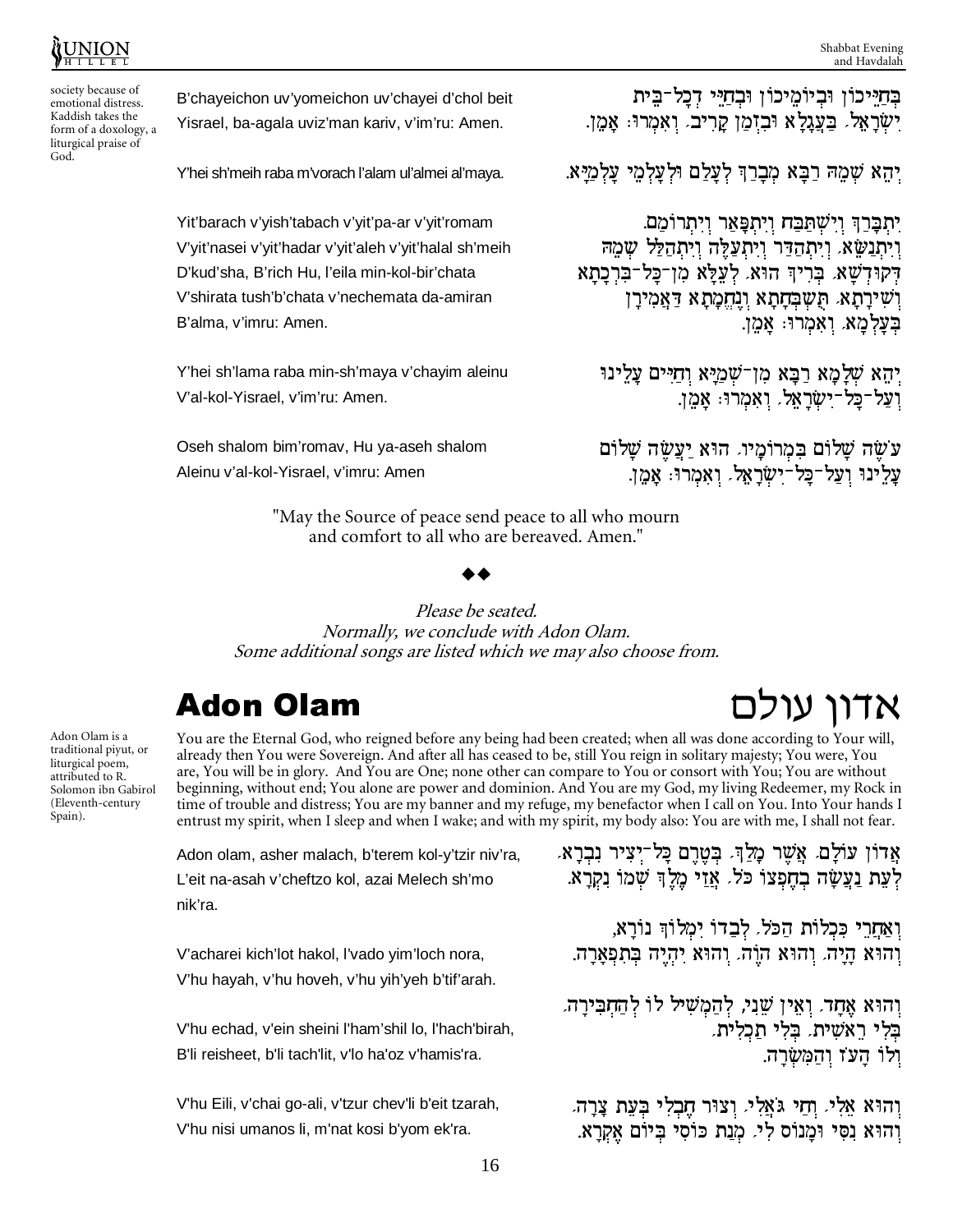B'yado af'kid ruchi, b'eit ishan v'a-irah, V'im-ruchi g'viyati, Adonai li, v'lo ira.

Shehecheyanu

Blessed are You Eternal One, our God and Ruler of time and space, who has kept us alive, sustained us, and allowed us reach this point in time.

Baruch Atah Adonai Eloheinu Melech ha-olam, Shehecheyanu v'ki'manu v'higi-anu laz'man hazeh.

### **Im Tirtzu**

If you will it, this is not a legend, "To be a free people in our land, in the land of Zion and Jerusalem."

Im tirtzu, im tirtzu, Ein zo aggadah, ein zo aggadah, Lihiyot am chofshi b'artzeinu, B'eretz Tziyon viYrushalayim.

### Hatikva

So long as still within the inmost heart a Jewish spirit is bustling, and an eye looks east, gazing toward Zion, our hope is not yet lost: The hope of two thousand years to be a free people in our own land, in the land of Zion and Jerusalem.

Kol od balevav penimah Nefesh Yehudi homiyah Ulfatei mizrach kadimah Ayin leTziyon Tzofiyah

Od lo avdah tikvateinu Hatikvah bat shnot alpayim Lihiyot am chofshi b'artzeinu B'eretz Tziyon viYrushalayim.

### **Shalom Aleichem**

Peace be unto you, O ministering angels, messengers of on high. From the Ruler, the King of Kings, the Holy One, blessed be the One. Come in peace, O messengers of peace, messengers of on high. From the Ruler, the King of Kings, the Holy One, blessed be the One. Bless us in peace, O messengers of peace, messengers of on high. From the Ruler, the King of Kings, the Holy One, blessed be the One. Depart in peace, O messengers of peace, messengers of on high. From the Ruler, the King of Kings, the Holy One, blessed be the One.

Shalom aleichem, mal'achei hashareit,

Mal'achei elyon.

MiMelech, Mal'chei ham'lachim

שהחינו

שהחינו וקימנו והגיענו לזמן הזה.

בְרוּךְ אַתָּה יִי אֱלֹהֵינוּ מֶלֶךְ הָעוֹלָם.

בְּיָדוֹ אַפְקִיד רוּחִי. בְּעֵת אִישַן וְאָעִירָה.

וְעָם־רוּחִי גְּוְיַתִי, יִי לִי, וְלֹא אִירַא.

אם תרצו. אם תרצו. אין זו אגדה. אין זו אגדה. להיות עם חפשי בארצנו בארץ ציון וירוש<u>ל</u>ים.

כל עוד בלבב פנימה נֵפֵשׁ יִהוּדִי הוֹמְיַּה. ולפאתי מזרח קדימה עין לציון צופיה

עוד לא אבדה תקותנו התקוה בת שנות אלפים להיות עם חפשי בארצנו אַרֵץ צִיּוֹן וִירוּשַׁ<u>ל</u>יִם

שלום עליכם

# אם תרצו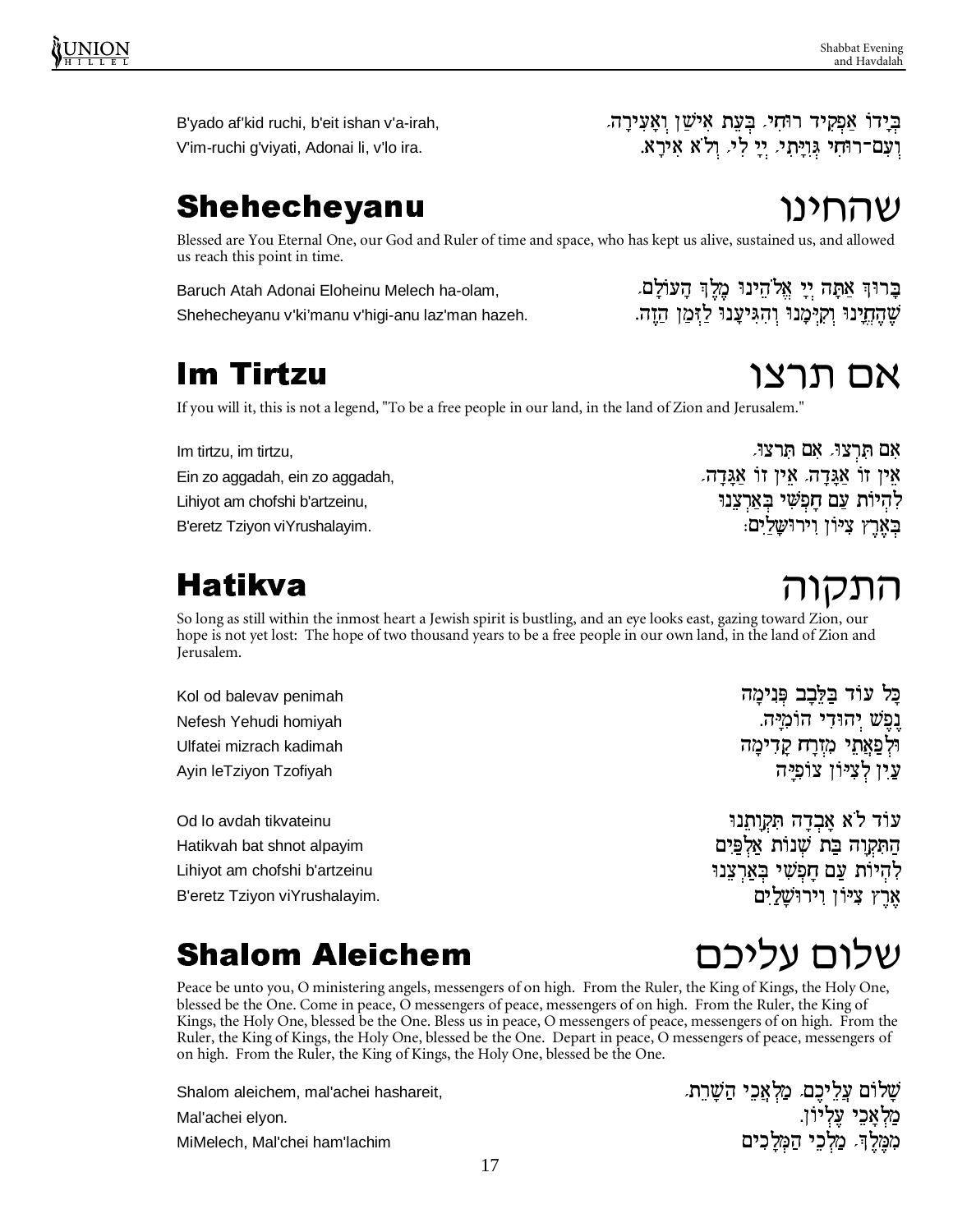Shabbat Evening and Havdalah

HaKadosh, Baruch Hu.

Bo'achem l'shalom, mal'achei hashalom, Mal'achei elyon. MiMelech, Mal'chei ham'lachim HaKadosh, Baruch Hu.

Bar'chuni l'shalom, mal'achei hashalom, Mal'achei elyon. MiMelech, Mal'chei ham'lachim HaKadosh, Baruch Hu.

Tzeitchem l'shalom, mal'achei hashalom, Mal'achei elyon. MiMelech, Mal'chei ham'lachim HaKadosh, Baruch Hu.

### Ysmchu Ha'shamaim

May the heavens rejoice, the earth be glad, may the sea roar and its fullness.

Yismechu hashamayim (3x) V'tagel ha'aretz. Yir'am hayam (3x) um'lo'o

### **Yedid Nefesh**

Soul mate, compassionate Father, draw Your servant to your will. Like a deer, Your servant will run. He will bow down facing Your path.

Yedid nefesh av harachaman (2x) M'shoch avd'cha, el r'tzonecha (2x) Yarutz avdecha, k'mo ayyal Yishtachaveh lai (3) yai lai (5) El mul hadarecha.

#### **Hava Nagila**

Let us rejoice and be happy! Rise up, O brothers, with a joyful heart!

Hava nagila v'nism'cha Hava n'ran'na (3x) v'nism'cha Uru, uru achim Uru achim b'lev same'ach (4x) Uru achim (2x) b'lev same'ach הקדוש ברוד הוא.

בואכם לשלום. מלאכי השלום. מלאכי עליון. ממלך, מלכי המלכים הקדוש ברוד הוא.

בַּרְכוּנִי לִשָּׁלוֹם. מַלְאֲכֵי הַשָּׁלוֹם. מַלְאַכֵי עַלִיוֹן. מִמֶּלֶךְ מַ<mark>ֹ</mark>ּלְכֵי הַמְּלַכִים הקדוש ברוד הוא.

צֵאתְכֶם לְשָׁלוֹם*.* מַלְאֲכֵי הַשָּׁלוֹם. מלאכי עליון. <del>ײַ</del>؛ אִײַ: '' ', ' ' |.<br>מִמֶּלֶךְ, מַלְכֵי הַמְּלַכִים הקדוש ברוד הוא.

### ישמחו השמים

ישמחו השמים (3x) וִתְגַל הַאֲרֶץ. ירעם הים (3x) ומלאו

### ידיד וריע

יִרִיד וָפֶשׁ אָב הָרַחֲמַן (2x) משור עבדר אל רצונר (2x) ירוץ עבדד כמו איל ישתחוה לי (8x). אל מול הדרד

## הבה נגילה

הכה נגילה ונשמחה הָבָה נְרָנְנָה (3x) וְנִשְׂמְחַה עורו. עורו אחים עורו אחים בלב שמח <sub>(4x)</sub> עוּרוּ אחִים (2x בלב שמח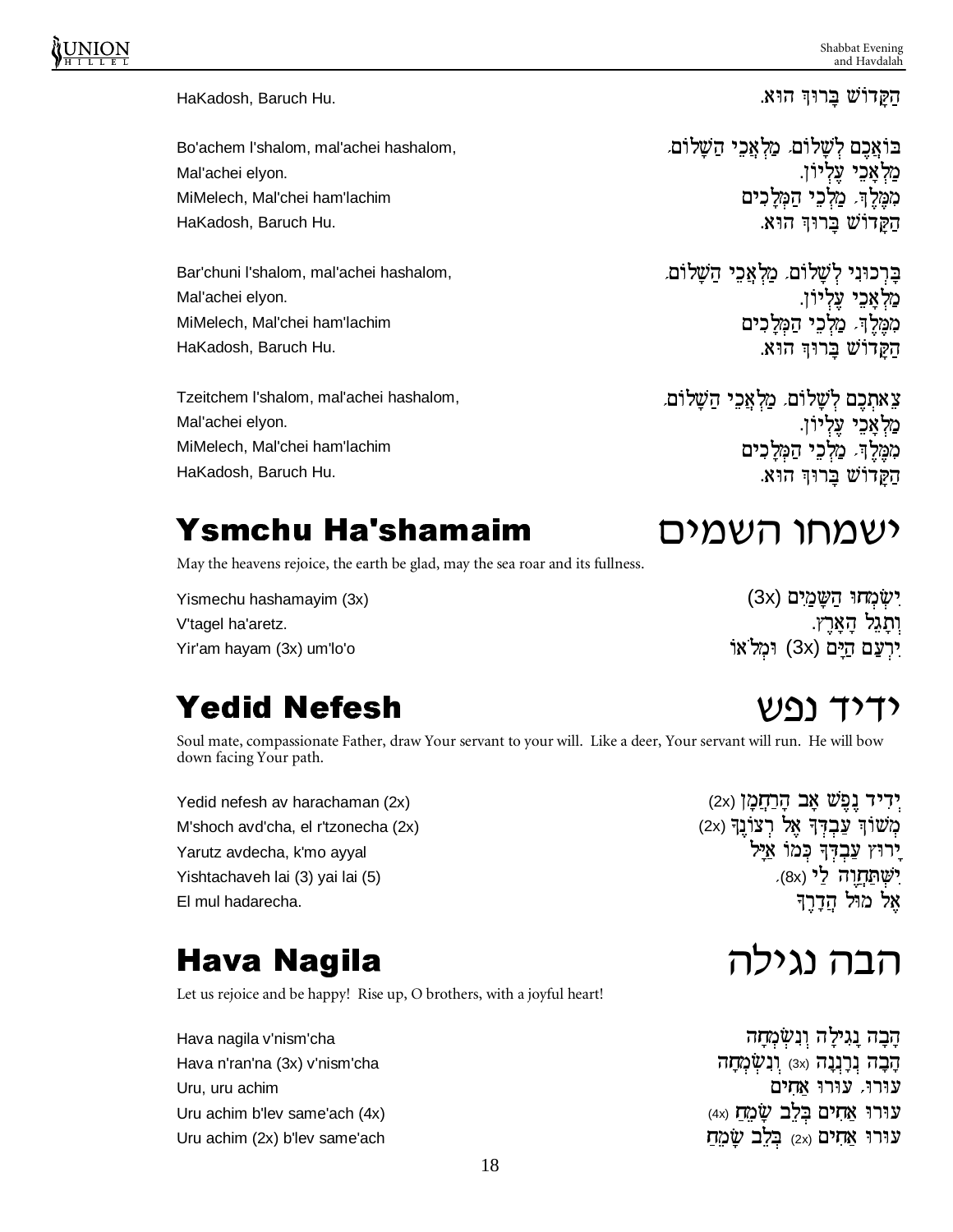All of the world is a very narrow bridge; the main thing to remember is not to fear anything.

Kol ha'olam kulo, gesher tzar me'od (3x) Kol ha'olam kulo, gesher tzar me'od (2x) Veha'ikar (2x), lo lefached, lo lefached klal Veha'ikar (2x), lo lefached klal Lai, lai, lai, lai, . . .

Eili Eili

Oh Lord, my God, I pray that these things never end: The sand and the sea, the rush of the waters The crash of the heavens, the prayer of Adam.

Eili, Eili, shelo yigameir l'olam Hachol vehayam, rishrush shel hamayim B'rak hashamayim, t'fillat haAdam.

## **Lo Yisa Gov**

Nation shall not lift up sword against nation, they shall not study war anymore.

Lo yisa goy el goy cherev Lo yilm'du od milchamah

### $Salaam$  and  $Salaam$

Peace will come upon us and on everyone.

Od yavo' shalom aleinu (x3) Ve al kulam

Salaam, aleinu ve al kol ha olam, Salaam, Salaam (x2)

### Blowin' in the wind If I had a hammer

How many roads must a man walk down, before you can call him a man?

How many seas must the white dove sail, before she can sleep in the sand?

How many times must the cannon balls fly, before they're forever banned?

Chorus The answer, my friend, is blowing in the wind The answer is blowing in the wind.

How many years can a mountain exist, before it is washed

If I had a hammer, I'd hammer in the morning I'd hammer in the evening, all over this land. I'd hammer out danger, I'd hammer out a warning, I'd hammer out the love between my brothers and my sisters, All over this land.

If I had a bell, I'd ring it in the morning I'd ring it in the evening, all over this land. I'd ring out danger, I'd ring out a warning, I'd ring out the love between my brothers and my sisters, All over this land.

אלי אלי

. . . . . " <sup>7</sup> <sup>6</sup> 7 <sup>6</sup> 7 החול והים. רשרוש של המים . . . . . . . . . . . . . . . . . . . ברק השמים. תפלת ה

# לא ישא גוי

לא ישא גוי אל־גוי חרב . . . . . . . . . . לא ילמדו עוד מלח

עוד יבוא שלום עלינו ועל רולחו

סלאאם סלאאם

תראאת עליוו ועל רל העולח

19

כל ה

גשר צר מאד

ני העוים כיו. גשר צר מאד <sub>(3x)</sub> כל העולם כלו. גשר צר מאד <sub>(2x)</sub> כל ה העקר. לא לפחד. לא לפחד כלל . . . . . . . . . . . ) . . . . . . ) העקר. לא לפחד כלל . . . . . . . . . . . ) . . . . . .  $\mathbf{r}$  , and the contract of the contract of the contract of the contract of the contract of the contract of the contract of the contract of the contract of the contract of the contract of the contract of the contract o ) . . . . <sup>6</sup> 6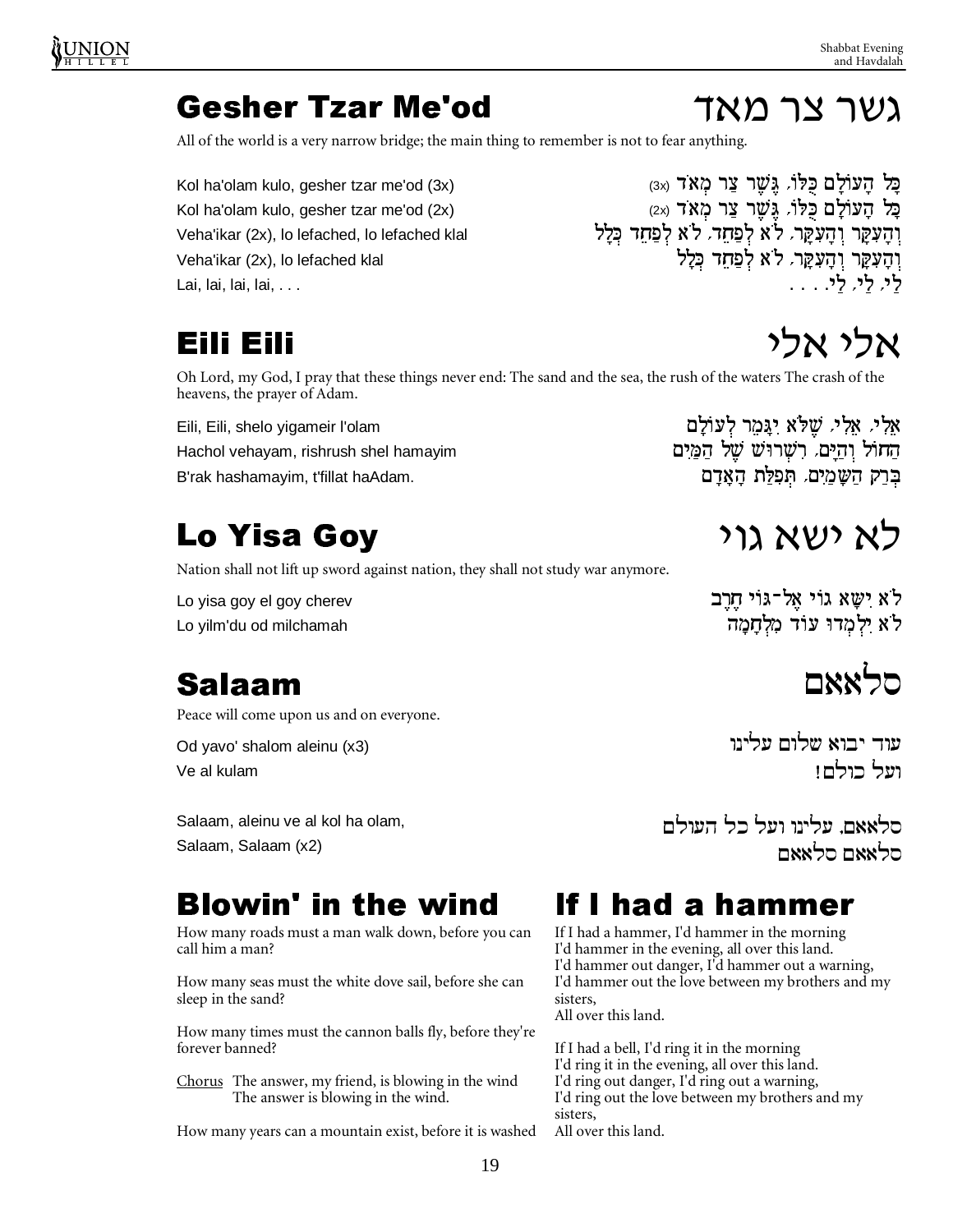#### to the sea?

How many years can some people exist, before they're allowed to be free?

And how many times can a man turn his head, and pretend that he just doesn't see? (chorus)

How many times must a man look up, before he can see the sky?

How many ears must one man have, before he can hear people cry?

And how many deaths does it take 'till he knows, that too many people have died? (chorus)

If I had a song, I'd sing it in the morning I'd sing it in the evening, all over this land. I'd sing out danger, I'd sing out a warning, I'd sing out the love between my brothers and my sisters, All over this land.

Now I've got a hammer, and I've got a bell And I've got a song to sing all over this land It's a hammer of justice, it's a bell of freedom It's a song about love between my brothers and my sisters, All over this land.

#### 

Shabbat Shalom! Now we go to the Kosher Kitchen for Kiddush and Hamotzi.

We praise You, Eternal God, Sovereign of the universe, Creator of the fruit of the vine. We praise You, Eternal God, Sovereign of the universe: you call us to holiness with the Mitzvah of Shabbat – the sign of Your love, a reminder of Your creative work, and the liberation from Egyptian bondage: our day of days. On Shabbat especially, we hearken to Your call to serve You as a holy people. We praise You, O God, for the holiness of Shabbat.

Va-y'-hi e-rev va-y'-hi vo-ker yom ha-shi-shi. Va-y' khu-lu ha-sha-ma-yim v'-ha-a-rets v'-khol tsva-am. Va-y'-khal e-lo-him ba-yom hash-vi-i m'-lakh-to asher a-sa. Va-yish-bot ba-yom hash-vi-i mi-kol m' lakh-to a-sher a-sa. Va-y'-va-rekh e-lo-him et yom hash-vi-i va-y'-ka-desh o-to. Ki vo sha-vat mi-kol m' lakh-to a-sher ba-ra e-lo-him la-a-sot.

Sav-ri khav-ri

Ba-rukh a-ta a-do-nai e-lo-hey-nu me-lekh ha-o-lam bo-rey pri ha-ga-fen.

Ba-rukh a-ta a-do-nai e-lo-hey-nu me-lekh ha-o-lam a-sher kid-sha-nu b'-mi-tso-tav v'-ra-tsa va-nu v' sha-bat kod-sho b'-a-ha-va u-v'-ra-tson hin-khi-la-nu zi-ka-run l'-ma-a-sey v'-re-sheet ki hu yom t'-khi-la l' mik-ra-ey ko-desh ze-kher li-y'-tsi-at mits-ra-yim ki va-nu va-khart v'-o-ta-nu k'-dash-ta mi-kol ha-a-mim v'-sha-bat kodsh-kha b'-a-ha-va u-v'-ra-tson hinkhal-ta-nu ba-rukh a-ta a-do-nai m'-ka-desh ha-shabat.

## <sup>L</sup> <sup>M</sup> <sup>N</sup> <sup>O</sup> <sup>P</sup> <sup>Q</sup> <sup>N</sup> <sup>R</sup> <sup>Q</sup> <sup>S</sup> <sup>Q</sup> <sup>T</sup> <sup>O</sup> <sup>U</sup> <sup>V</sup> <sup>W</sup> <sup>X</sup> <sup>W</sup> <sup>Y</sup> <sup>Z</sup> W[ \

Blessed are you, Eternal God, Sovereign of the universe, who sanctified us with Your commandments and commanded us about washing hands.

*יַיִּהִי עָרֵב וַיִּהִי בֹקֵר* יוֹם הַשִּׁשִּׁי. וַיִּכְלוּ הַשָּׁמַיִם וְהָאָרֵץ וכל צבאם. ויכל אלהים ביום השביעי מלאכתו אשר עשה. וישבת ביום השביעי מכל מלאכתו אשר טישה ויררה אלהית את יות השריטי ויתדש אתו. רי בו שבת מכל מלאכתו אשר ברא אלהים לעשות.

סברי חברי

קידוש

ברוד אתה יי אלהינו מלד העולם בורא פרי הנפו.

ברוד אתה יי אלהינו מלד העולם. אשר קדשנו במצותיו ורצה בנו. ושבת קדשו באהבה וברצוז הנחילנו. זכרוּז למעשה ברשית. כי הוא יום תחלה . למקראי קדש. זכר ליציאת מצרים. כי בנוּ בחרת ואותנוּ קדשת מכל העמים. ושבת קדשד באהבה וברצוז הנחלתנו. ברוד אתה יי. מקדש השבת.



There is a commandment to recite or listen to Kiddush over a cup of wine or grape juice. One recites Kiddush while holding a full cup in one's right hand, and when the full blessing is finished everyone drinks. Some stand during Kiddush, others sit.

The prayer and action for washing hands, or N'tilat Yadayim, is usually performed before eating. A jug with two handles is used to pour water over the hands, and the blessing is whispered quietly.

Right before we begin the Shabbat dinner, two uncut loaves of challah are uncovered. As they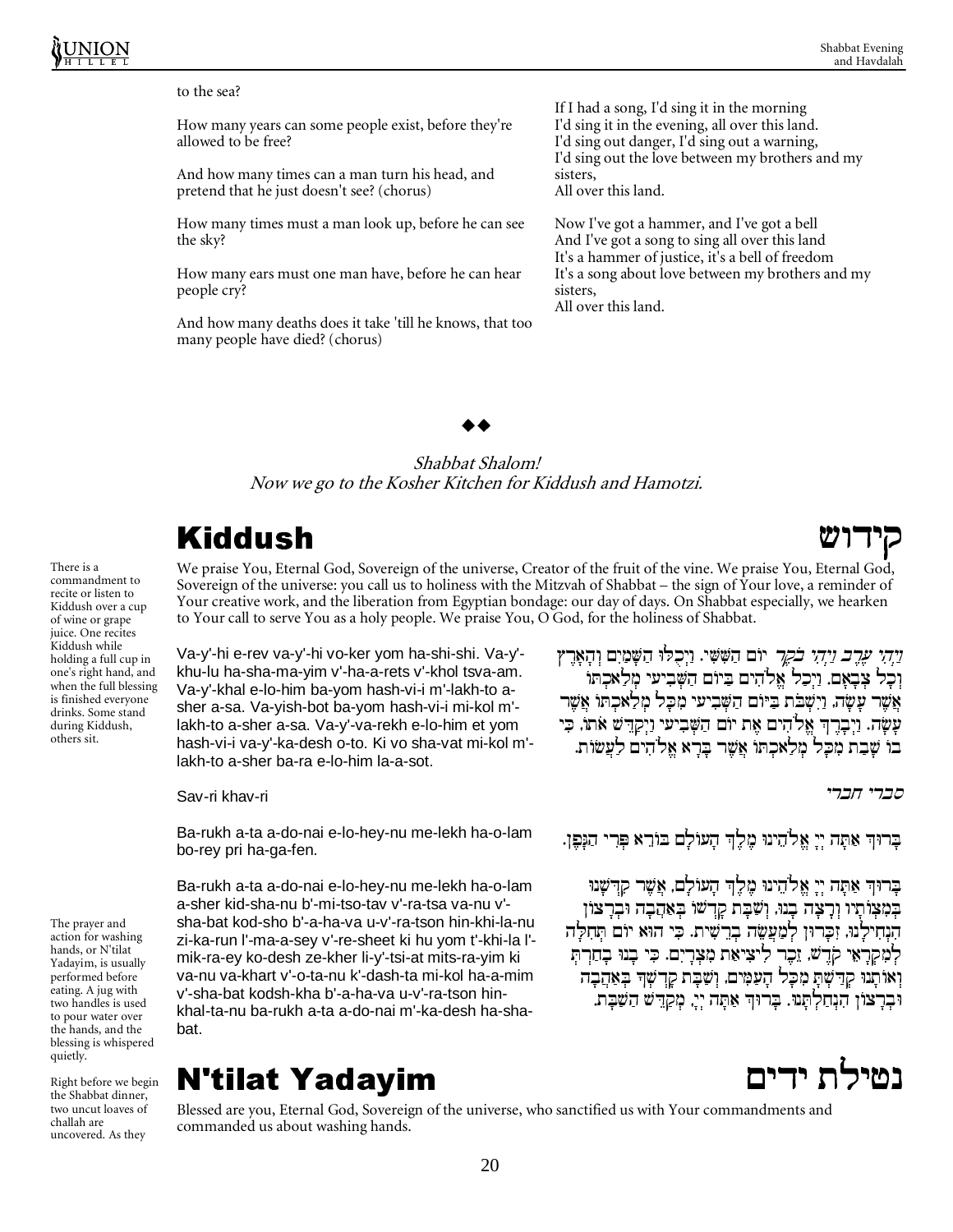

are raised, the following blessing is recited. After the blessing, the challas are cut or torn into pieces which are distributed to everyone present. Some people choose to then lightly salt their piece of challah before eating it, comparing it to a divine offering from temple times. Others choose to eat it plain.

Ba-rukh a-ta a-do-nai e-lo-hey-nu me-lekh ha-o-lam a-sher kid-sha-nu b'-mi-tso-tav v'-tsi-va-nu al n'-ti-lat ya-da-yim.

ברוד אתה יי אלהינו מלד העולם. אשר מדשנו - במצותיו. וצונוּ על נטילת ידים.

#### # \$ % & ' ( ) <sup>+</sup> , - . / \*

Praised be our Eternal God, Ruler of the universe: who brings forth the bread from the earth.

Ba-rukh a-ta a-do-nai e-lo-hey-nu me-lekh ha-o-lam ha-mo-tsi le-khem min ha-a-rets. ברוד אתה יי אלהינו מלד העולם. המוציא לחם מו הארץ.

 $\sim$  1

Betei avon!

N N

We say the Birkat Ha'mazon after completing the meal.

## ברכת המזון i 1. Shir Ha'MaAlot

A Song of Ascents. When the L-rd brought the exiles back to Zion it was like a dream. Then our mouths were filled with laughter and our tongues with song. Then was it said among the nations: "the L-rd has done great things for them." Truly the L-rd has done great things for us, and we rejoiced. Bring us from exile, L-rd, as the streams return to the Negev; those who sow in tears shall reap in joy. Those who go out weeping, bearing sacks of seeds, shall return with joy, bearing their sheaves.

recited as Jerusalem pilgrims ascended the Temple steps. One of the most beautiful biblical metaphors is "Those who sow with tears shall reap with joy." May each of us find a place for joy. Shir Hama-a-lot, b'shuv A-onai et shivat Tzion hayinu k'cholmim. Az y'malei s'chok pinu ul-shoneinu rina, az yomru vagoyim: "Higdil A-onai la-asot im eileh." Higdil A-onai la-asot imanu, hayinu s'meichim. Shuva A-onai et sh'viteinu ka-afikim banegev. Hazor'im b'dima b'rina yik-tzoru. Haloch yeileich uvacho, nosei meshech hazara.

Bo yavo v'rina nosei alumotav.

שיר המעלות. בשוב יי אח=ווורח טנוי היווי החלמות. אז ימַלֵא שׂחוֹק פִּינוּ וּלְשׁוֹנֵנוּ רְנַּה. אז לאמרו רוווה.  $\epsilon$  , and the distribution of  $\epsilon$ תוהיל יי ליוזות יומוג היווג וזמחיה. יווה לי עת-יווהוו בעתורת היור רו מאים בדמטה ברגה ומטרו. הלוד ילד ובכה. נשא משד־הזרע הע ורע ררוח וווע עלמחוד.

thanks for the food we ate. Psalm 126 reminds us that Shabbat is

Me'ein Olam HaBa, a taste of the world to come. It hearkens to a future utopia. Ma'alot are steps: This psalm was

contained here:

These prayers offer

When three or more are present, one leads this "invitation" to bless the meal. With a Minyan (10 or more), include Eloheinu in the Zimun (Based on the Talmud, B'rachot 49b).

## 2. Zimun: Invitation

Let us thank G-d. Blessed is the name of G-d now and forever. With your permission, let us thank G-d whose food we have eaten. Blessed is G-d whose food we have eaten and through whose goodness we live. Blessed is G-d and blessed is G-d's name.

LEADER: Chaveirai n'vareich. GROUP (then Leader): Y'hi shem A-onai m'vorach me'ata v'ad olam. LEADER: Birshut chaveirai n'vareich E-loheinu

 $v$  שצ: **חברי נבר**ך: \_\_\_ עוזוע וזורוריט. ירו וזות וו מר'רד אין ראל מין ה  $x$ צ: בּרשוּת חַבְרֵי נִבְרֶךְ אֱ־הֵינוּ  $w$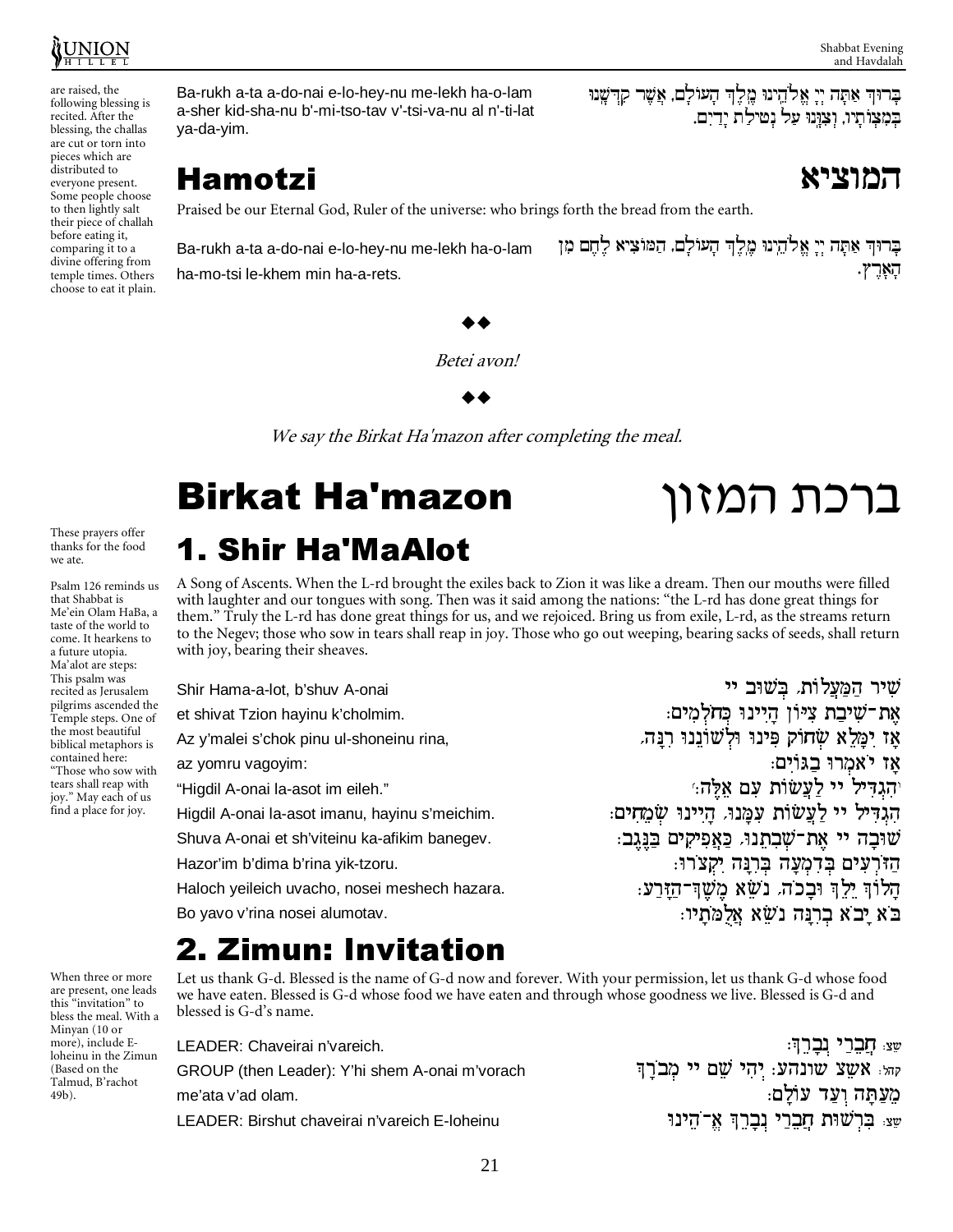שאכלנו משלו.

 $s \mapsto \tau$  , we can define

כל לילה המלכי וּבְטוּבוֹ הגדוֹל

מלול לולדות דווה.

בעבור שמו הגדול.

\_\_\_\_ עוזיט וזווררטי. ררור ע־רוו שאכלנו משלו ובטובו חיינו:  $\mathbf{F} = \mathbf{F} \mathbf{F} \mathbf{F} \mathbf{F} \mathbf{F} \mathbf{F} \mathbf{F} \mathbf{F} \mathbf{F} \mathbf{F} \mathbf{F} \mathbf{F} \mathbf{F} \mathbf{F} \mathbf{F} \mathbf{F} \mathbf{F} \mathbf{F} \mathbf{F} \mathbf{F} \mathbf{F} \mathbf{F} \mathbf{F} \mathbf{F} \mathbf{F} \mathbf{F} \mathbf{F} \mathbf{F} \mathbf{F} \mathbf{F} \mathbf{F} \mathbf{F} \mathbf{F} \mathbf{F} \mathbf{F} \math$ 

הרוה אהה לי א־הלוו מלה הטולה

ph rad care rad in radio c div i bu y fa o ration dans e traite dans la construction dans la construction dans la construction dans la

האילד לע החר לוו ועל והחר־לוו

 $\epsilon$ כי הוא אל זן ומפרנס לכל. ומטיב לכל ומכיו מזון ר רו ברנוחון עווור ברע.

ברוף אתה יי. הזן את־הכל:

she-achalnu mishelo.

GROUP (then Leader): Baruch E-loheinu

she-achalnu mishelo uv-tuvo chayinu.

ALL: Baruch hu u-varuch sh'mo.

Blessed is the L-rd our G-d, Sovereign of the universe, who sustains the entire world with goodness, kindness and mercy. G-d gives food to all creatures, for G-d's mercy is everlasting. Through G-d's abundant goodness we have not lacked sustenance, and may we not lack sustenance forever, for the sake of G-d's great name. G-d sustains all, does good to all, and provides food for all the creatures whom G-d has created. Blessed is the L-rd, who provides food for all.

Baruch atah A-onai, E-loheinu melech ha-olam, hazan et ha-olam kulo b'tuvo b'chein b'chesed uv-rachamim, hu notein lechem l'chol-basar, ki l'olam chasdo,

uv-tuvo hagadol

tamid lo chasar lanu v'al yechsar lanu

mazon l'olam va-ed.

Ba-avur sh'mo hagadol,

ki hu Eil zan um-farneis lakol,

u-meitiv lakol u-meichin mazon

l'chol-b'riyotav asher bara.

Baruch atah A-onai, hazan et hakol.

### 4. For the Land

We thank the L-rd our G-d for having given a lovely and spacious land to our fathers and mothers; for having liberated us from the land of Egypt and freed us from the house of bondage; for the covenant which G-d has sealed in our flesh, for the Torah which G-d has taught us; for the laws which G-d has made known to us; for the life, grace and loving kindness which G-d has bestowed upon us, and for the sustenance with which G-d nourishes and maintains us continually, in every season, every day, even every hour. For all these blessings we thank the L-rd our G-d with praise. May G-d's name be praised by every living being forever, as it is written: "When you have eaten your fill, give thanks to the L-rd your G-d for the good land which G-d has given you (Dt.8:10)." Blessed is the L-rd for the land and its produce.

| During Chanukah<br>and Purim, there are<br>insertions before this<br>section. Here is the<br>scriptural basis for<br>B.H. Even after<br>becoming full, one<br>offers blessing for the<br>food and land to<br>grow it. | Nodeh l'cha A-onai E-Ioheinu                 | נוֹדֵה לִךְ יי אֱ־הֵינוּ                          |
|-----------------------------------------------------------------------------------------------------------------------------------------------------------------------------------------------------------------------|----------------------------------------------|---------------------------------------------------|
|                                                                                                                                                                                                                       | al she-hinchalta la-avoteinu v'imoteinu.     | ַעַל שֶׁהְנְחַלְתָּ לַאֲבוֹתֵינוּ וִאָמּוֹתֵינוּ: |
|                                                                                                                                                                                                                       | Eretz chemda tovah ur-chava,                 | אֶרֶץ חֶמְדָּה טוֹבָה וּרְחָבָה.                  |
|                                                                                                                                                                                                                       | v'al she-hotzeitanu                          | ועל שהוצאתנו                                      |
|                                                                                                                                                                                                                       | A-onai E-loheinu mei-eretz mitzrayim         | יי אֱ־הֵינוּ מֵאֶרֶץ מִצְרַיִם                    |
|                                                                                                                                                                                                                       | uf-ditanu mibeit avadim,                     | ופריתוו מִבֵּית עֲבַדִים.                         |
|                                                                                                                                                                                                                       | v'al brit'cha she-chatamta biv-sareinu,      | וְעַל בְּרִיתְךָ שֶׁחָתַמְתָּ בִּבְשָׂרֵנוּ.      |
|                                                                                                                                                                                                                       | v'al toratcha she-limad-tanu,                | וְעַל תּוֹרַתְךְ שֵׁלִּמַּדְתֵּנוּ.               |
|                                                                                                                                                                                                                       | v'al chukecha she-hodatanu,                  | וִעַל חָקֶיךְ שֶׁהוֹדַעתּנוּ,                     |
|                                                                                                                                                                                                                       | v'al chayim, chein va-chesed she-chonantanu, | ִּרְעַל חַיִּים. חֵן וַחֶסֶד שֶׁחוֹנַנְתָּנוּ.    |
|                                                                                                                                                                                                                       | v'al achilat mazon                           | וִעַל אֲכִי <u>ל</u> ַת מַזוֹן                    |
|                                                                                                                                                                                                                       | she-ata zan um-farneis otanu tamid,          | שֵאַתָּה זַן וּמְפַרְנֵס אוֹתַנוּ תּמיד.          |
|                                                                                                                                                                                                                       | b'chol-yom uv'chol-eit uv'chol-sha'ah.       | בכל־יוֹם וּבכל־עת וּבכל־שׁעה:                     |
|                                                                                                                                                                                                                       |                                              |                                                   |

Traditionally attributed to Moses due to his gratification for the daily manna (Brachot 48b), we remind ourselves that food itself is a blessing, borne out of G-d's kindness.

Joshua is said to have authored in thankfulness for entering the land of Israel (Brachot 48b). Its primary theme is thankfulness: For what are you thankful?

During Chanukah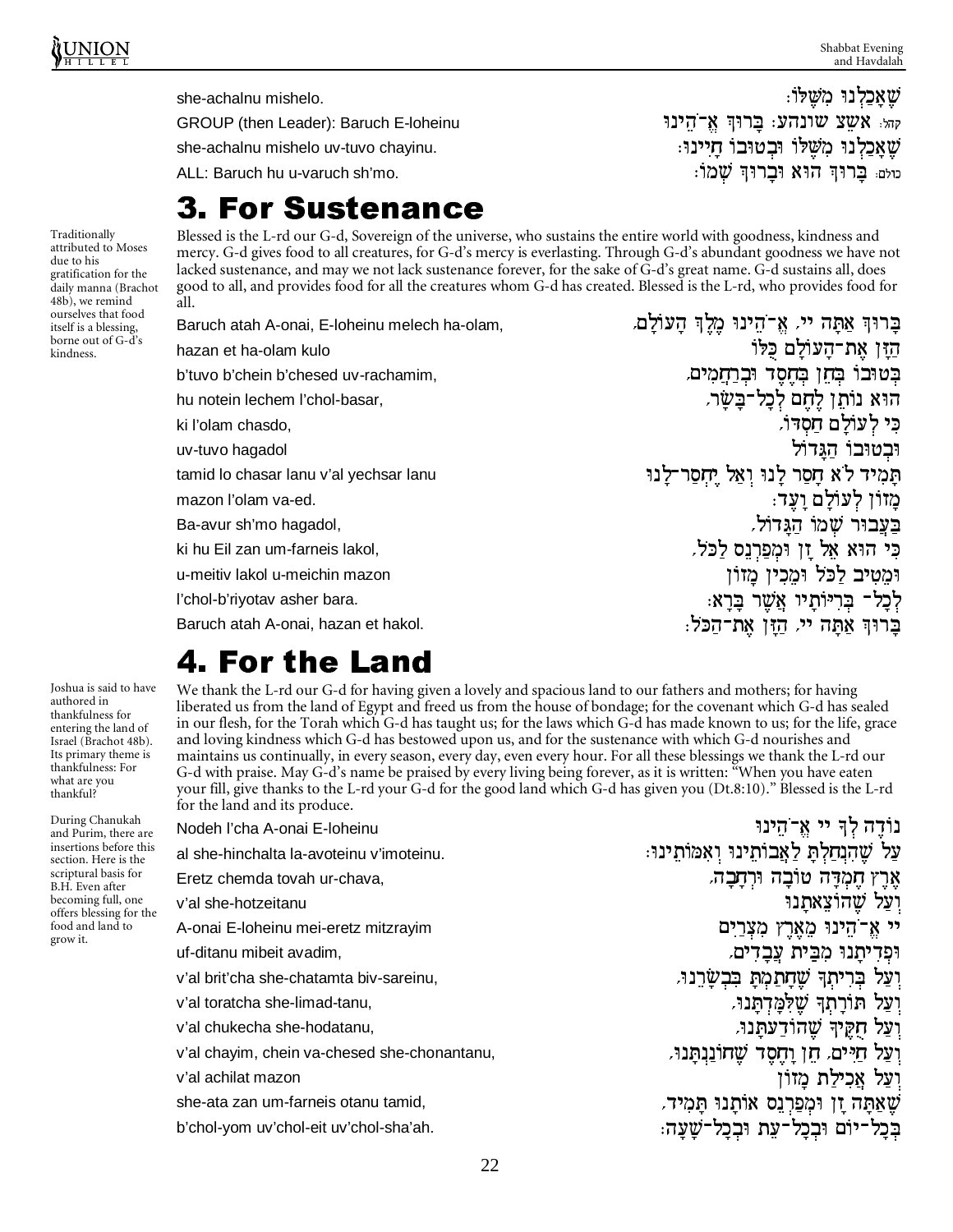V'al hakol A-onai E-loheinu anachnu modim lach um-varchim otach yitbarach shimcha b'fi chol chai tamid l'olam va-ed, kakatuv: "V'achalta v'savata uveirachta et-A-onai Elohecha al ha-aretz hatova asher natan lach." Baruch Atah A-onai, al ha-aretz v'al hamazon. רטל הרל לי צ־הלוג צוחוג מודלה לד ואררירות עותה. pa `m li bu da ] m התי רל־חל המלד לטולח וטד  $\bm{r}$  and  $\bm{r}$  is the sum factor  $\bm{r}$ אר־יי אלהיה  $r$  is a function of the function  $\alpha$  is a function for  $\alpha$ בּרוּדְ אַתַּה יי. עַל הָאָרֵץ וִעַל הַמָּזוֹן:

#### 5. For Jerusalem

May the L-rd our G-d have mercy on G-d's people Israel, G-d's city Jerusalem, Zion the abode of G-d's glory, the royal house of David, G-d's anointed one, and the great and holy Temple that bears G-d's name. May our G-d, our Parent, tend and nourish us, sustain and maintain us, and speedily grant us relief from all our troubles. May the L-rd make us dependent not on the alms or loans of others, but rather on G-d's full, open and generous hand, so that we may never be humiliated or put to shame.

| Racheim A-onai E-Ioheinu al Yisrael amecha, | ַרְחָם יי אֱ־הֵינוּ עַל ישׂרַאֵל עַמֵּךְ                    |
|---------------------------------------------|-------------------------------------------------------------|
| v'al Y'rushalayim irecha,                   | ועל ירושלים עירד.                                           |
| v'al Tzion mishkan k'vodecha,               | וִעַל צִיּוֹן מִשְׁכַּן כִּבוֹדֶךָ,                         |
| v'al malchut beit David m'shichecha,        | ועל מלכות בית דוד משיחר.                                    |
| v'al habayit hagadol                        | ועל הבית הגדול                                              |
| v'hakadosh shenikra shimcha alav.           | וִהַקַּדוֹשׁ שֶׁנִּקְרַא שָׁמְךָ עַלַיוּ:                   |
| E-loheinu avinu, r'einu zuneinu,            | אָ־הֵינוּ אַבִינוּ. רִעֲנוּ זוּנֵנוּ.                       |
| parn'seinu v'chalk'lenu v'harvicheinu,      | פּרִנְסֵנוּ וְכַלִּכְלֵנוּ וְהַרְוִיחֵנוּ. וְהַרְוַח־לַנוּ. |
| v'harvach-lanu,                             | יי אֱלֹהֶינוּ. מְהֶרָה מִכַּל־צַרוֹתְינוּ:                  |
| A-onai E-loheinu, m'heira mikol-tzaroteinu. | ונא אל תצריכנו יי אך הינו.                                  |
| V'na al tatz-richeinu, A-onai E-loheinu,    | לא לידי מַתְּנַת בַּשַׂר וַדָם                              |
| lo lidei matnat basar vadam                 | ולא לידי הלואתם.                                            |
| v'lo lidei hal-va-atam,                     | כי אם לידד המלאה                                            |
| ki im l'yad'cha ham'lei-a                   | הפתוחה הקדושה והרחבה.                                       |
| hap'tucha hak-dosha v'har'chava,            | שֵלֹּא נֵבוֹשׁ וְלֹא נִכַּלֵם לִעוֹלַם וַעֲד:               |
| shelo neivosh v'lo nikaleim l'olam va-ed.   |                                                             |

May it be G-d's will to strengthen us in G-d's commandments, especially regarding the seventh day, this great and holy Sabbath, for today is great and holy before G-d--a day on which to rest and repose in love, according to G-d's command. May it be G-d's will to grant us relief from all care, sorrow and grief on our day of rest, and may G-d enable us to see Zion comforted, and Jerusalem, the holy city, rebuilt. For it is G-d who is the Master of salvation and comfort.

| R'tzei v'hachalitzeinu A-onai E-loheinu           | רִצֶה וְהַחֲלִיצֵנוּ יי אֱ־הֵינוּ בִּמְצִווֹתֵיךָ. |
|---------------------------------------------------|----------------------------------------------------|
| b'mitzvotecha, uv-mitzvat yom hash'vi'i haShabbat | וּבְמְצְוַת יוֹם הַשָּׁבִיעִי                      |
| hagadol v'hakadosh hazeh.                         | הַשַּׁבָּת הַגָּדוֹל וְהַקָּדוֹשׁ הַזֶּה.          |
| Ki yom zeh gadol v'kadosh hu l'fanecha,           | כִּי יוֹם זֶה גַּדוֹל וַקֲדוֹשׁ הוּא לְפָנִיךָ,    |
| lishbot-bo v'lanuach bo                           | לְשְׁבַּת־בּוֹ וְלַנוּחַ בּוֹ                      |
| b'ahavah k'mitzvat r'tzonecha.                    | ּבְאַהֲבָה כִּמְצְוַת רְצוֹנֻךְ <del>ּ</del>       |
| Uvirtzon'cha haniach Ianu A-onai E-Ioheinu        | וּבְרְצוֹנְךְ הָנִיּחַ לָּנוּ יי אֲ־הָינוּ         |

David and his son Solomon are attributed to writing part of this (Brachot 48b) in gratitude for Jerusalem and for the Temple within it. Clearly, later writers turned the blessing into a hope: May a perfect reality, symbolized by Jerusalem, once again return to us. And may we never depend on other mortals for nourishment.

As a special sign of the greatness of G-d's first gift to humanity on the seventh day of creation, we are particularly thankful for Shabbat and hope that it will be a restful one.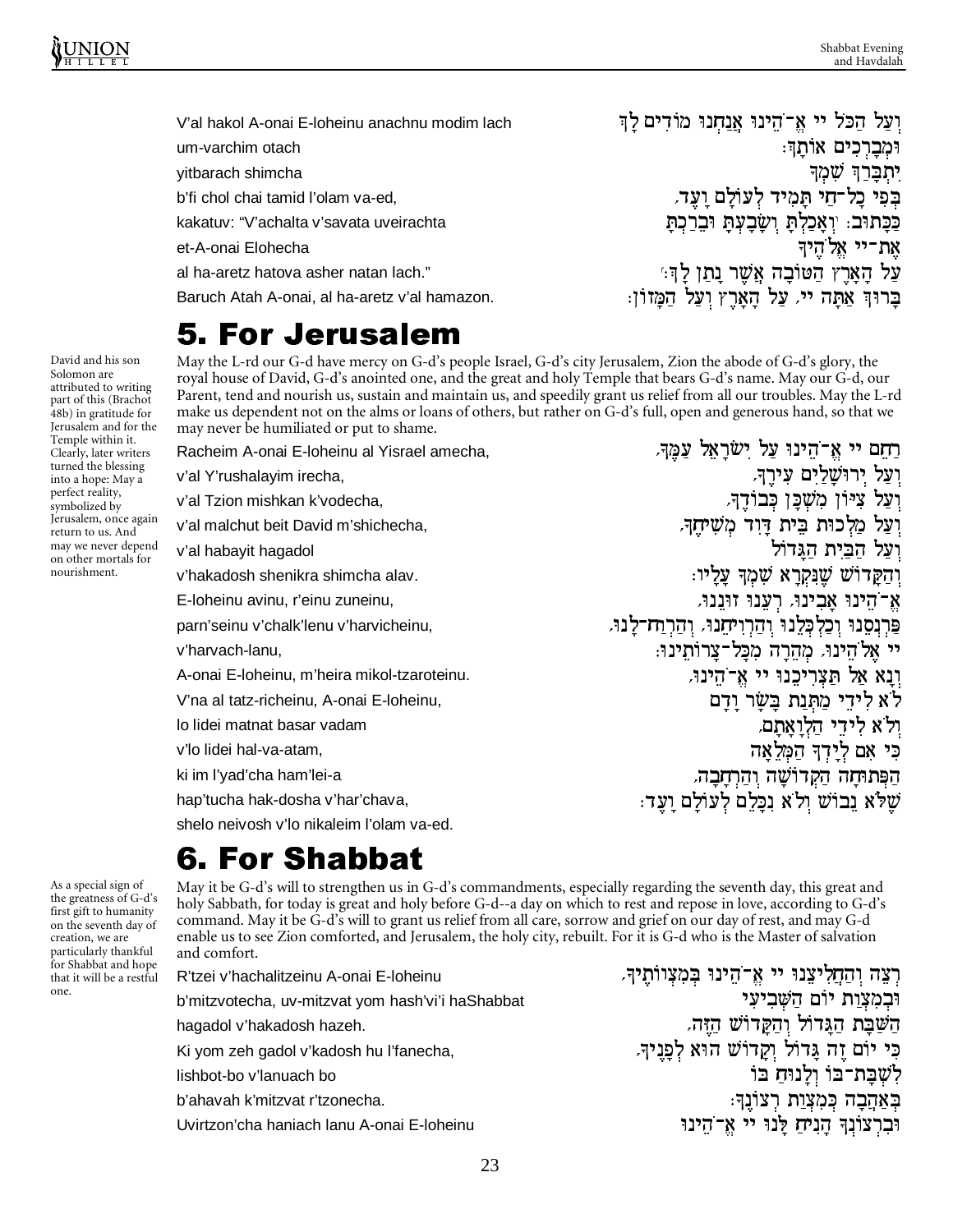On Rosh Chodesh, which occurs on a new moon, we offer a special prayer that just as the moon reappears out of the darkness, may G-d reappear in our lives during our darkest times. The festivals also celebrate a sense of hope for the future.

UNION Shabbat Evening and Havdalah

n \_ <sup>t</sup> d} ru \_ <sup>t</sup> pao e ] ba

וּבַעַל הַנְּחַמוֹת:

ווהע ההו ערה ויווי ועומה

<sup>c</sup> `z a u <sup>l</sup> ] hmo ] m fg `u \_ l ]a v ]it a ^m^a \_

כִּי אַתָּה הוּא בַּעַל הַיִּשׁוּעוֹת

וְהַרְאֲנוּ יִי אֵ־הֵינוּ בְּנְחַמַת צְיּוֹן עִירֵךְ.

shelo t'hei tzara v'yagon va-anacha

b'yom m'nuchateinu.

V'har-einu A-onai E-loheinu b'nechamat Tzion

irecha,

uv'vinyan Y'rushalayim ir kodshecha,

ki atah hu ba'al ha-y'shuot

u-va'al hanechamot.

#### -

Our G-d and G-d of our ancestors, may our existence and impact be elevated, come up, arrive, be seen, be willed, be heard, be visited and be remembered, along with the memory of our ancestors, of the Messiah, son of David Your servant, the memory of Jerusalem, Your holy city, the memory of all Your people Israel before you; for goodness, grace, kindness and compassion, for life and for peace on this New Moon / Sukkot / Sh'mini Atzeret / Passover / Shavuot. Remember us today, O L-rd our G-d, for well-being. Visit us on this day with blessing. Save us on this day

| with life. For our eyes are upon You, as You, O Ruler, are a gracious and compassionate G-d. |                                                                         |
|----------------------------------------------------------------------------------------------|-------------------------------------------------------------------------|
| E-loheinu ve-lohei avoteinu [v'imoteinu], ya'aleh                                            | אָ־הֵינוּ וֵא־הִי אֲבוֹתִינוּ וְואמּוֹתִינוּן.                          |
| v'yavo v'yagia v'yeiraeh v'yeiratzeh v'yishama                                               | ַיַּעֲלֶה וְיַבֹא וְיַגִּיעַ, וְיֶרָאֶה וְיֵרָצֶה וְיִשָּׁמַע.          |
| v'yipakeid v'yizacheir zich'roneinu ufikdoneinu,                                             | נוּ וַוֹאָמּוֹתֵינוּן, וִיפַּקֵד וְיַזְּכֵר זִכְרוֹנֵנוּ וּפִקְדוֹנֵנוּ |
| v'zichron avoteinu [v'imoteinu],                                                             | וזכרון אַבותי                                                           |
| v'zichron Mashiach ben David avdecha,                                                        | ַלַיִם עִיר קַדְשֶׁךְּ. וְזִכְרוֹן מָשִׁיחַ בֵּן דָּוִד עַבְדֶּךְ       |
| v'zichron Y'rushalayim ir kodshecha,                                                         | וזכרון ירוש                                                             |
| v'zich'ron kol-am'cha beit yis'rael l'fanecha,                                               | וִזְכְרוֹן כָּל־עַמִּךְ בֵּית יִשְׂרָאֵל לְפַנֵיךָ.                     |
| lifleitah l'tovah l'chein ul'chesed ul'rachamim,                                             | לִפְלֵיטָה לְטוֹבָה לְחֵן וּלְחֶסֶד וּלְרַחֲמִים.                       |
| l'chayim ul'shalom b'yom                                                                     | לחיים ולשלום ביום                                                       |
| Rosh HaChodesh / Chag HaSukot/ Hashmini Chag                                                 | ּחַג הַסְּכּוֹת הַשָּׁמִינִי חַג הַעֲצֶרֶת / חַג הַמַּצּוֹת/            |
| Ha'atzeret/ Chag hamatzot/ Chag haShavuot                                                    | ראש החדש ⁄חג השכעות הזה.                                                |
| Hazeh.                                                                                       | זַכְרֶנוּ, יִי אֵ־הֶינוּ, בּוֹ לְטוֹבָה:                                |
| Zoch'reinu, A-onai E-loheinu, bo l'tovah.                                                    | ופקדנו בו לברכה:                                                        |
| Ufok'deinu vo liv'rachah.                                                                    | והושיענו בו לחיים.                                                      |
| V'hoshiyeinu vo l'chayim.                                                                    | וּבְדְבַר יִשׁוּעַה וְרַחֲמִים. חוּס                                    |
| Uvidvar y'shua v'rachamim, chus v'choneinu                                                   | וְחַנְּנוּ וְרַחֵם עַלֵינוּ וְהוֹשִׁיעָנוּ:                             |
| v'rachem aleinu v'hoshi'einu.                                                                | כִּי אֵלֵיךְ עֵינֵינוּ                                                  |
| Ki eilecha eineinu                                                                           | כִּי אֶ־ל חַנּוּן וְרַחוּם אַתַּה:                                      |
| ki E-I chanun v'rachum Atah.                                                                 |                                                                         |

May G-d rebuild Jerusalem, the holy city, speedily in our lifetime. Blessed is the L-rd, who restores Jerusalem with mercy. Amen.

Uv'nei Y'rushalayim ir hakodesh bimheira v'yameinu. Baruch ata A-onai, boneh v'rachamav Y'rushalayim. Amein.

ירול ורוווליול  $\overline{a}$  ,  $\overline{a}$  ,  $\overline{b}$  ,  $\overline{c}$  ,  $\overline{c}$  ,  $\overline{c}$  ,  $\overline{c}$  ,  $\overline{c}$  ,  $\overline{c}$  ,  $\overline{c}$  ,  $\overline{c}$  ,  $\overline{c}$  ,  $\overline{c}$  ,  $\overline{c}$  ,  $\overline{c}$  ,  $\overline{c}$  ,  $\overline{c}$  ,  $\overline{c}$  ,  $\overline{c}$  ,  $\overline{c}$  , ברוך אתה יי. רוח ררמאוי ורווורות. עאי.

## 

This was said to have been written by Rabban Gamliel the Elder in Yavneh (~80CE) in gratitude

We return to the theme of the third paragraph: Jerusalem.

> Blessed is the L-rd our G-d, Sovereign of the universe, who is our G-d, our Parent, our Sovereign, our Mighty One, our Creator, our Redeemer, our Maker, the Holy One of Jacob, the Shepherd of Israel, the good Sovereign who does good to all. May G-d who continually shows us kindness continue offering goodness to us. As G-d has ever bestowed favors upon us, may G-d continue to bless us with grace, loving kindness, compassion, deliverance, prosperity,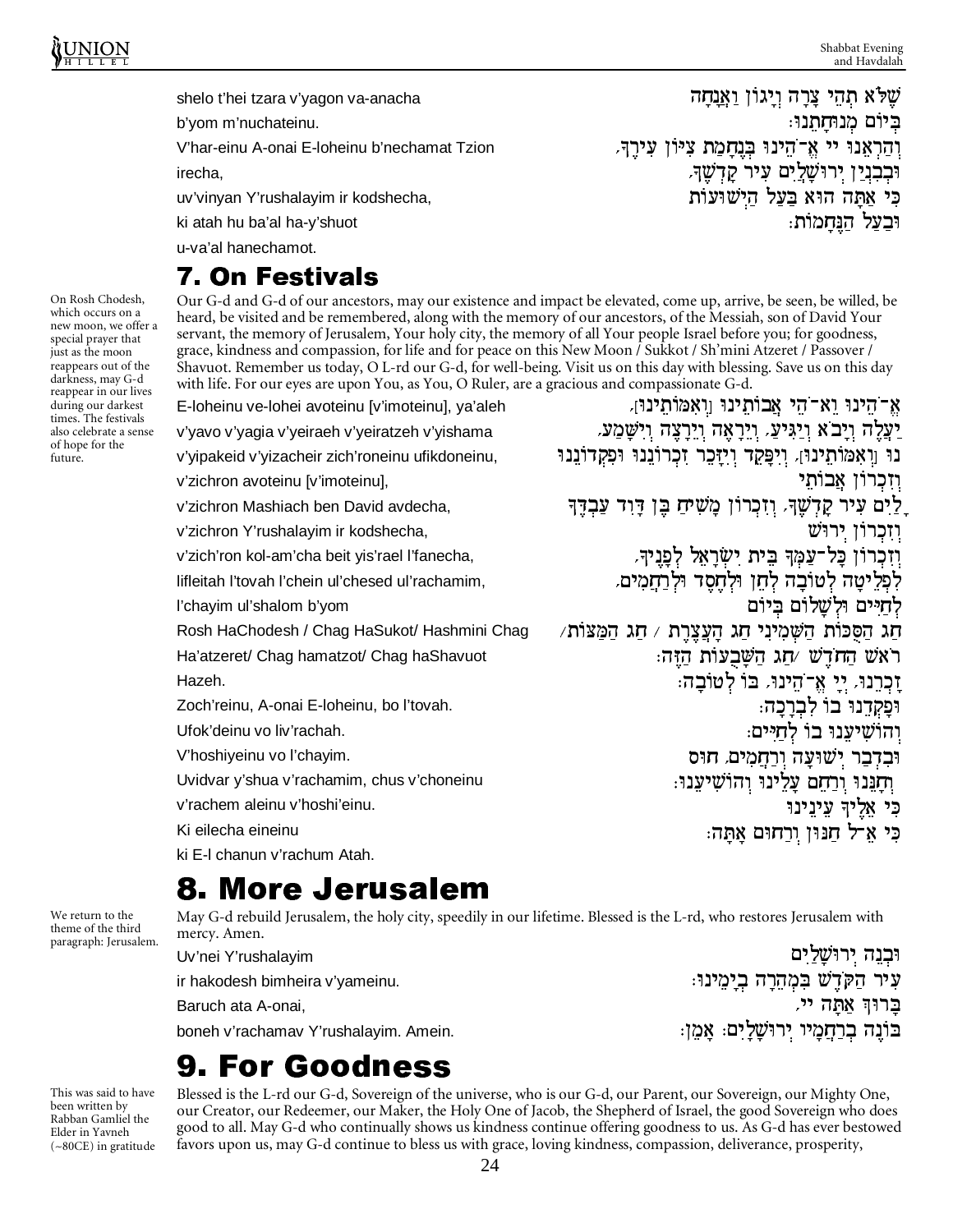H I L L E L

UNION Shabbat Evening and Havdalah

יי רלול ליל ייול

c k pu ru tz k hu \_ ` ] m k fu su fa i a <sup>k</sup> <sup>u</sup> tula ~i

רמו ורממרת ורממות

הרוה אהה וי צ־היון מרה הטולח האל אבינו מלכנו אדירנו

בוראנו גואלנו יוצרנו קדושנו קדוש יעקב. רואנו רועה ישראל.

הוא היטיב הוא מיטיב הוא ייטיב לנו: הוא גִמַלֵנוּ הוּא גוֹמְלֵנוּ הוּא יְגִמְלֵנוּ לַעֲד

המֵלֵךְ הַטּוֹב וְהַמֵּטִיב לַכּל.

k u lu ba k ru fu xa ki a <sup>k</sup> fu u ki <sup>c</sup> <sup>r</sup> <sup>i</sup> lz fa \_

ר בהאינה בהנניה ביוולדיה ברל-מנב וארל לילים מיוחד של יממחוו.

הרחמו. הוא ימלד עלינו לעולם ועד: הרחמו. הוא יתברד בשמים ובארץ: הרחמו. הוא ישתבח לדור דורים. ויתפאר בנוּ לעד וּלנצח נצחים. ויתהדר בנוּ לעד וּלעוֹלמי עוֹלמים:

הרחמן, הוא ישבור עלנוּ מעל צוארנוּ

הרחמו. הוא יפרנסנו בכבוד:

הרחמו. הוא ישלח ברכה

 $\mathbf{a} = \mathbf{b} + \mathbf{c}$  ,  $\mathbf{a} = \mathbf{c} + \mathbf{c} + \mathbf{c}$ 

מרבה בבית הזה

והוא יוליכנו קוממיות לארצנו:

for the fact that after the Beitar Massacre, in which thousands of Jews died, G-d allowed their bodies to remain intact for proper burial (Brachot 48b). What are the good things in your life for which you might offer blessing?

redemption, consolation, sustenance, and mercy; a life of peace and all goodness. May G-d never withhold goodness from us.

Baruch ata A-onai, E-loheinu melech ha-olam, ha-Eil avinu Malkeinu adireinu

bor'einu go-aleinu yotz'reinu k'dosheinu

k'dosh Ya'akov, ro-einu ro-ei Yisrael, hamelech

hatov v'hameitiv lakol,

sheb'chol-yom vayom

hu heitiv,hu meitiv, hu yeitiv lanu.

Hu g'malanu hu gomleinu hu yig-m'leinu la-ad

l'chein ul-chesed ul-rachamim

ul-revach, hatzala v'hatzlacha b'racha

vi-shua nechama,

parnasa v'chalkala

v'rachamim v'chayim v'shalom v'chol-tov,

u-mikol tuv l'olam al y'chasreinu.

## **10. Special Prayers 1**

May the Merciful One reign over us forever and ever. May the Merciful One be extolled in heaven and on earth. May the Merciful One be praised in all generations, be glorified through us to all eternity, and be honored among us forever. May the Merciful One grant us an honorable livelihood. May the Merciful One break the yoke of our oppression and lead us in dignity to our ancient homeland. May the Merciful One send abundant blessing upon this dwelling and the table at which we have eaten. May the Merciful One send Elijah the Prophet to us, and may he bear good tidings of salvation and comfort.

Harachaman, hu yimloch aleinu l'olam va-ed. Harachaman, hu yitbarach bashamayim uva'aretz. Harachaman, hu yishtabach l'dor dorim, v'yitpa-ar banu la-ad u-l'neitzach n'tzachim, v'yit-hadar banu la-ad ul-olmei olamim. Harachaman, hu y'far-n'seinu b'chavod. Harachaman, hu yishbor uleinu me'al tzavareinu v'hu yolicheinu kom'miyut l'artzeinu. Harachaman, hu yishlach b'racha m'ruba babayit hazeh v'al shulchan zeh she-achalnu alav.

Harachaman, hu yishlach lanu et-Eliyahu Hanavi, zachur latov,

vivaser-lanu b'sorot tovot

y'shu-ot v'nechamot.

#### <sup>C</sup> - **District Contract Contract Contract Contract Contract Contract Contract Contract Contract Contract Contract C 11. Special Prayers 2**

We hope that everyone, including those new to Judaism, can feel blessed.

May the Merciful One bless all who are gathered here and all their families, as well as all dear to us, just as our ancestors: Abraham, Isaac, and Jacob were blessed in every way; and Sarah, Rebecca, Rachel, and Leah, were described as "good"; so may G-d bless all of us together with a complete blessing, and we say: Amen. May our merit and the merit of our ancestors secure enduring peace for all of us. May we receive a blessing from the L-rd, and justice from the G-d of our salvation. May we find grace and favor in the sight of G-d and humankind.

traditionally recited after the actually ordained texts above, written over the years. Different religious communities offer a variety of texts. Some Jews even add their own impromptu Harachaman prayers. What are your personal and communal hopes?

This is a collection of special hopes

We hope that Elijah will come with good tidings

הרחמו. הוא ישלח לנו את־אליהו הנביא. זכור לטוב. ויבשר־לנוּ בשורות טובות ייייים לילולי לה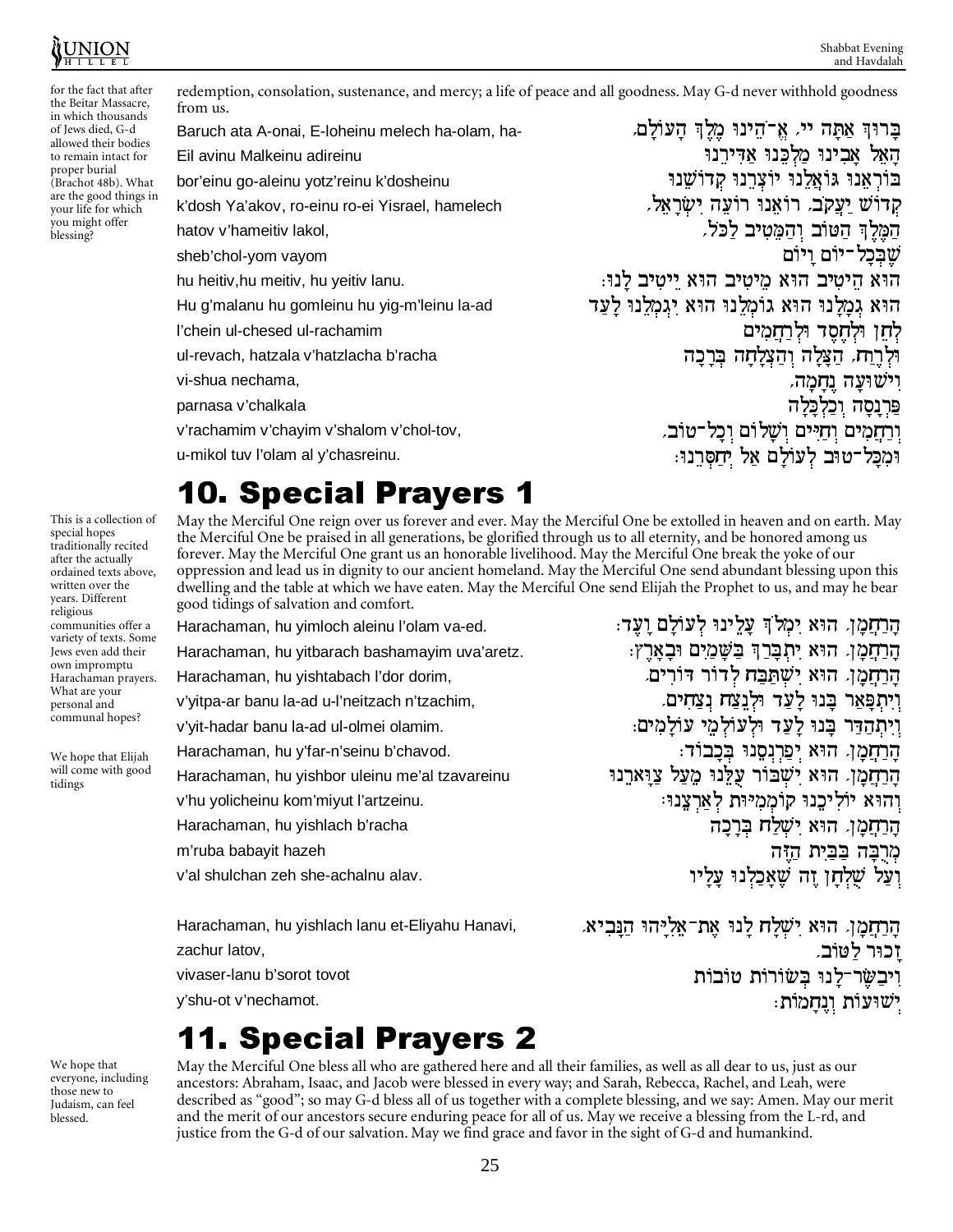



We hope that we will be blessed just as our ancestors were blessed.

We remember those

still suffering in the

We pray for Israel's

of a perfect world.

the Middle East.

ability to be a symbol

We hope for peace in

world.

Harachaman hu y'vareich et-kol-ham'subim kan, otanu-v'et-kol asher lanu.

K'mo she-nitbarchu avoteinu: Avraham, Yitzchak, v'Ya-akov, bakol mikol kol, v'imoteinu: Sarah, Rivkah, Rachel v'Leah, heitiv tovat tov tov kein y'vareich otanu kulanu yachad bivracha sh'leima, v'nomar: Amein. Bamarom y'lamdu aleihem v'aleinu z'chut, she-t'hei l'mishmeret shalom. V'nisa v'racha mei-eit A-onai, utz-daka mei-Elohei yisheinu. V'nimtza chein v'seichel tov b'einei Elohim v'adam. הָרַחֲמָן הוּא יְבָרֵךְ אֶת־כָּל־הַמְסֻבִּים כַּאן. אוֹתַנוּ וְאֵת־כַּל־אֲשֶׁר לַנוּ:

כמו שנתברכו אבותינו: אַבְרָהָם. יִצְחָק, וְיַעֲקֹב,בַּכֹּל מִכֹּל כֹּל, ואמותינו: שרה. רבקה. רחל. ולאה. הטיב טובת טוב טוב כֵן יִכְרֵךְ אוֹתֵנוּ כִּלְנוּ יחד בברכה שלמה. ונאמר: אמן: בַּמַרוֹם יִלַמְדוּ. עֲלֵיהֶם וְעֹלִינוּ זְכוּת. שתהא למשמרת שלום. ונשׂא ברכה מאת יי. וצדקה מאלהי ישענו: וְנִמְצָא חֶן וְשָׂכֵל טוֹב בְּעֵינֵי אֱלֹהִים וַאדם

### **12. Special Prayers 3**

May the Merciful One bless all of the children of Israel who are now oppressed and bring them from darkness into light. May the Merciful One bless the State of Israel, the beginning of the flowering of our redemption. May the Merciful One create a caring bond between the children of Sarah and the children of Hagar.

Harachaman, hu y'variech et kol acheinu b'nei Yisrael han'tunim betzarah, v'yotzi-eim mei-afeilah l'orah.

הַרַחֲמַן, הוּא יִבְרֶךְ את כל אחנו בני ישראל הנתונים בצרה. ויוציאם מאפלה לאורה:

Harachaman, hu y'varech et Medinat Yisrael, Reishit tzmichat g'ulateinu.

הַרַחֲמַן. הוּא יִבָרֶךְ אֵת־מִדִינַת יִשְׂרָאֵל. רֵאשִׁית צְמִיחַת גַּאֲלַתֵּינוּ

Harachaman, hu yitein achavah bein b'nei Sarah u'vein b'nei Hagar.

Harachaman, hu yan-chileinu

umnuchah l'chayei ha-olamim.

yom shekulo Shabbat

<u>הרחמן, הוא יתן אחרה בין בני שבה</u> וּבין בּני הגר:

### 13. On Shabbat

May the Merciful One grant us a world that shall be entirely Shabbat and eternal rest.

הַרַחֲמַן. הוּא יִנְחִילֵנוּ יום שכלו שבת ומנוחה לחיי העולמים.

הַזָּה לִטוֹּבָה וִלְבְרַכַה:

#### 14. On Rosh Chodesh

May the Merciful One renew this new month upon us for good and for blessing. הַרַחֲמָן הוּא יִחַדֵּשׁ עַלֵינוּ אֵת־הַחֹדֵשׁ Harachaman hu y'chadesh aleinu et hachodesh haze l'tova v'livracha.

#### **15. On Festivals**

May the Merciful One grant us a day that is entirely good. On Sukkot: May the Merciful One restore the Sukkah of David which is falling for us.

Harachaman hu yanchileinu yom shekulo tov.

On Sukkot: Harachaman hu yakim lanu et Sukat

הַרַחֲמַן הוּא יַנִחִילֵנוּ יוֹם שֵׁכָּלוֹ טוֹב

בסכות: הַרַחֲמֵן הוּא יַקִים לַנוּ אֶת סִכֵּת

We hope that this Shabbat is just a foretaste of a society in which the joy of Shabbat dominates.

We hope for a month

of blessings.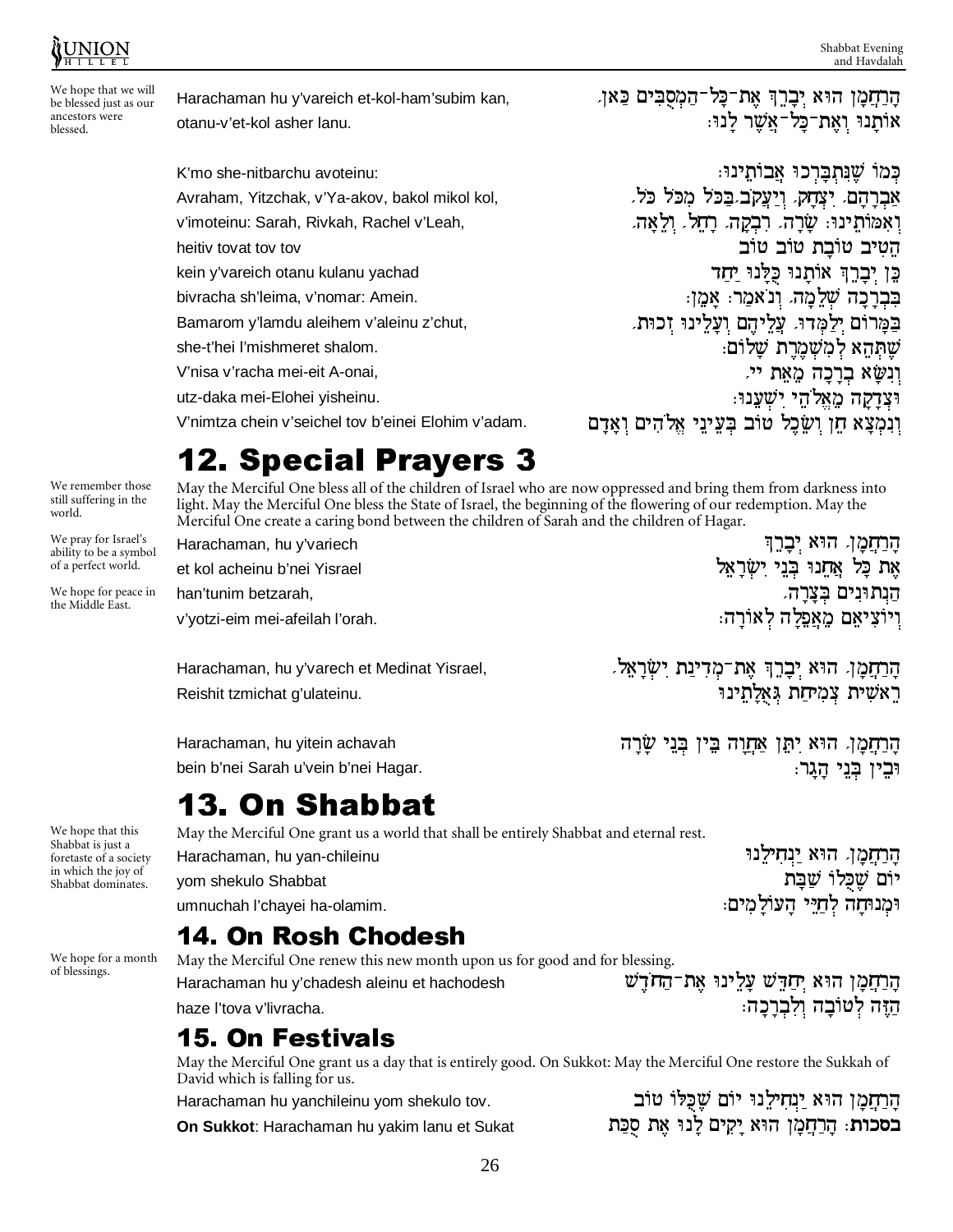#### דַוִיד הַנּפַלַת

ישועות מלכו

,<br>ועושה חסד למשיחו

לדוד ולזרעו עד עולם:

We ask ourselves in prayer: Are we worthy of messianic times?

**16. Messianic Times** 

May the Merciful One enable us to live in the Messianic age and in the world to come.

Harachaman, hu y'zakeinu limot hamashiach, ulchavei ha-olam haba.

הרחמן. הוא יזכוו לימות המשיח. וּלחיי העולם הבא:

### **17. Deliverance**

G-d grants deliverance (on Shabbat and Rosh Chodesh: G-d is a tower of deliverance) to G-d's chosen sovereign, and shows kindness to G-d's anointed one, to David, and his descendents forever. מגדיל מגדול

Magdil (Shabbat/Rosh Chodesh/Festivals: Migdol)

yshuot malko

David hanofalet.

v'oseh chesed lim-shicho,

l'David ul'zar-o ad olam.

### 18. Peace

We end many of our prayers with a prayer for peace.

May the One who makes peace in the heavens let peace descend on all us and all of Israel, and let us say: Amen. עושה שלום במרומיו הוא יעשה שלום Oseh shalom bimromav hu ya-aseh shalom עלינו ועל כל־ישראל, ואמרו: אמן: aleinu v'al kol-Yisrael, v'imru: Amein.

## **19. More on God**

Fear the L-rd, you who are consecrated; those who fear the L-rd will be sustained. Those who deny G-d are lacking and hungry. Those who seek the L-rd shall not lack anything that is good. Give thanks to the L-rd, for G-d is good; G-d's mercy endures forever. G-d opens G-d's hand and satisfies every living thing with favor. Blessed is the one who trusts in the L-rd, for the L-rd will be their protection. I have been young, and I have been old, but I have not seen a righteous person abandoned or that person's seed destitute. May the L-rd give strength to our people; may the L-rd bless our people with peace. יִראוּ אֶת־יי קִדשַׁיו כִּי אֵין מַחִסוֹר לִירֵאיו:  $\cdots$  $\sim$   $\sim$ 

| Y'ru et-A-onai k'doshav ki ein machsor lirei-av.     |
|------------------------------------------------------|
| K'firim rashu v'ra-eivu                              |
| v'dorshei A-onai lo yach-s'ru chol-tov.              |
| Hodu L'A-onai ki tov, ki l'olam chasdo.              |
| Potei-ach et-yadecha u-masbia l'chol-chai ratzon.    |
| Baruch hagever asher yivtach bA-onai,                |
| v'haya A-onai mivtacho.                              |
| Na-ar hayiti gam zakanti, v'lo ra'iti tzadik ne-ezav |
| v'zar-o m'vakesh-lachem.                             |
|                                                      |
| $\Lambda$ anoi az l'amo vitoin                       |

כפירים רשו ורעבו .<br>וְדוֹרְשֵׁי יי לֹא יַחְסְרוּ כַל־טוֹב: הודו ליי כי טוב, כי לעולם חסדו פותח את־ידך, ומשביע לכל־חי רצון: ברון הגבר אַשר יִבְטַח בַּיי. והיה יי מבטחו: נער הייתי גם זקנתי,ולא ראיתי צדיק נעזב וזרעו מבקש־לחם:

A-onai oz l'amo yitein A-onai y'vareich et amo vashalom.

יי עז לעמו יתן. יי יִבְרֶךְ אֶת־עַמּוֹ בַשַּׁלוֹם:

Prayers used for the Havdalah Service begin here.